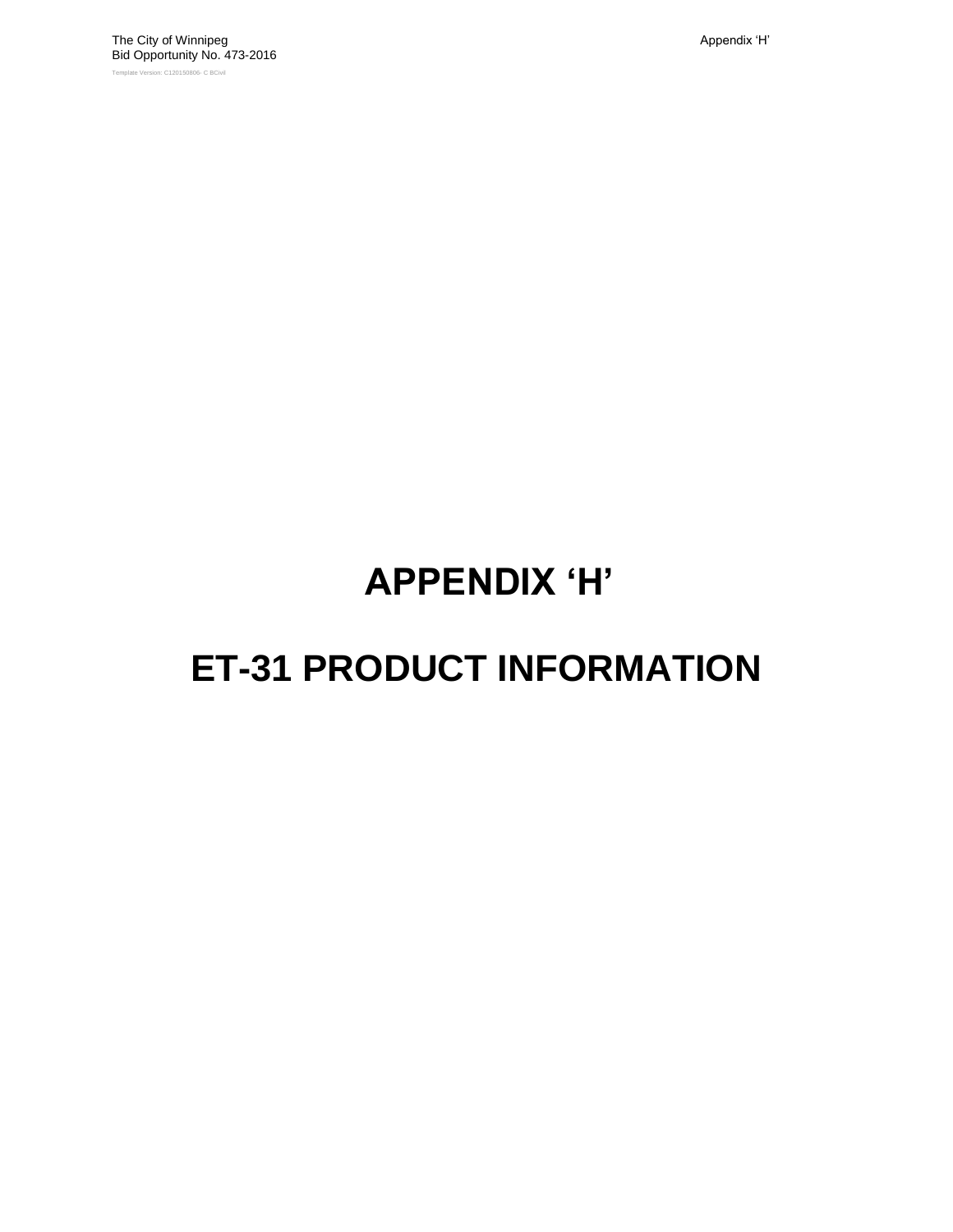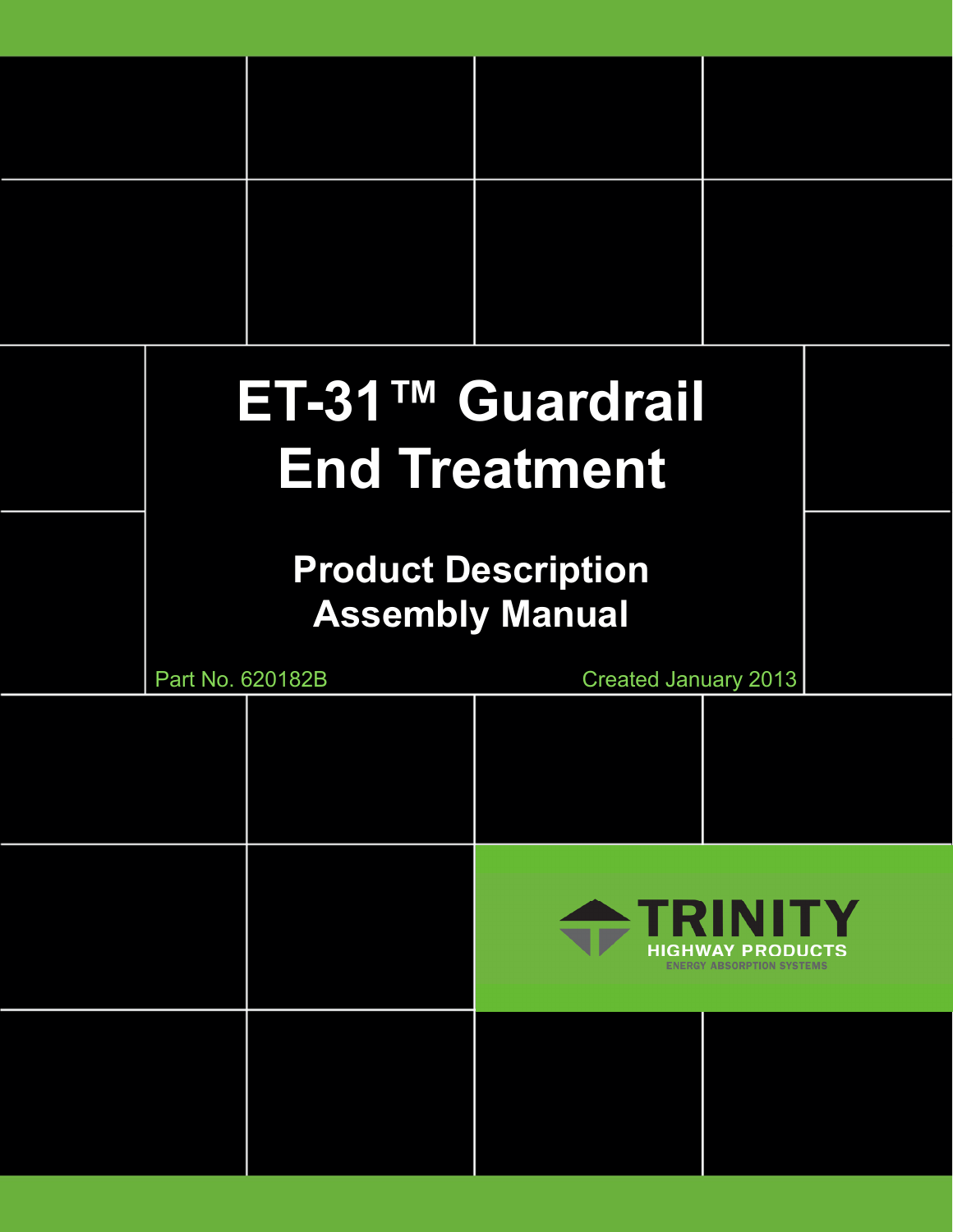# **ET-31™ Guardrail End Treatment**

**Product Description Assembly Manual** 



**2525 Stemmons Freeway Dallas, Texas 75207** 



**Important:** These instructions are to be used only in conjunction with the assembly, maintenance, and repair of the ET-31™ Guardrail End Treatment. These instructions are for standard assembly specified by the appropriate highway authority only. In the event the specified system assembly, maintenance, or repair would require a deviation from standard assembly parameters, contact the appropriate highway authority engineer. This system has been determined to meet the criteria for eligibility for reimbursement by the Federal Highway Administration for use on the national highway system under strict criteria utilized by that agency. A Trinity Highway Products, LLC representative is available for consultation if required.

**This Manual must be available to the worker overseeing and/or assembling the product at all times. For additional copies, contact Trinity Highway Products at (888) 323-6374 or download from the website listed below.** 

The instructions contained in this Manual supersede all previous information and Manuals. All information, illustrations, and specifications in this Manual are based on the latest ET-31™ Guardrail End Treatment information available to Trinity Highway Products at the time of printing. We reserve the right to make changes at any time. Please contact Trinity Highway Products to confirm that you are referring to the most current instructions.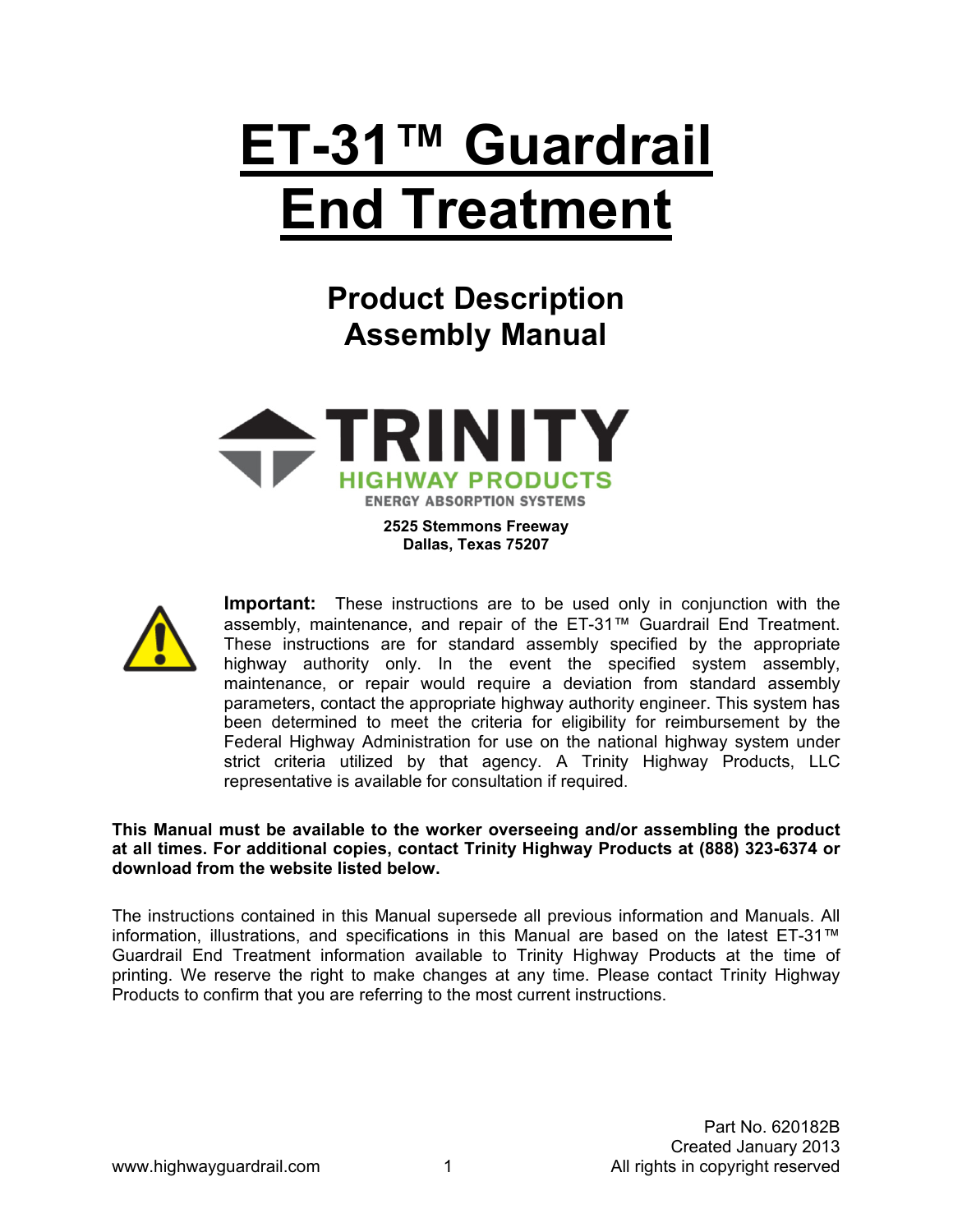### **Table of Contents**

| Assembling Foundation Tubes, HBA™ Posts, or SYTP™ when Encountering Rock 31       |  |
|-----------------------------------------------------------------------------------|--|
|                                                                                   |  |
| Assembling the Strut with HBA™ Post at Post 1 and SYTP™ at Post 232               |  |
| Assembling the Strut with Wood CRT Post in Tube at Post 1 and SYTP™ at Post 2  34 |  |
| Assembling the Strut with Wood Posts in Soil Tubes (Post Locations 1 and 2) 35    |  |
|                                                                                   |  |
|                                                                                   |  |
|                                                                                   |  |
|                                                                                   |  |
|                                                                                   |  |
|                                                                                   |  |
|                                                                                   |  |
|                                                                                   |  |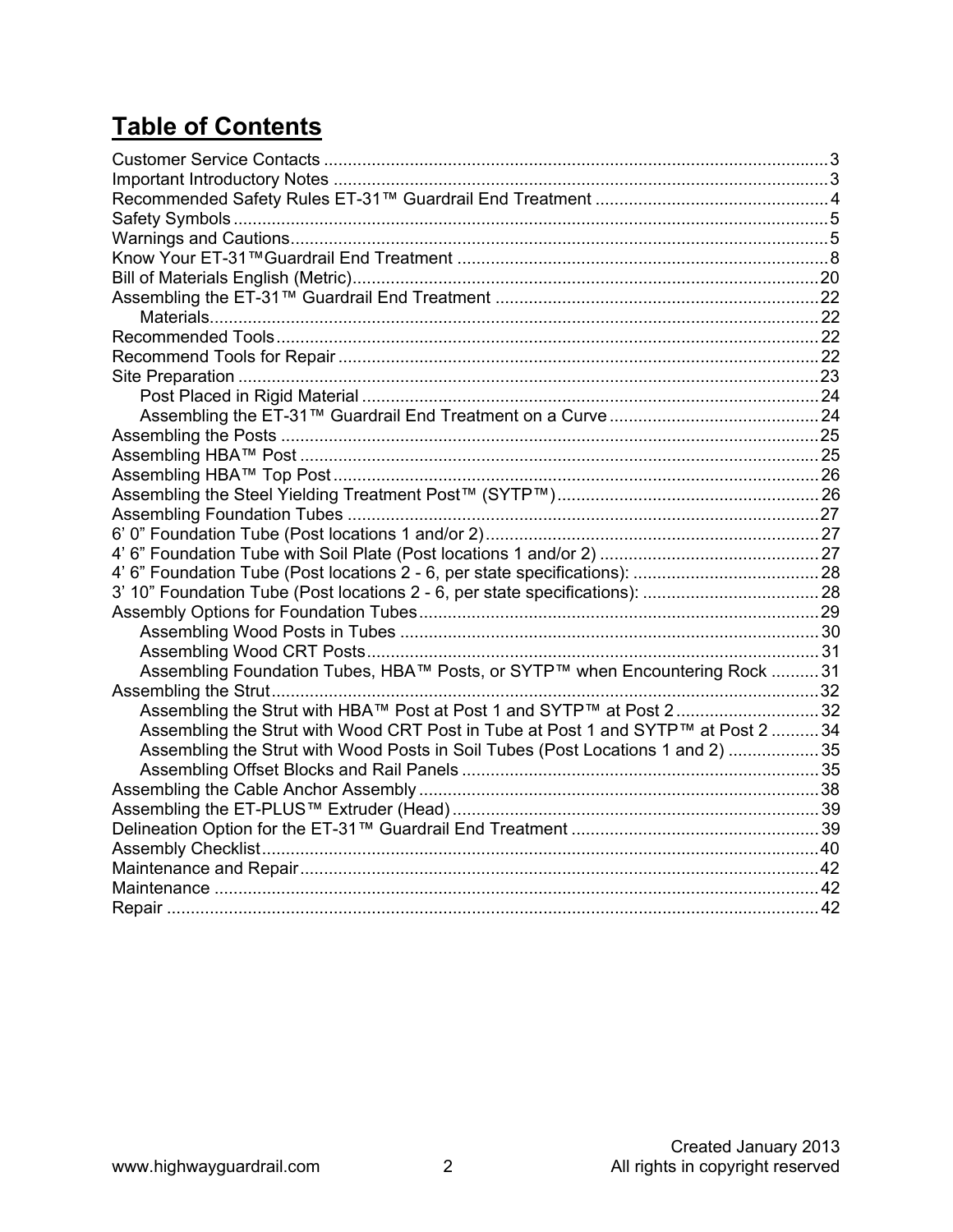### **Customer Service Contacts**

Trinity Highway Products, LLC is committed to the highest level of customer service. Feedback regarding the ET-31™ Guardrail End Treatment, its assembly procedures, supporting documentation, and performance is always welcome. Additional information can be obtained from the contact information below.

### **Trinity Highway Products:**

| Telephone:                              | (888) 323-6374 (U.S. Calls)<br>(214) 589-8140 (International Calls) |
|-----------------------------------------|---------------------------------------------------------------------|
| Fax:                                    | $(214)$ 589-8423                                                    |
| E-mail:                                 | product.info@trin.net                                               |
| Internet: Trinity Highway Products, LLC | http://www.highwayguardrail.com                                     |

#### **Regional Telephone Contacts:**

| Dallas, Texas              | (800) 527-6050  |
|----------------------------|-----------------|
| Centerville, Utah          | (800) 772-7976  |
| Elizabethtown, Kentucky    | (800) 282-7668  |
| Girard, Ohio               | (800) 321-2755  |
| Orangeburg, South Carolina | (800) 835-9307  |
| International              | +1 214-589-8140 |

### **Important Introductory Notes**

Proper assembly of the ET-31™ Guardrail End Treatment is essential to achieve performance of the system under appropriate federal and state criteria. These instructions should be read in their entirety and understood before assembling the ET-31™ Guardrail End Treatment. These instructions are to be used only in conjunction with the assembly of the ET-31™ Guardrail End Treatment and are for standard assemblies only as specified by the applicable highway authority. In the event your system assembly requires or involves deviation from standard parameters or, during the assembly process a question arises, please contact the appropriate highway authority that specified this system at this particular location for guidance. Trinity Highway Products is available for consultation with that agency. These instructions are intended for an individual who is qualified to both read and accurately interpret them as written. They are intended for the individual who is experienced and skilled in the assembly of highway products which are specified and selected by the highway authority.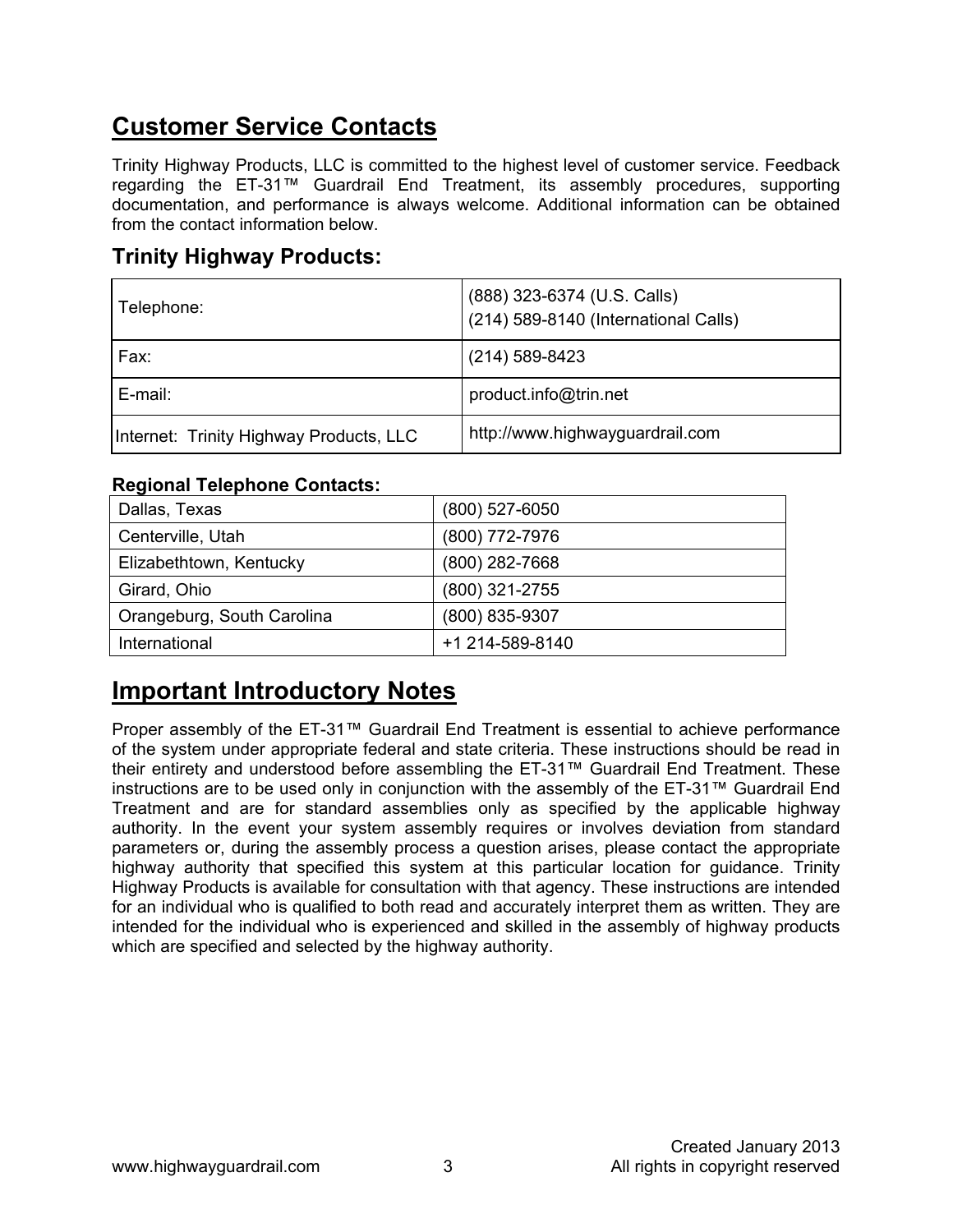

**Important:** Read safety instructions thoroughly and follow the assembly directions and suggested safe practices before assembling, maintaining, or repairing the ET-31™ Guardrail End Treatment. Failure to follow this warning can result in serious injury or death to workers and/or bystanders. It further compromises the acceptance of this system by the FHWA. Please have these instructions available for use and reference by anyone involved in the assembly of the product.



**Warning:** Ensure that all of the ET-31™ Guardrail End Treatment Warnings, Cautions, and Important Statements within the ET-31™ Guardrail End Treatment Manual are completely followed. Failure to follow this warning could result in serious injury or death in the event of a collision.

### **Recommended Safety Rules ET-31™ Guardrail End Treatment**

#### **\* Important Safety Instructions \***

This Manual must be kept in a location where it is readily available to persons who are skilled and experienced in the assembly, maintenance, or repair of the ET-31™ Guardrail End Treatment system. Additional copies of this Manual are immediately available from Trinity Highway Products by calling (888) 323-6374 or by email at product.info@trin.net. This Manual may also be downloaded directly from the websites indicated below. Please contact Trinity Highway Products if you have any questions concerning the information in this Manual or about the ET-31™ Guardrail End Treatment.

Always use appropriate safety precautions when operating power equipment and when moving heavy equipment or the ET-31™ Guardrail End Treatment components. Gloves, safety goggles, steel toe boots, and back protection should be used.

Safety measures incorporating traffic control devices specified by the highway authority must be used to provide safety for personnel while at the assembly, maintenance, or repair site.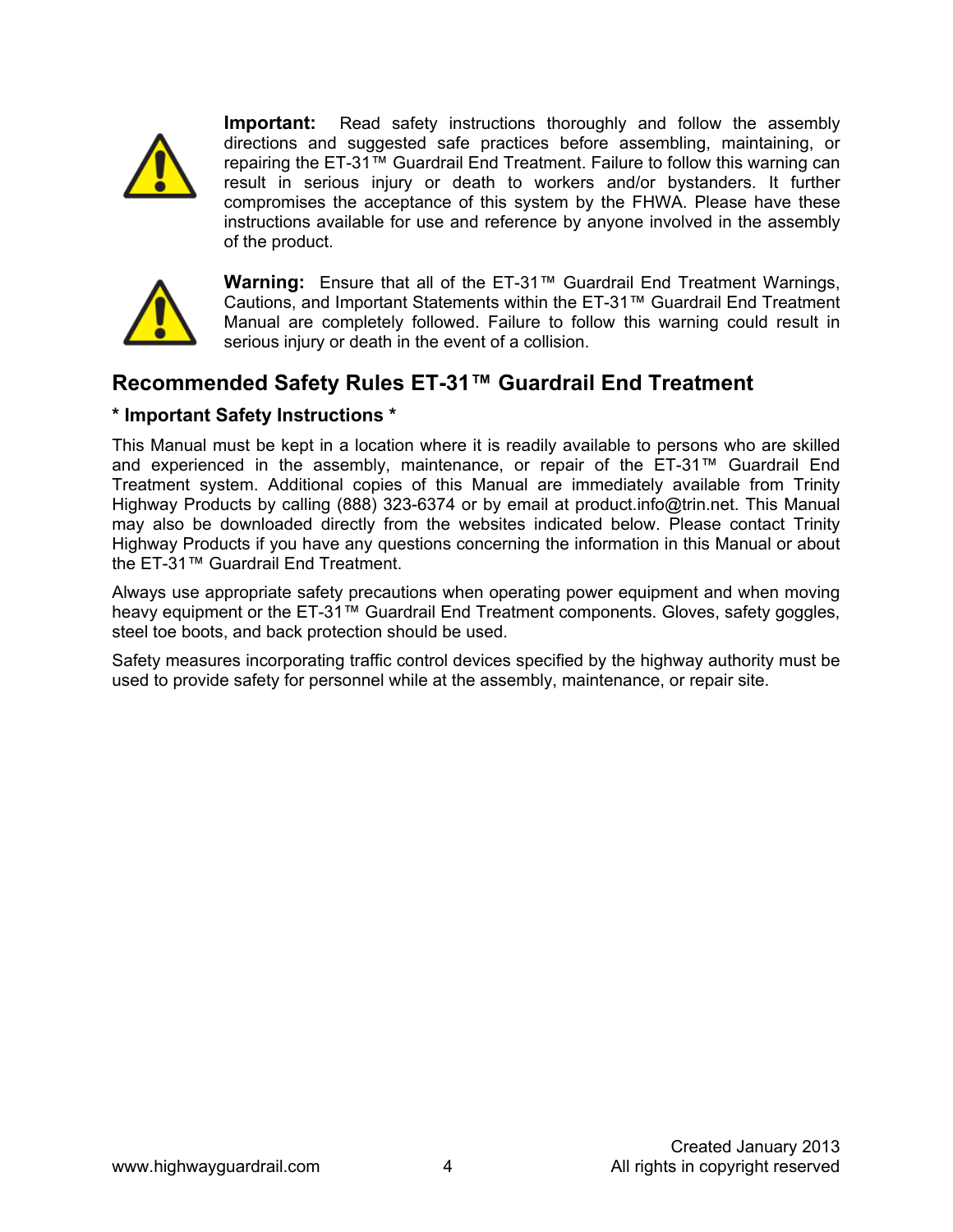### **Safety Symbols**

This section describes the safety symbols that appear in this ET-31™ Guardrail End Treatment Manual. Read the Manual for complete safety, assembly, operating, maintenance, repair, and service information.

#### **Symbol Meaning**



**Safety Alert Symbol:** Indicates Danger, Warning, Important, or Caution. Failure to read and follow Danger, Warning, Safety, or Important Statement indicators could result in serious injury or death to workers and/or bystanders.

### **Warnings and Cautions**

Read all instructions before assembling, maintaining, or repairing the ET-31™ Guardrail End Treatment.



**Warning:** Do not assemble, maintain, or repair the ET-31™ Guardrail End Treatment until you have read this Manual thoroughly and completely understand it. Ensure that all Warnings, Cautions, and Important Statements within the Manual are completely followed. Please call Trinity Highway Products at (888) 323-6374 if you do not understand these instructions. Failure to follow this warning could result in serious injury or death.



**Warning:** Safety measures incorporating appropriate traffic control devices specified by the highway authority must be used to protect all personnel while at the assembly, maintenance, or repair site. Failure to follow this warning could result in serious injury or death.



**Warning:** Use only Trinity Highway Products parts that are specified herein for the ET-31™ Guardrail End Treatment for assembling, maintaining, or repairing the ET-31™ Guardrail End Treatment. **Do not utilize or otherwise comingle parts from other systems** even if those systems are other Trinity Highway Products systems. Such configurations have not been tested, nor have they been accepted for use. Assembly, maintenance, or repairs using unspecified parts or accessories is strictly prohibited. Failure to follow this warning could result in serious injury or death in the event of a vehicle impact with an UNACCEPTED system.



**Warning:** Do NOT modify the ET-31™ Guardrail End Treatment in any way. Failure to follow this warning could result in serious injury or death.

**Warning:** Ensure that the ET-31™ Guardrail End Treatment and delineation used meet all federal, state, specifying agency, and local specifications. Failure to follow this warning could result in serious injury or death.



**Warning:** Ensure that your assembly meets all appropriate Manual on Uniform Traffic Control Devices (MUTCD) and local standards. Failure to follow this warning could result in serious injury or death.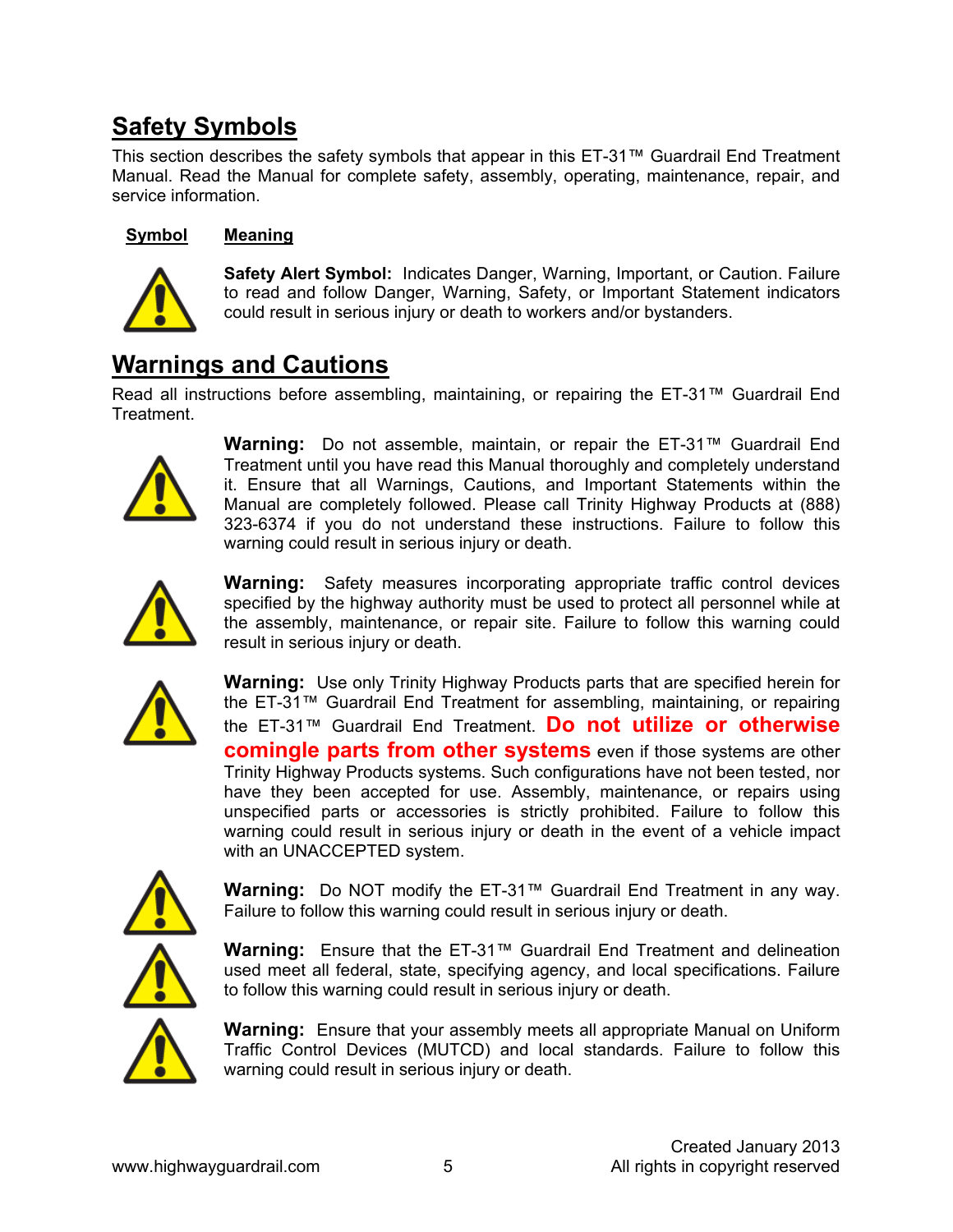

**Warning:** Be aware of hazards of using compressed air (small objects may become projectiles). Failure to follow this warning can result in serious injury or death to the workers and/or bystanders.



**Warning:** DO NOT perform assembly, maintenance, or repair, if the ET-31™ Guardrail End Treatment site, shoulder, or traveled area is covered or encroached by road debris. Failure to follow this warning could result in serious injury or death in the event of a collision.



**Warning:** Ensure that the entire work zone site is well lighted at all times. Failure to follow this warning could result in serious injury or death to the workers and/or bystanders.



**Warning:** Use caution when working near public roads. Be mindful of vehicles in motion nearby. Failure to follow this warning could result in serious injury or death to the workers and/or bystanders.



**Warning:** Safety measures, incorporating traffic control devices, must be used to protect all personnel, while at the assembly, maintenance, or repair site. Failure to follow this warning could result in serious injury or death to the workers and/or bystanders. Trinity Highway Products offers an economical and effective truck mounted attenuator, the MPS-350, for the protection of workers in work zones. For more information on the MPS-350, call (888) 323-6374 or visit the Trinity Highway Products website at www.highwayguardrail.com.



**Warning:** Ensure that all guardrail products and delineation meet all federal, state or specifying agency, and local specifications. Failure to follow this warning could result in serious injury or death in the event of a collision.



**Warning:** DO NOT place a Steel Yielding Treatment Post (SYTP™) at location No. 1. Failure to follow this warning could result in serious injury or death in the event of a collision.



**Warning:** DO NOT place a Wood 6' 0" long Controlled Release Terminal (CRT) post at location No. 1. Failure to follow this warning could result in serious injury or death in the event of a collision.



**Warning:** DO NOT bolt the Rail Panel in any fashion to the Post at location No. 1 in any of the ET-31™ Guardrail End Treatments. Doing so may impede the extrusion of the rail through the Head.

**Note:** The Head is attached to the No. 1 Post with an upper and lower 3/8" diameter fastener that has been shown to shear during impact within NCHRP 350 criteria.

Failure to follow this warning could result in serious injury or death in the event of a collision



**Warning:** Ensure that there is proper site grading for tube and post placement, as dictated by the state or specifying agency, pursuant to FHWA acceptance. Failure to follow this warning could result in serious injury or death in the event of a collision.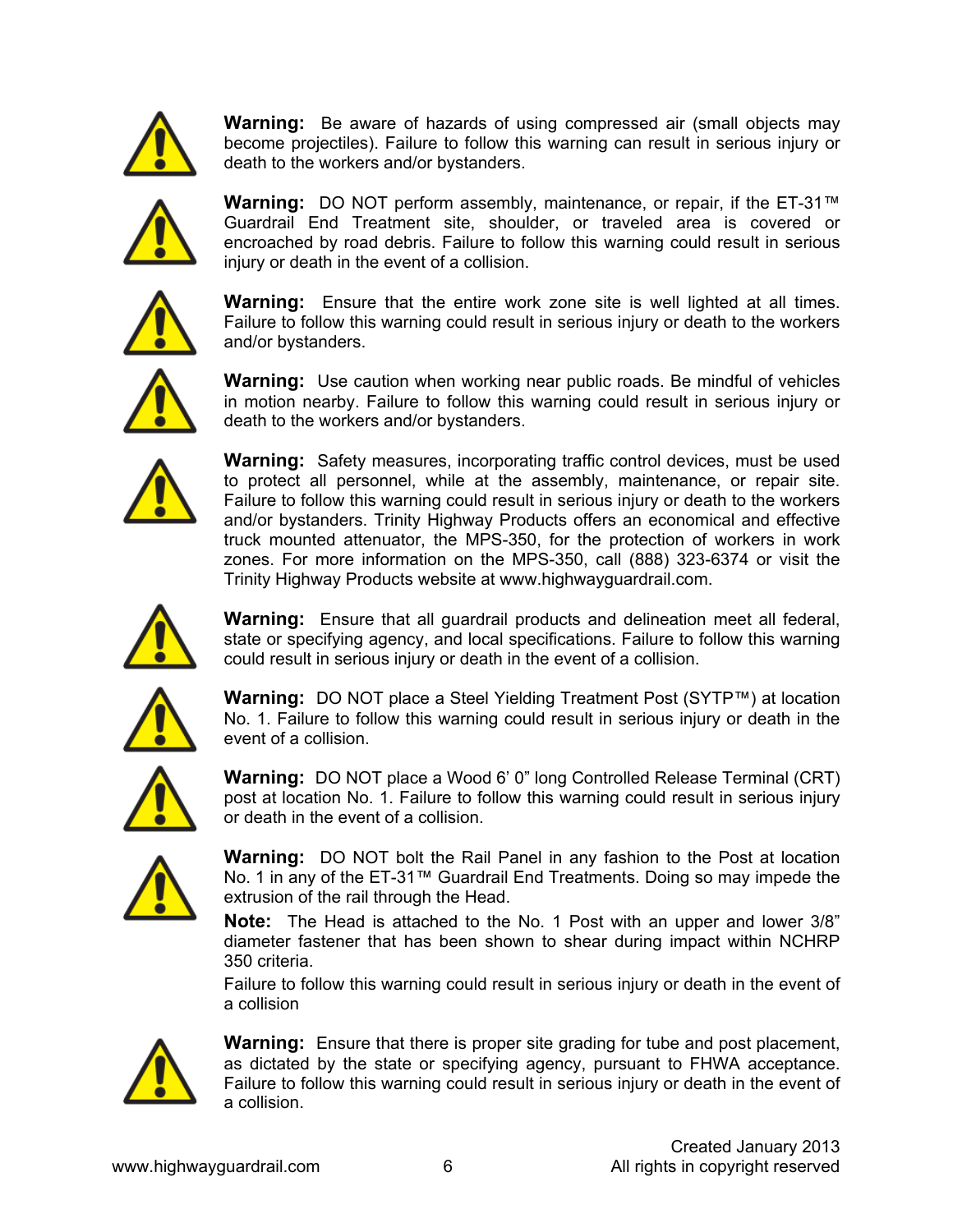

**Warning:** Ensure that the proper leaveout (the specified area of open space in the pavement) around the posts is reserved and filled with state or specifying agency approved backfill material that will not prevent movement for any posts. Surrounding posts with rigid pavement such as any thickness of concrete or asphalt will prevent post movement in the soil and is NOT allowed. Failure to follow this warning could result in serious injury or death in the event of a collision.



**Warning:** Ensure that all of the ET-31™ Guardrail End Treatment Warnings, Cautions, and Important Statements within the ET-31™ Guardrail End Treatment Manual are completely followed. Failure to follow this warning could result in serious injury or death in the event of a collision.



**Warning:** Always use safety precautions when performing assembly, maintenance or repair, mixing chemicals, and/or moving heavy equipment. Wear steel toe shoes, gloves, safety goggles, and back protection. Failure to follow this warning could result in serious injury or death to the workers and/or bystanders.



**Warning:** Ensure all Wood Blocks or Composite Blocks used with Steel Posts are routered to establish a fixed vertical orientation relative to the Posts. Failure to follow this warning could result in serious injury or death in the event of a collision.



**Warning:** Ensure that this assembly conforms with the guidance provided by the *AASHTO Roadside Design Guide*, including, but not limited to, those regarding placement on curbs or islands. Failure to follow this warning could result in serious injury or death in the event of a collision.



**Warning:** Any grout, backfill, or other materials (such as concrete, asphalt, or soil) must be low enough so as not to obstruct, constrain, or otherwise engage the Bearing Plate. Failure to eliminate the interaction of soil or materials with the Bearing Plate will hinder the performance of the ET-31™ Guardrail End Treatment and could result in serious injury or death in the event of a collision.



**Caution:** Ensure before assembling, maintaining, or repairing the ET-31™ Guardrail End Treatment that no parts are frayed, damaged, or broken. Failure to follow this warning could result in serious injury to the workers and/or bystanders.



**Warning:** Do not place anything under the rail to post bolt head that would prevent the bolt from pulling through the Rail Panel. Failure to follow this warning could result in serious injury or death in the event of a collision.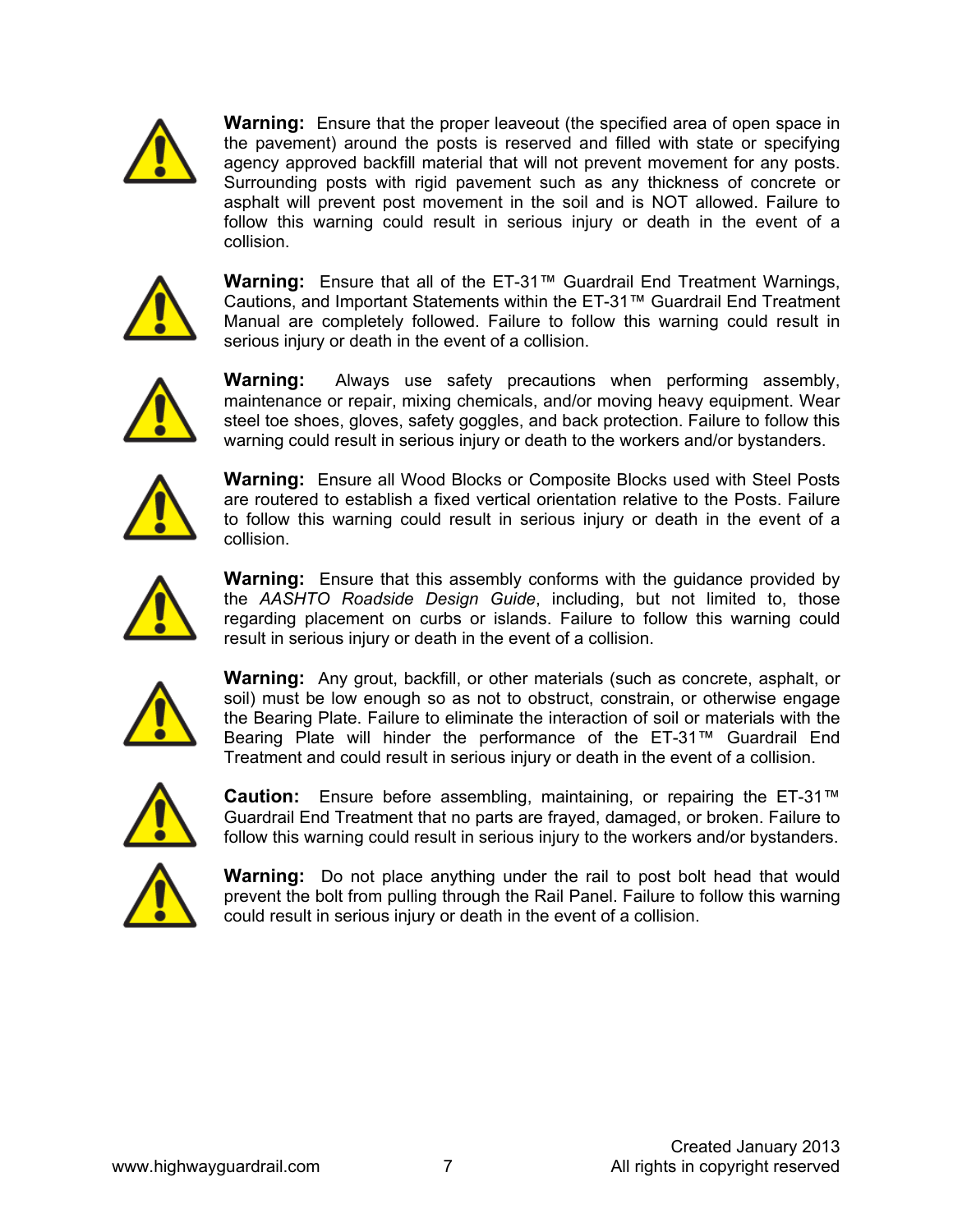### **Know Your ET-31™Guardrail End Treatment**

#### **ET-31™ Guardrail End Treatment NCHRP Report 350 Test Level 3 System Length 34'-4 1/2" (10.48 m)**

For specific assembly, maintenance, or repair details refer to the state or specifying agency's standard drawings and/or Trinity Highway Products standard layout drawings.



**Figure 1 (TL-3)** 

[This drawing represents one version of the 34'-4 1/2" (10.48 m) system]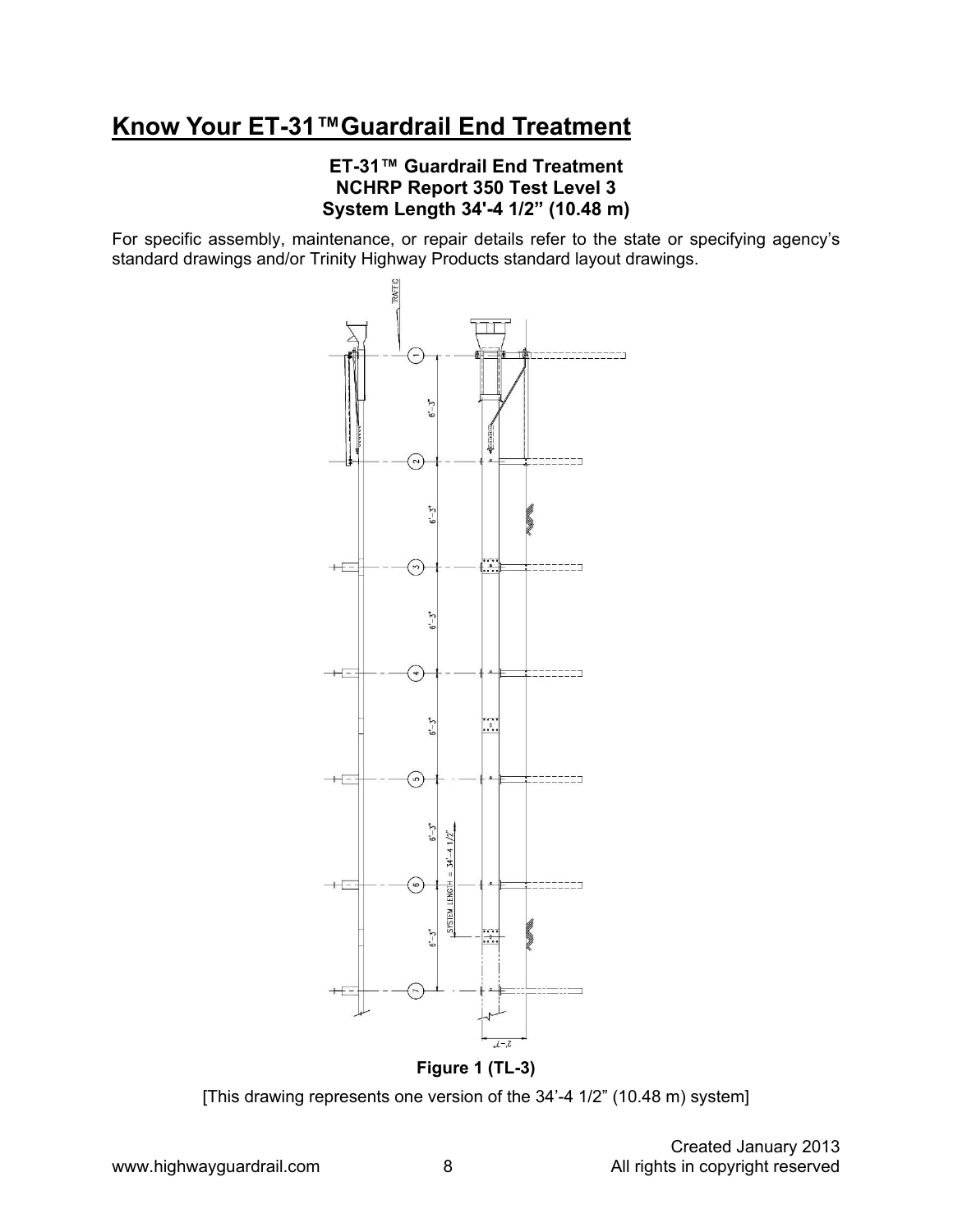#### **Alternative Post Combinations**

#### **At Post locations 1 and 2, the alternates to HBA Post at location 1 and 6' Steel Yielding Treatment Post (SYTP) at location 2 are:**

|                 | <b>Post Location 1</b>                                                                                           | <b>Post Location 2</b>                                          |
|-----------------|------------------------------------------------------------------------------------------------------------------|-----------------------------------------------------------------|
| <b>Option 1</b> | <b>HBA Post</b>                                                                                                  | Short Foundation Tube with SYT Post<br>Insert                   |
| <b>Option 2</b> | Long Foundation Tube with Wood Post<br>insert                                                                    | 6' SYTP or short Foundation Tube with<br><b>SYT Post Insert</b> |
| <b>Option 3</b> | Long foundation Tube with Wood Post<br>Inserts                                                                   | Long foundation Tube with Wood Post<br>Inserts                  |
| <b>Option 4</b> | Short Foundation Tube with Soil Plate<br>and Wood Post Inserts                                                   | Short Foundation Tube with Soil Plate and<br>Wood Inserts       |
| <b>Option 5</b> | Long Foundation Tube with Wood Post<br>Inserts or Short Foundation Tube with<br>Soil Plate and Wood Post Inserts | 6' SYTP or Short Foundation Tube with<br><b>SYT Post Insert</b> |

#### **For post locations 3 through 6, alternates to 6' SYT posts are:**

- All Short Tubes with Wood Post Inserts
- All 6' Wood CRT Posts
- All Short Foundation Tubes with SYT Post Insert
- Any combination of above options, as accepted by the FHWA and dictated by the state or specifying agency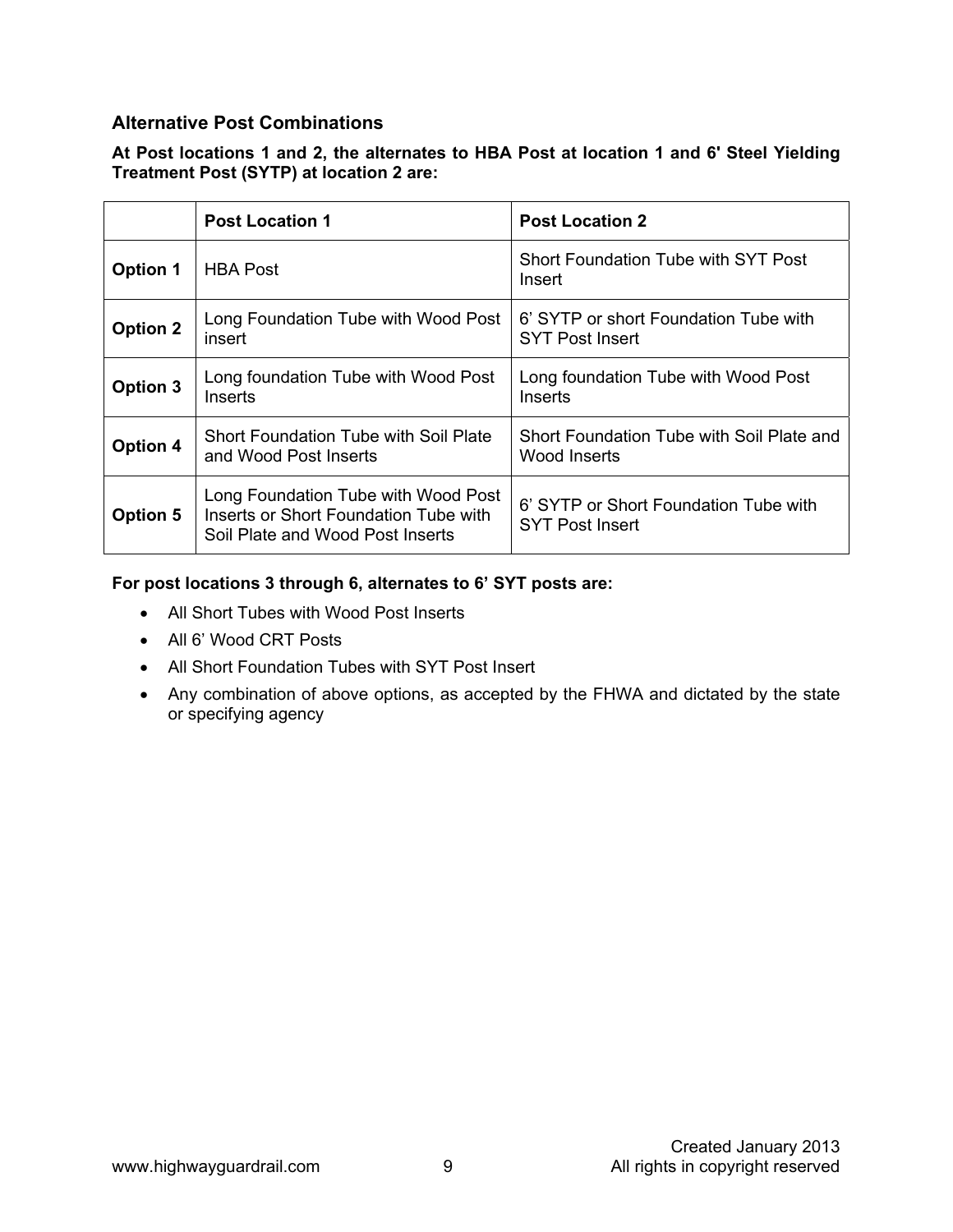#### **ET-31™ Guardrail End Treatment NCHRP Report 350 Test Level 3 System Length 40'-7 1/2" (12.35 m)**

For specific assembly, maintenance, or repair details refer to the state or specifying agency's standard drawings and/or Trinity Highway Products standard layout drawings.



[This drawing represents one version of the 40'-7 1/2" (12.38 m) system]

 Created January 2013 www.highwayguardrail.com 10 10 All rights in copyright reserved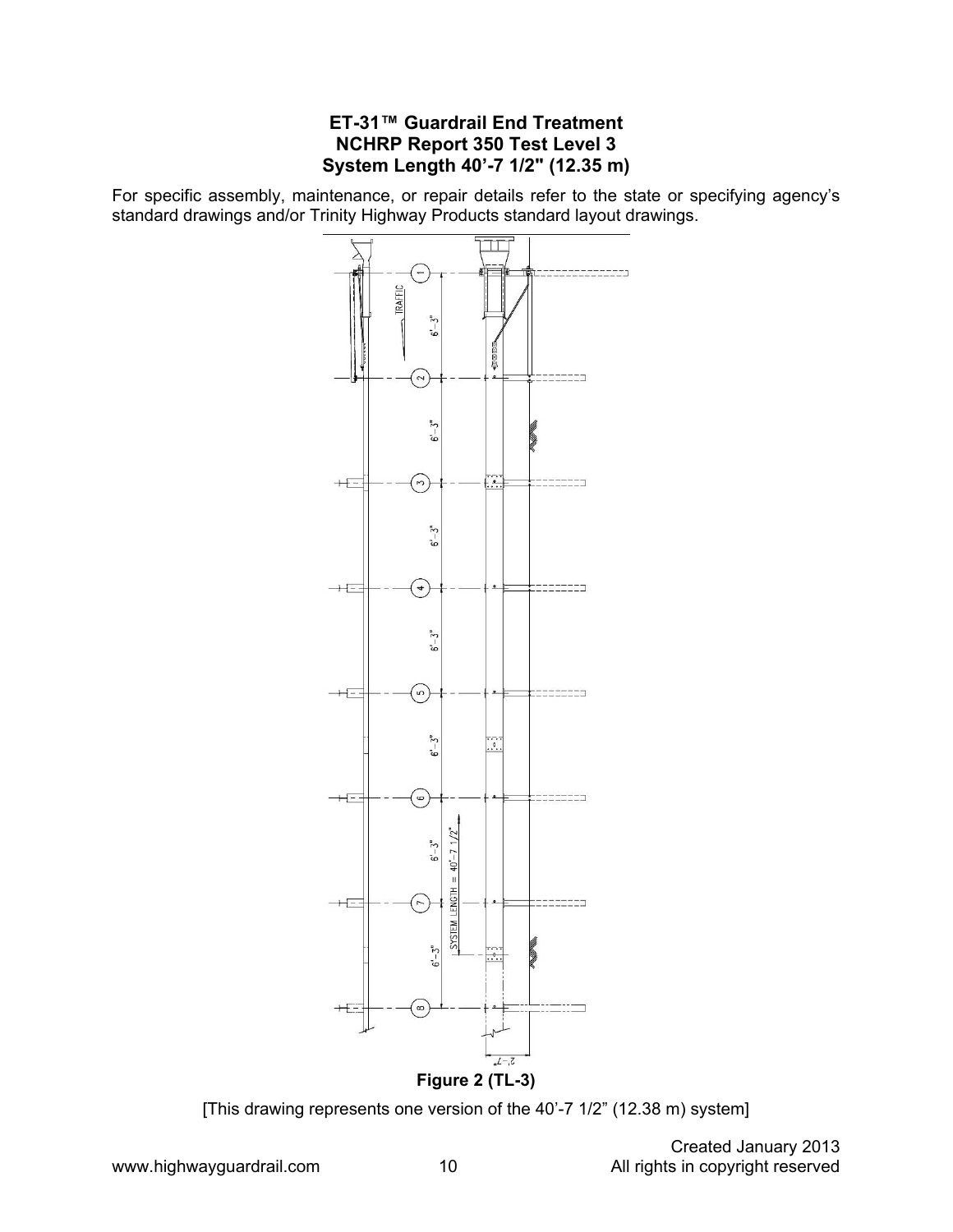#### **Alternative Post and Rail Panel Combinations**

#### **At Post locations 1 and 2, the alternates to HBA Post at location 1 and 6' Steel Yielding Treatment Post (SYTP) at location 2 are:**

|                 | <b>Post Location 1</b>                                                                                          | <b>Post Location 2</b>                                          |
|-----------------|-----------------------------------------------------------------------------------------------------------------|-----------------------------------------------------------------|
| <b>Option 1</b> | <b>HBA Post</b>                                                                                                 | Short Foundation Tube with SYT Post<br>insert                   |
| <b>Option 2</b> | Long Foundation Tube with Wood Post<br>insert                                                                   | 6' SYTP or short foundation Tube with<br><b>SYT Post insert</b> |
| <b>Option 3</b> | Long Foundation Tube with Wood Post<br>Inserts                                                                  | Long foundation Tube with Wood Post<br>Inserts                  |
| <b>Option 4</b> | Short Foundation Tube with soil plates<br>and Wood Post Inserts                                                 | Short Foundation Tube with soil plates<br>and Wood Inserts      |
| <b>Option 5</b> | Long foundation Tube with soil Post<br>insert or Short Foundation Tube with soil<br>plate and Wood Post Inserts | 6' SYTP or Short Foundation Tube with<br><b>SYT Post insert</b> |

#### **For Post locations 3 through 6, alternates to 6' SYT Posts are:**

- All Short Tubes with Wood Post Inserts
- All 6' Wood CRT Posts
- All Short Foundation Tubes with SYT Post insert
- Any combination of above options as accepted by the FHWA and dictated by the state or specifying agency

#### **For Post location 7:**

• Steel or Wood line Post dictated by the state or specifying agency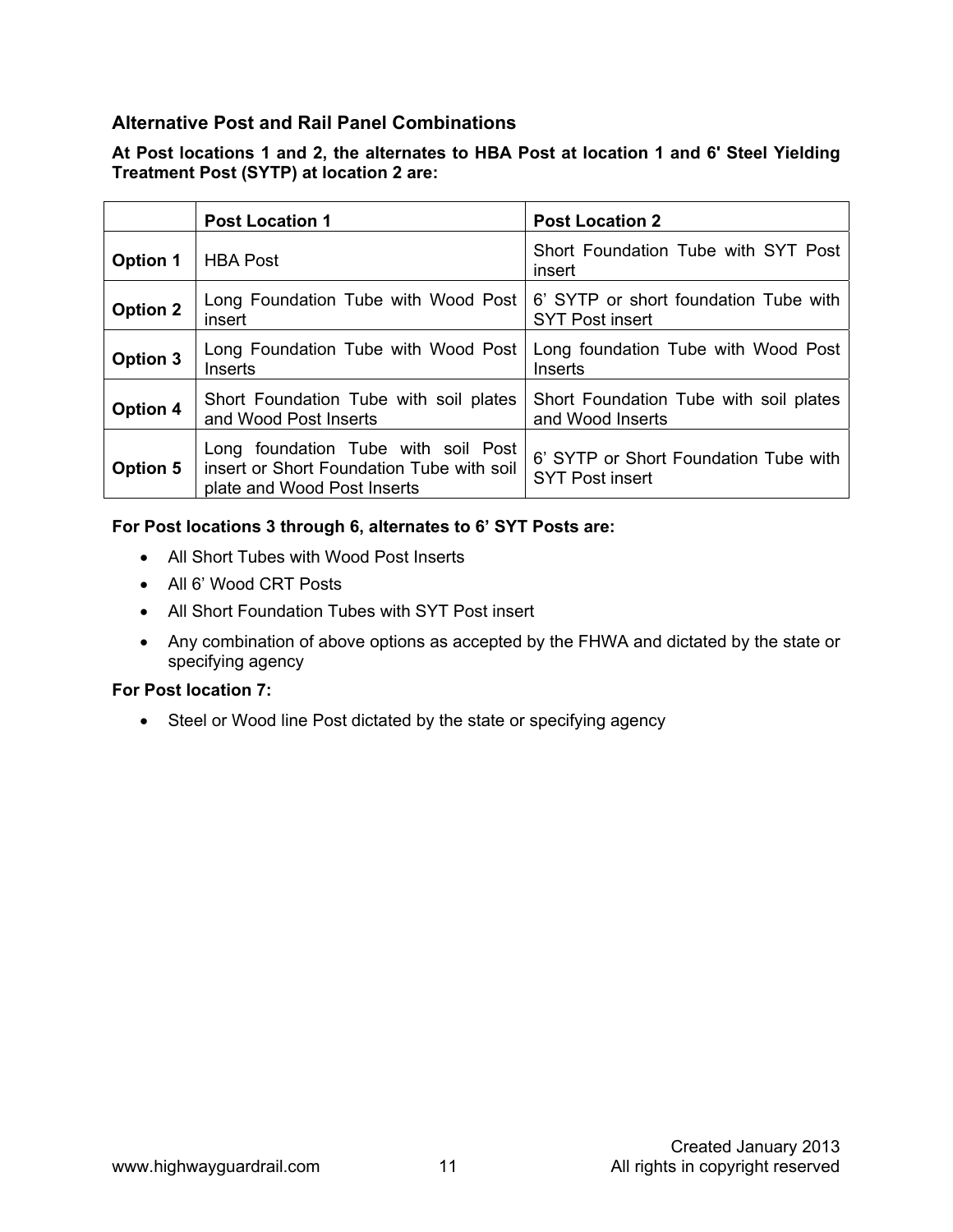#### **ET-31™ Guardrail End Treatment NCHRP Report 350 Test Level 3 System Length 46'-10 1/2" (14.29 m)**

For specific assembly, maintenance, or repair details refer to the state or specifying agency's standard drawings and/or Trinity standard layout drawings.



[This drawing represents one version of the 46'-10 1/2" (14.29 m) system]

Created January 2013<br>All rights in copyright reserved www.highwayguardrail.com 12 12 All rights in copyright reserved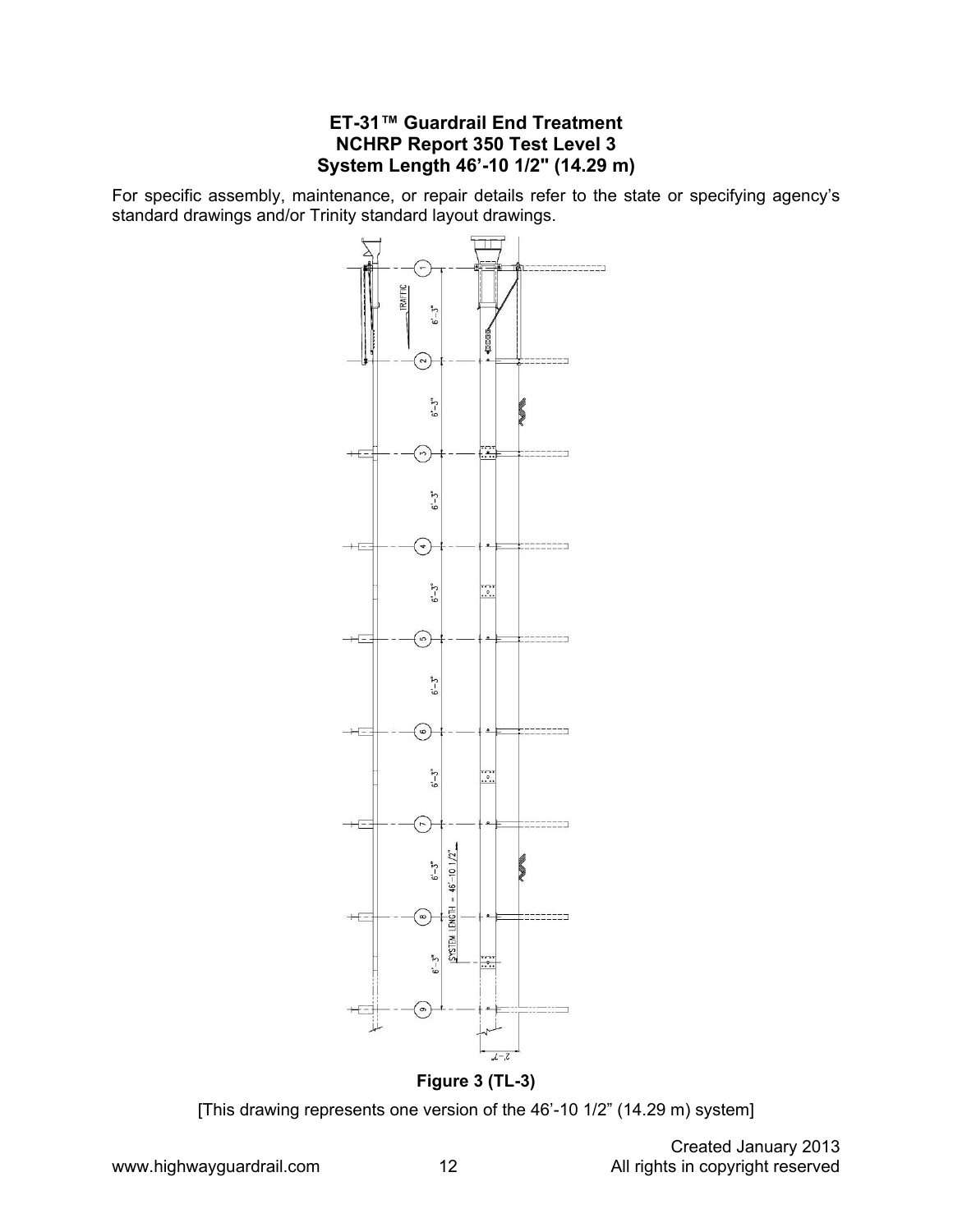#### **Alternative Post and Rail Panel Combinations**

#### **At Post locations 1 and 2, the alternates to HBA Post at location 1 and 6' Steel Yielding Treatment Post (SYTP) at location 2 are:**

|                 | <b>Post Location 1</b>                                                                                            | <b>Post Location 2</b>                                          |
|-----------------|-------------------------------------------------------------------------------------------------------------------|-----------------------------------------------------------------|
| <b>Option 1</b> | <b>HBA Post</b>                                                                                                   | Short Foundation Tube with SYT Post<br>insert                   |
| <b>Option 2</b> | Long Foundation Tube with Wood Post<br>Insert                                                                     | 6' SYTP or Short Foundation Tube with<br><b>SYT Post Insert</b> |
| <b>Option 3</b> | Long Foundation Tube with Wood Post<br>Inserts                                                                    | Long foundation Tube with Wood Post<br>Inserts                  |
| <b>Option 4</b> | Short Foundation Tube with soil plates<br>and Wood Post Inserts                                                   | Short Foundation Tube with Soil Plates<br>and Wood Post Inserts |
| <b>Option 5</b> | Long Foundation Tube with Wood Post<br>Inserts or Short Foundation Tube with<br>Soil Plates and Wood Post Inserts | 6' SYTP or Short Foundation Tube with<br><b>SYT Post Insert</b> |

The alternate to two 12' 6" (3.81 m) long rail elements is one 25' 0" (7.62 m) long rail element.

#### **For Post locations 3 through 6, alternates to 6' SYT Posts are:**

- All Short Tubes with Wood Post Inserts
- All 6' Wood CRT Posts
- All Short Foundation Tubes with SYT Post insert
- Any combination of above options, as accepted by the FHWA and dictated by the state or specifying agency

#### **For Post location 7 and 8:**

• Steel or Wood line Post dictated by the state or specifying agency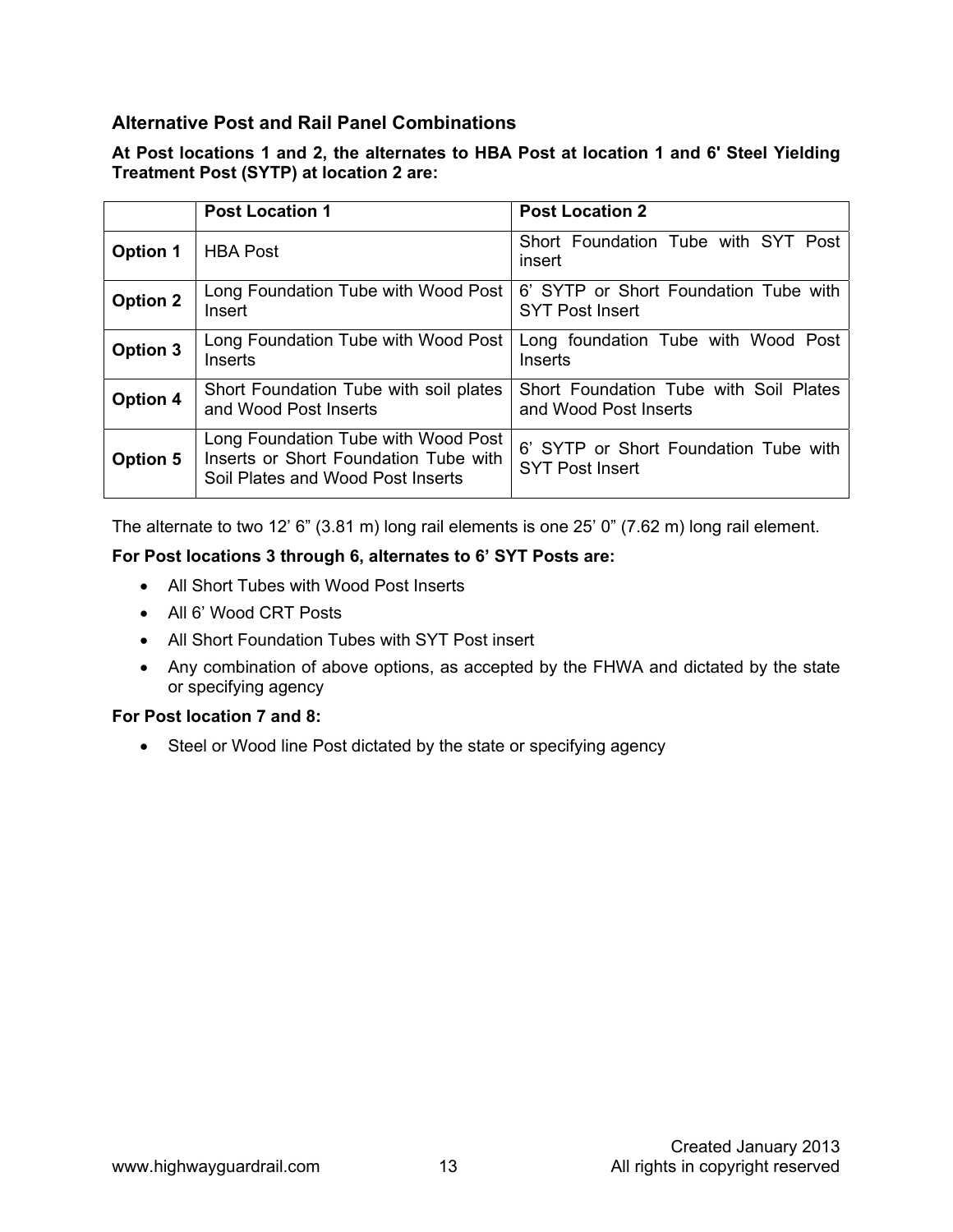#### **ET-31™ Guardrail End Treatment NCHRP Report 350 Test Level 3 System Length 53'-1 1/2" (16.19 m)**

For specific assembly, maintenance, or repair details refer to the state or specifying agency's standard drawings and/or Trinity standard layout drawings.



**Figure 4 (TL-3)** 

[This drawing represents one version of the 53'-1 1/2" (16.19 m) system]

 Created January 2013 www.highwayguardrail.com 14 Manuson 14 All rights in copyright reserved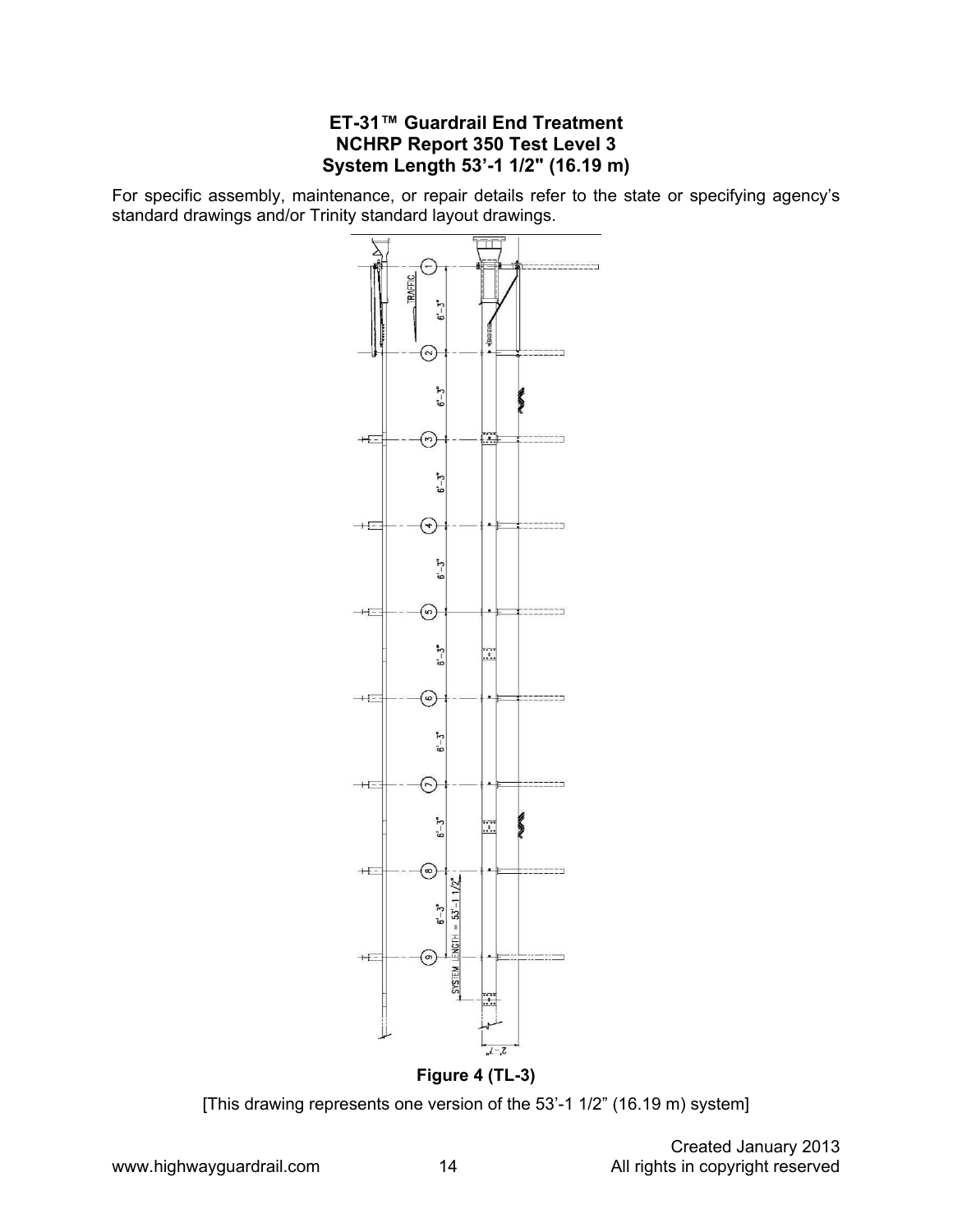#### **Alternative Post and Rail Panel Combinations**

#### **At Post locations 1 and 2, the alternates to HBA Post at location 1 and 6' Steel Yielding Treatment Post (SYTP) at location 2 are:**

|                 | <b>Post Location 1</b>                                                                                            | <b>Post Location 2</b>                                           |
|-----------------|-------------------------------------------------------------------------------------------------------------------|------------------------------------------------------------------|
| <b>Option 1</b> | <b>HBA Post</b>                                                                                                   | Short Foundation Tube with SYT Post<br>insert                    |
| <b>Option 2</b> | Long Foundation Tube with Wood Post<br>insert                                                                     | 6' SYTP or Short Foundation Tube with<br><b>SYT Post Insert</b>  |
| <b>Option 3</b> | Long Foundation Tubes with Wood<br>Post Inserts                                                                   | Long foundation Tubes with Wood Post<br>Inserts                  |
| Option 4        | Short Foundation Tubes with Soil<br>Plates and Wood Post Inserts                                                  | Short Foundation Tubes with Soil Plates<br>and Wood Post Inserts |
| <b>Option 5</b> | Long Foundation Tube with Wood Post<br>Inserts or Short Foundation Tube with<br>Soil Plates and Wood Post Inserts | 6' SYTP or Short Foundation Tube with<br><b>SYT Post Insert</b>  |

The alternate to two 12' 6" (3.81 m) long Rail Panel elements is one 25' 0" (7.62 m) long Rail Panel element.

#### **For Post locations 3 through 6, alternates to 6' SYT Posts are:**

- All Short Tubes with Wood Post Inserts
- All 6' Wood CRT Posts
- All Short Foundation Tubes with SYT Post Insert
- Any combination of above options, as accepted by the FHWA and dictated by the state or specifying agency

#### **For Post location 7 through 9:**

• Steel or Wood line Post dictated by the state or specifying agency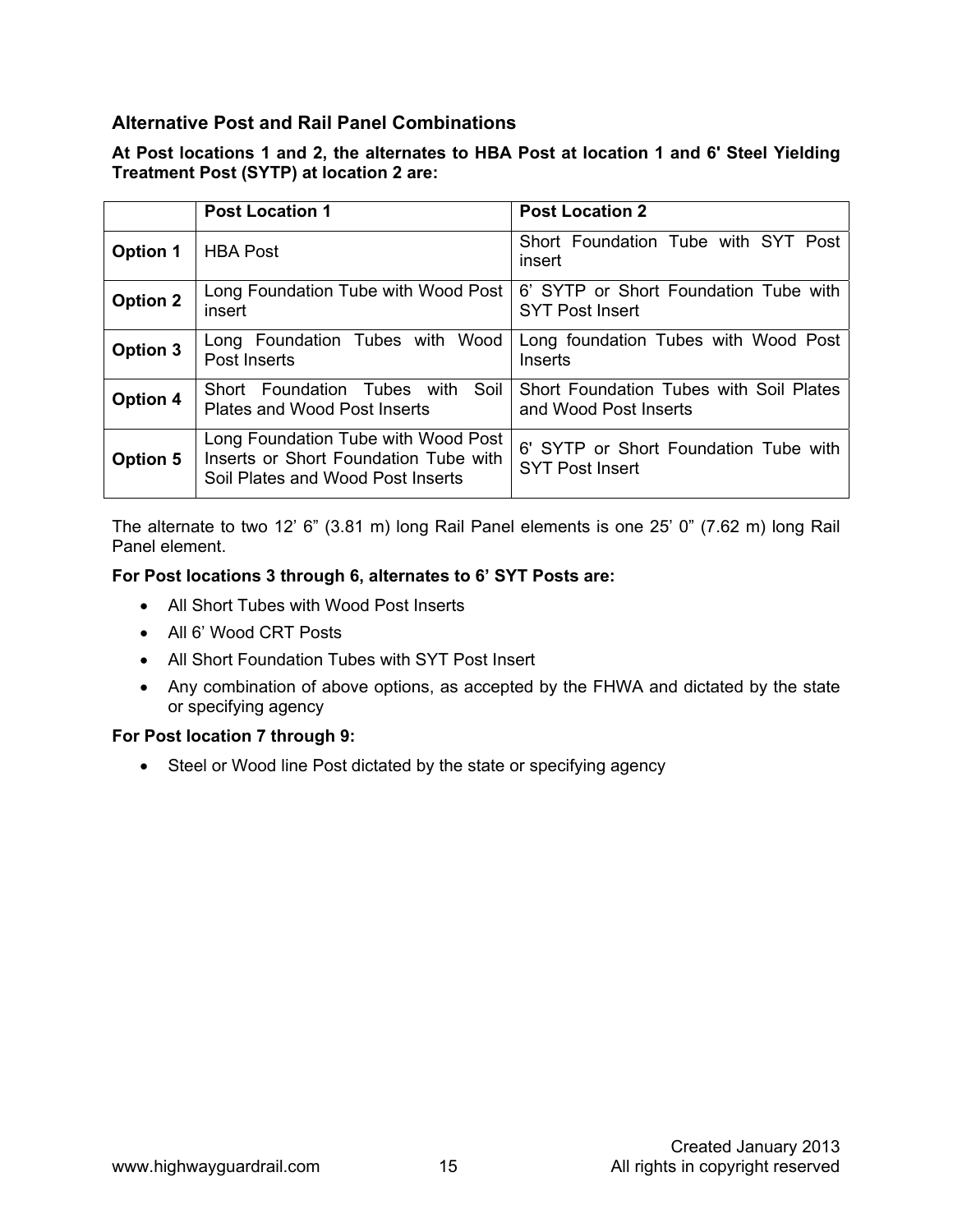#### **ET-31™ Guardrail End Treatment NCHRP Report 350 Test Level 2 System Length 21'-10 1/2" (6.68 m)**

For specific assembly, maintenance, or repair details refer to the state or specifying agency's standard drawings and/or Trinity Highway Products standard layout drawings.



**Figure 5 (TL-2)**  [This drawing represents one version of the 21'-10 1/2" (6.68 m) system]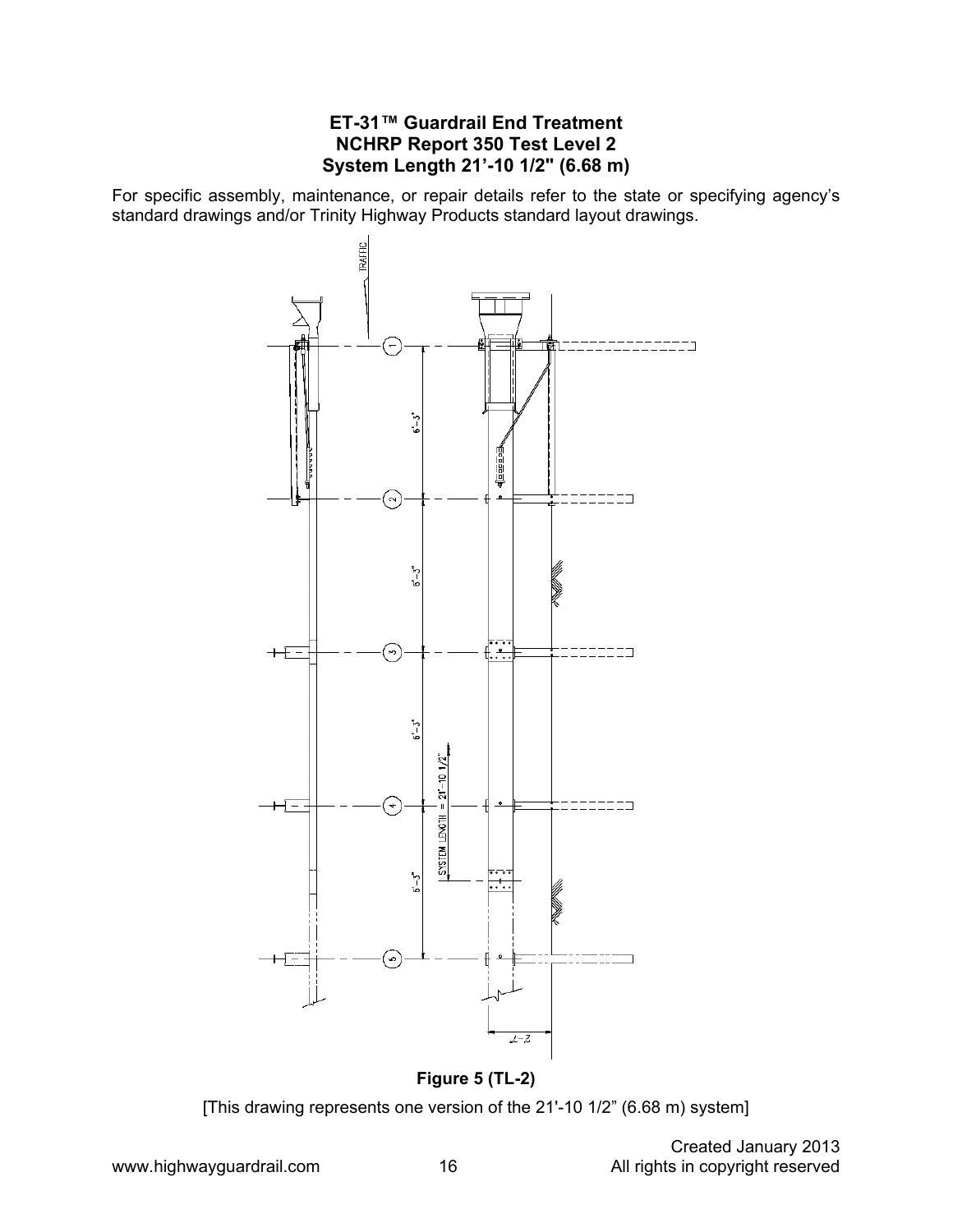#### **Alternative Post Combinations**

#### **At Post locations 1 and 2, the alternates to HBA Post at location 1 and 6' Steel Yielding Treatment Post (SYTP) at location 2 are:**

|                 | <b>Post Location 1</b>                                                                                            | <b>Post Location 2</b>                                           |
|-----------------|-------------------------------------------------------------------------------------------------------------------|------------------------------------------------------------------|
| <b>Option 1</b> | <b>HBA Post</b>                                                                                                   | Short Foundation tube with SYT Post<br>Insert                    |
| <b>Option 2</b> | Long Foundation Tube with Wood Post<br>Insert                                                                     | 6' SYTP or Short Foundation Tube with<br><b>SYT Post Insert</b>  |
| <b>Option 3</b> | Long Foundation Tubes with Wood<br>Post Inserts                                                                   | Long Foundation Tubes with Wood Post<br>Inserts                  |
| <b>Option 4</b> | Short Foundation Tubes with Soil<br>Plates and Wood Post Inserts                                                  | Short Foundation Tubes with Soil Plates<br>and Wood Post Inserts |
| <b>Option 5</b> | Long Foundation Tube with Wood Post<br>Inserts or Short Foundation Tube with<br>Soil Plates and Wood Post Inserts | 6' SYTP or Short Foundation Tube with<br><b>SYT Post Insert</b>  |

#### **For Post locations 3 and 4, alternates to 6' SYT Posts are:**

- All Short Foundation Tubes with Wood Post Inserts
- All 6' Wood CRT Posts
- All Short Foundation Tubes with SYT Post Insert
- Any combination of above options, as accepted by the FHWA and dictated by the state or specifying agency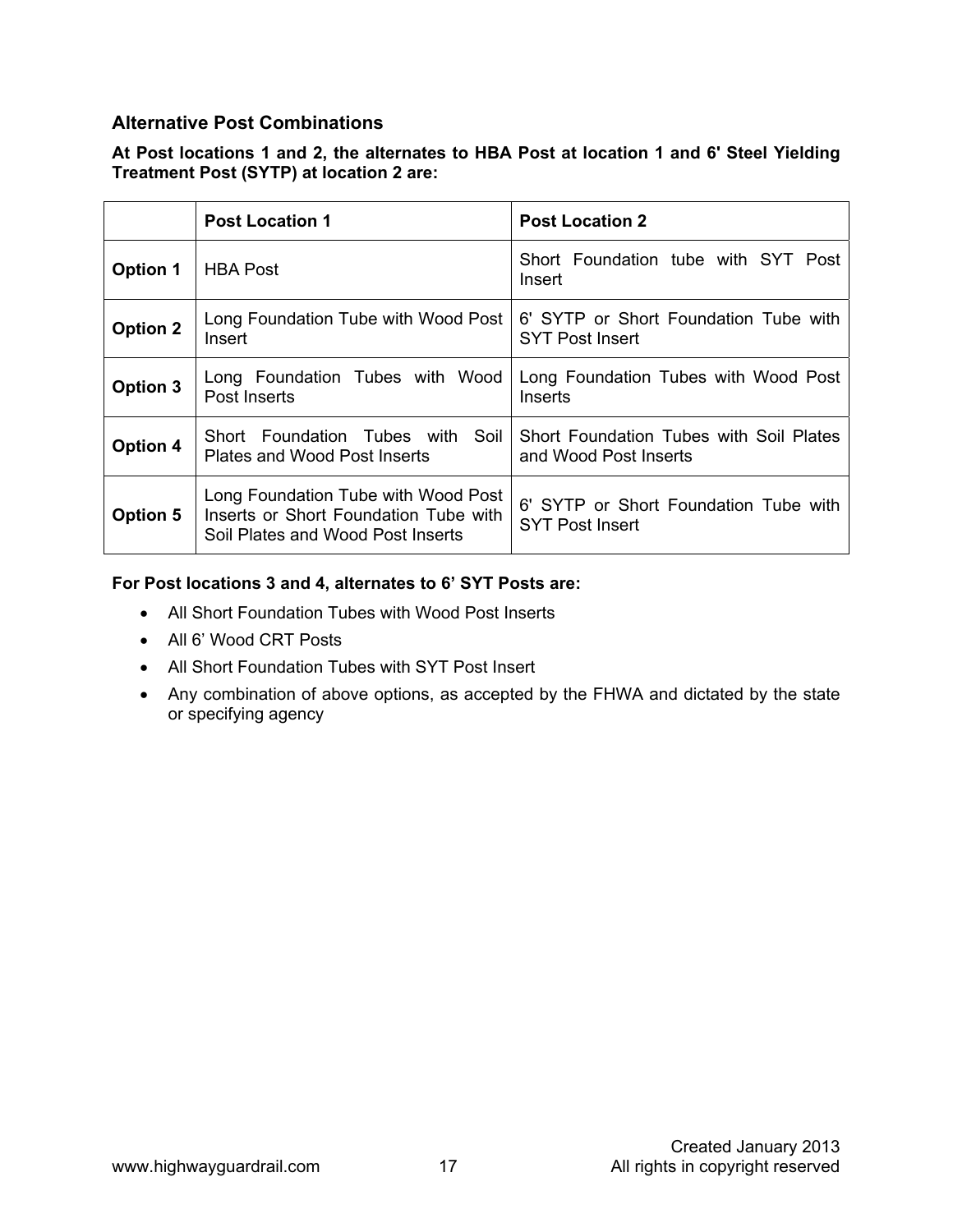#### **ET-31™ Guardrail End Treatment NCHRP Report 350 Test Level 2 System Length 28'-1 1/2" (8.57 m)**

For specific assembly, maintenance, or repair details refer to the state or specifying agency's standard drawings and/or Trinity Highway Products standard layout drawings.



[This drawing represents one version of the 28'-1 1/2" (8.57 m) system]

 Created January 2013 www.highwayguardrail.com 18 18 All rights in copyright reserved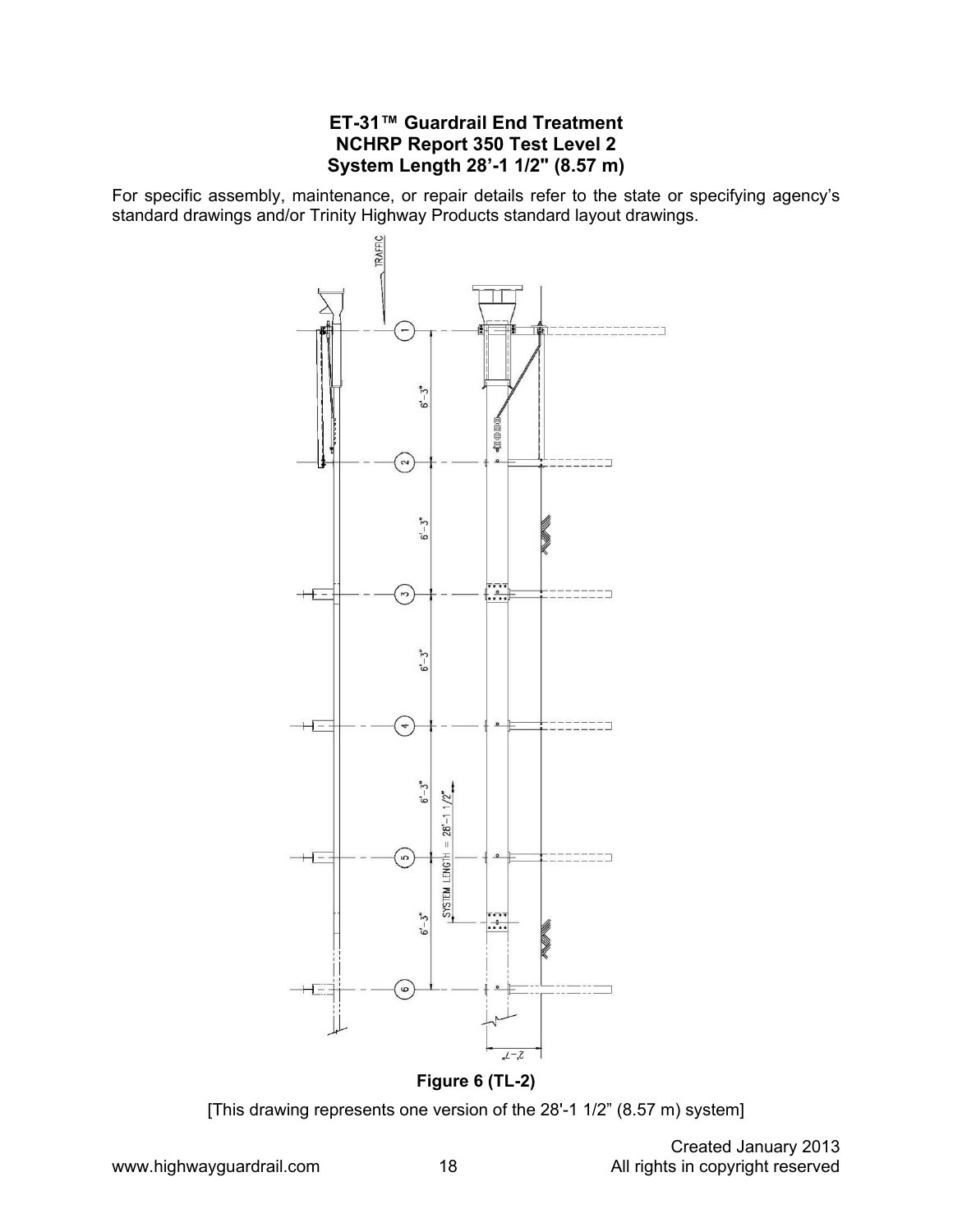#### **Alternative Post Combinations**

#### **At Post locations 1 and 2, the alternates to HBA Post at location 1 and 6' Steel Yielding Treatment Post (SYTP) at location 2 are:**

|                 | <b>Post Location 1</b>                                                                                            | <b>Post Location 2</b>                                           |
|-----------------|-------------------------------------------------------------------------------------------------------------------|------------------------------------------------------------------|
| <b>Option 1</b> | <b>HBA Post</b>                                                                                                   | Short Foundation Tube with SYT Post<br>Insert                    |
| <b>Option 2</b> | Long Foundation Tube with Wood Post<br>Insert                                                                     | 6' SYTP or short Foundation Tube with<br><b>SYT Post Insert</b>  |
| <b>Option 3</b> | Long Foundation Tubes with Wood Post<br>Inserts                                                                   | Long Foundation Tubes with Wood Post<br>Inserts                  |
| <b>Option 4</b> | Short Foundation Tubes with soil plates<br>and Wood Post Inserts                                                  | Short Foundation Tubes with Soil Plates<br>and Wood Post Inserts |
| <b>Option 5</b> | Long Foundation Tube with Wood Post<br>Inserts or Short Foundation Tube with<br>Soil Plates and Wood Post Inserts | 6' SYTP or short Foundation Tube with<br><b>SYT Post Insert</b>  |

#### **For Post locations 3 and 4, alternates to 6' SYT Posts are:**

- All Short Foundation Tubes with Wood Post Inserts
- All 6' Wood CRT Posts
- All Short Foundation Tubes with SYT Post Insert
- Any combination of above options, as accepted by the FHWA and dictated by the state or specifying agency

#### **For Post locations 5:**

• Steel or Wood line Post dictated by the state or specifying agency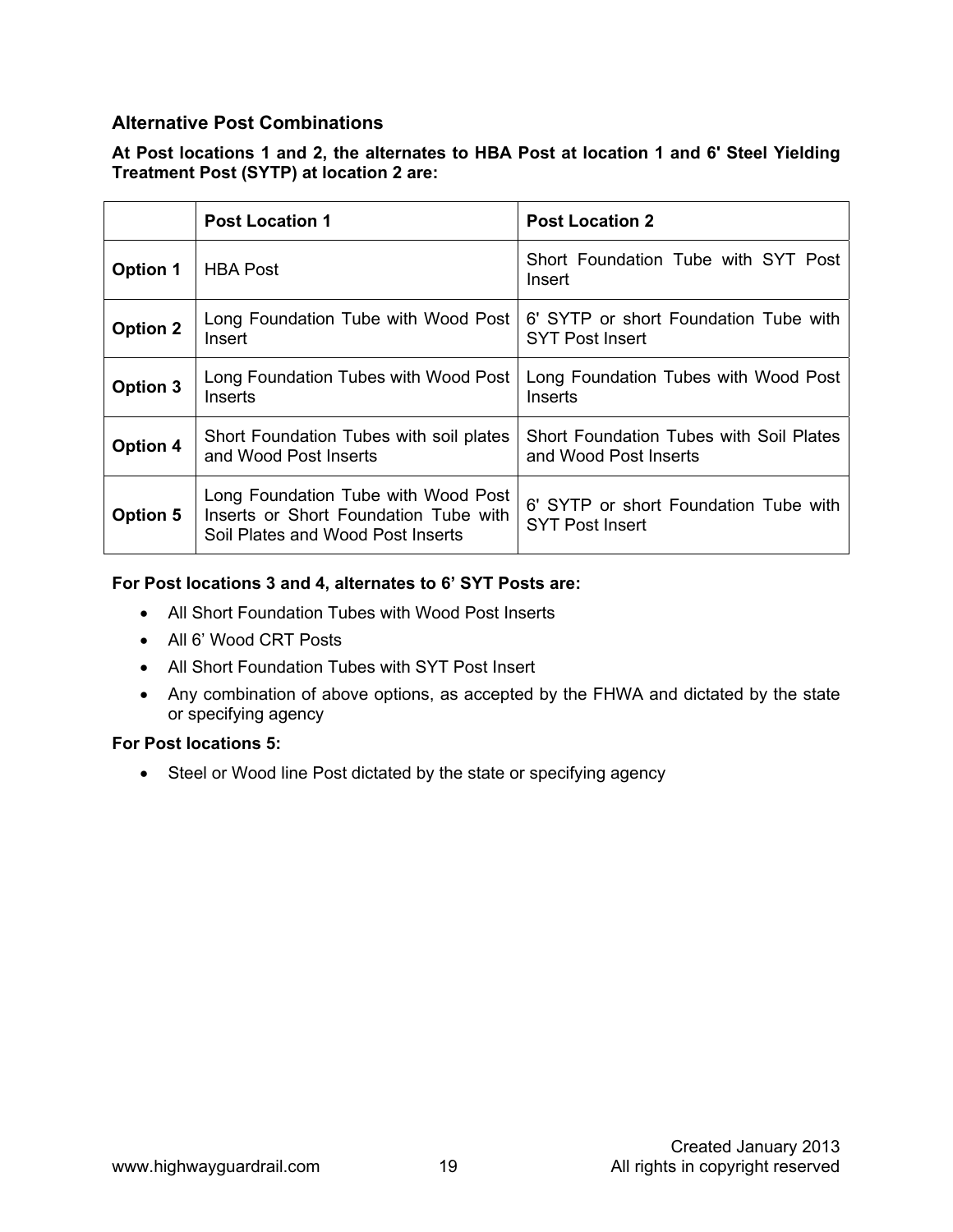### **Bill of Materials English (Metric)**



**Warning:** Use only Trinity Highway Products parts that are specified herein for the ET-31™ Guardrail End Treatment for assembling, maintaining, or repairing the ET-31™ Guardrail End Treatment. Do not utilize or otherwise comingle parts from other systems even if those systems are other Trinity Highway Products systems. Such configurations have not been tested, nor have they been accepted for use. Assembly, maintenance, or repairs using unspecified parts or accessories is strictly prohibited. Failure to follow this warning could result in serious injury or death in the event of a vehicle impact with an UNACCEPTED system.

#### **ET-31™ Guardrail End Treatment**

(For specific materials and quantities, see state or specifying agency's options and Trinity standard layout drawings)

| <b>PN</b> | Description                                                                                       |  |
|-----------|---------------------------------------------------------------------------------------------------|--|
| 11G       | 12/12.5'/3'-1.5"/S (2.67/3.81/0.952/S) (Guardrail)                                                |  |
| 32G       | 12/12.5"/6' 3"/S (2.67/3.81/1.905/S) ANC (Guardrail)                                              |  |
| 60G       | 12/25'/6' 3"/S (2.67/7.62/1.905/S) (Guardrail)                                                    |  |
| 704A      | Cable Anchor Bracket (unique to ET systems), with welded ears                                     |  |
| 705G      | Pipe Sleeve - 2" STD Pipe x 51/2" (50 STD Pipe x 150 Pipe)                                        |  |
| 740G      | 6" x 8" x 4' 6" x 3/16 (152 x 203 x 1375 x 4.8) Tube Sleeve                                       |  |
| 749G      | 6" x 8" x 6' 0" x 3/16 (152 x 203 x 1830 x 4.8) Tube Sleeve<br>(Alternate to using 740G and 766G) |  |
| 758G      | 6" x 8" x 3'10"x 3/16" (252 x 203 x 1168 x 4.8) Tube Sleeve                                       |  |
| 766G      | 18" x 24" x 1/4" (460 x 610 x 16) Soil Plate                                                      |  |
| 782G      | 8" x 8" x 5/8" (200 x 200 x 16) Bearing Plate (For Wood Post)                                     |  |
| 995A      | ET-PLUS™ Extruder (Head)                                                                          |  |
| 3000G     | Cable (Assembly) 3/4" x 6' 6" (19 x 1981)                                                         |  |
| 3300G     | 5/8" (16) Round Washer                                                                            |  |
| 3340G     | 5/8" (16) HGR Nut                                                                                 |  |
| 3391G     | 5/8" DIA. x 1 3/4" (16 DIA. x 45) Hex Head Bolt (High Strength)                                   |  |
| 3360G     | 5/8" DIA. X 1 1/4" (16 DIA. x 35) Splice Bolt (HGR)                                               |  |
| 3478G     | 5/8" DIA. x 7 1/2" (16 DIA. x 190) Hex Head Bolt                                                  |  |
| 3497G     | 5/8" DIA. x 9 1/2" (16 DIA. x 240) Hex Head Bolt                                                  |  |
| 3500G     | 5/8" DIA. x 10" (16 DIA. x 255) HGR Post Bolt                                                     |  |
| 3580G     | 5/8" DIA. x 18" (16 DIA. x 460) HGR Post Bolt                                                     |  |
| 3620G     | 5/8" DIA. x 22" (16 DIA. x 560) HGR Post Bolt                                                     |  |
| 3700G     | 3/4" (19) Washer (F844)                                                                           |  |
| 3701G     | 3/4" (19) Washer (F436)                                                                           |  |
| 3704G     | 3/4" (19) Hex Nut                                                                                 |  |
| 3717G     | 3/4" x 2 1/2" (19 x 75) Hex Head Bolt (High Strength)                                             |  |
| 3718G     | 3/4" x 3" (19 x 75) Hex Head Bolt (High Strength)                                                 |  |
| 3900G     | 1" (25) Round Washer                                                                              |  |
| 3910G     | 1" (25) Hex Nut                                                                                   |  |
| 4071B     | Wood Post 6" x 8" x 6' 0" (150 x 200 x 1830) CRT                                                  |  |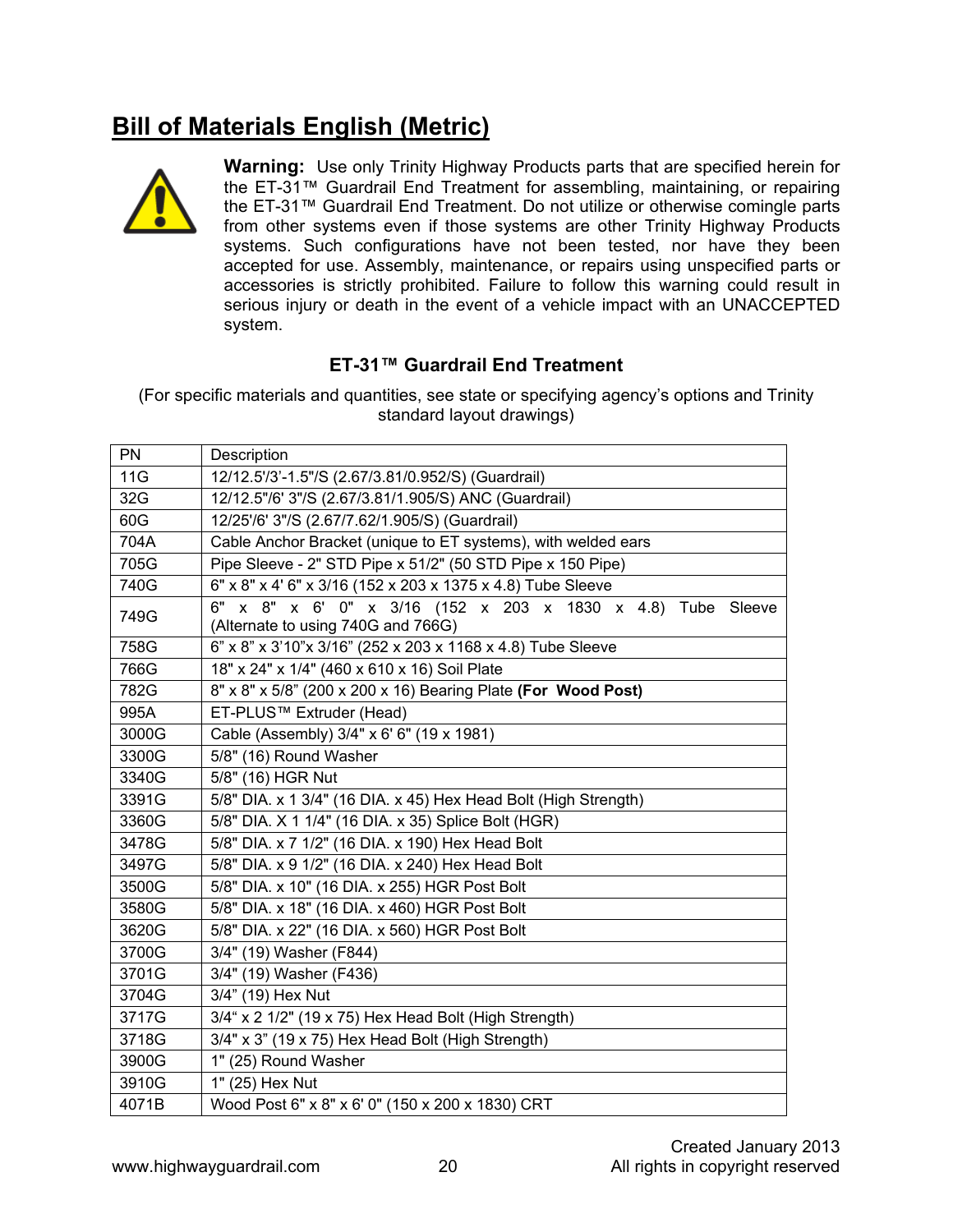| 4075B  | Wood Block 6" x 8" x 14" (150 x 200 x 355) DR                                   |
|--------|---------------------------------------------------------------------------------|
| 4076B  | Wood Block 6" x 8" x 14" (150 x 200 x 355) DR Routed                            |
| 4140B  | Wood Post 5 1/2" x 7 1/2" x 4'-0 1/4" (140 x 190 x 1225)                        |
| 4161B  | HDPE spacer (SYTP™)                                                             |
| 4228B  | 3/8" x 4" (10 x 100) Lag Screw                                                  |
| 4254G  | 3/8" (10) Round Washer                                                          |
| 4255G  | 3/8" (10) Fender Washer 1 1/2" OD (38)                                          |
| 4258G  | 3/8" (10) Lock Washer                                                           |
| 4261G  | 3/8" DIA. X 1 1/2" (10 x 38) Hex Head Bolt (Grade 5)                            |
| 4389G  | 7/16" (11) Round Washer                                                         |
| 4390G  | 7/16" DIA. x 1 1/2" (11 x 38) GR. 5 Hex Head Bolt                               |
| 4393G  | 7/16" (11) Lock Washer                                                          |
| 4396G  | 7/16" (11) Hex Nut                                                              |
| 4660B  | Wood Block 6" x 12 3/8" x 14" (150 x 315 x 350) Routed                          |
| 4699G  | 3/4" (19) Lock Washer                                                           |
| 5148G  | 3/4" DIA. X 9 1/2" (19 DIA. x 240) Hex Head Bolt (High Strength)                |
| 5978B  | Polymer Block 4 x 12 x 14 (100 x 305 x 350)                                     |
| 6120G  | Wood Block 6" x 12" x 14" (150 x 305 x 350)                                     |
| 6321G  | 3/8" x 2' (10 x 50) Hex Head Bolt (Grade 5)                                     |
| 6405G  | 3/8" (10) Hex Nut                                                               |
| 6907B  | Polymer Block 4" x 7 1/2" x 14" (100 x 187 x 350) [King Block]                  |
| 10967G | 12/9'4.5/3'1.5/S (2.67/2.85/0.952/S) (Guardrail)                                |
| 14328G | 3' 9 7/8" Steel Yielding Treatment Post (SYTP™)                                 |
| 15000G | 6' Steel Yielding Treatment Post™ (SYTP™)                                       |
| 19258A | 8" x 8" x 5/8" (200 x 200 x 16) Bearing Plate With Two Ears/Tabs (For HBA Post) |
| 19948G | 1 3/4" x 10 GA x 1 3/4" (44 x 3 x 44) Plate Washer                              |
| 20442G | 12/15'7.5/3'1.5:2@6'3/S (2.67/4.76/.952:2@1.905/S) (Guardrail)                  |
| 49398A | ET HBA™ Post #1 Top                                                             |
| 33873A | ET HBA™ Post #1 Bottom                                                          |
| 9852A  | Strut (and Yoke Assembly)                                                       |
| 32922G | 6' 6" (1980) Angle Strut HBA™ / SYTP™ / Wood                                    |
| 33875G | 6' 6" (1980) Angle Strut ET HBA™ (6'-3 C/C Slots)                               |
| 33795G | 6' 6" (1980) Angle Strut HBA™ / SYTP™                                           |
| 33730G | 6' 7 1/2" (2020) Angle Strut SYTP™ / Wood                                       |
| 33847G | 6' 9 1/8" (2060) Angle Strut SYTP™ / CRP                                        |
|        |                                                                                 |

### **Delineation Options**

| <b>PN</b> | Description                                                                         |
|-----------|-------------------------------------------------------------------------------------|
| 6206B     | Right Side 13" x 27 1/2" (325 x 700) Reflective Sheeting Amber                      |
| 6207B     | Left Side 13" x 27 1/2" (325 x 700) Reflective Sheeting Amber                       |
| 6668B     | Either Side 12" x 12" (305 x 305) Reflective Sheeting (Typically 2 required) Amber  |
| 3534B     | Either Side 12" x 12" (305 x 305) Reflective Sheeting (Typically 2 required) Silver |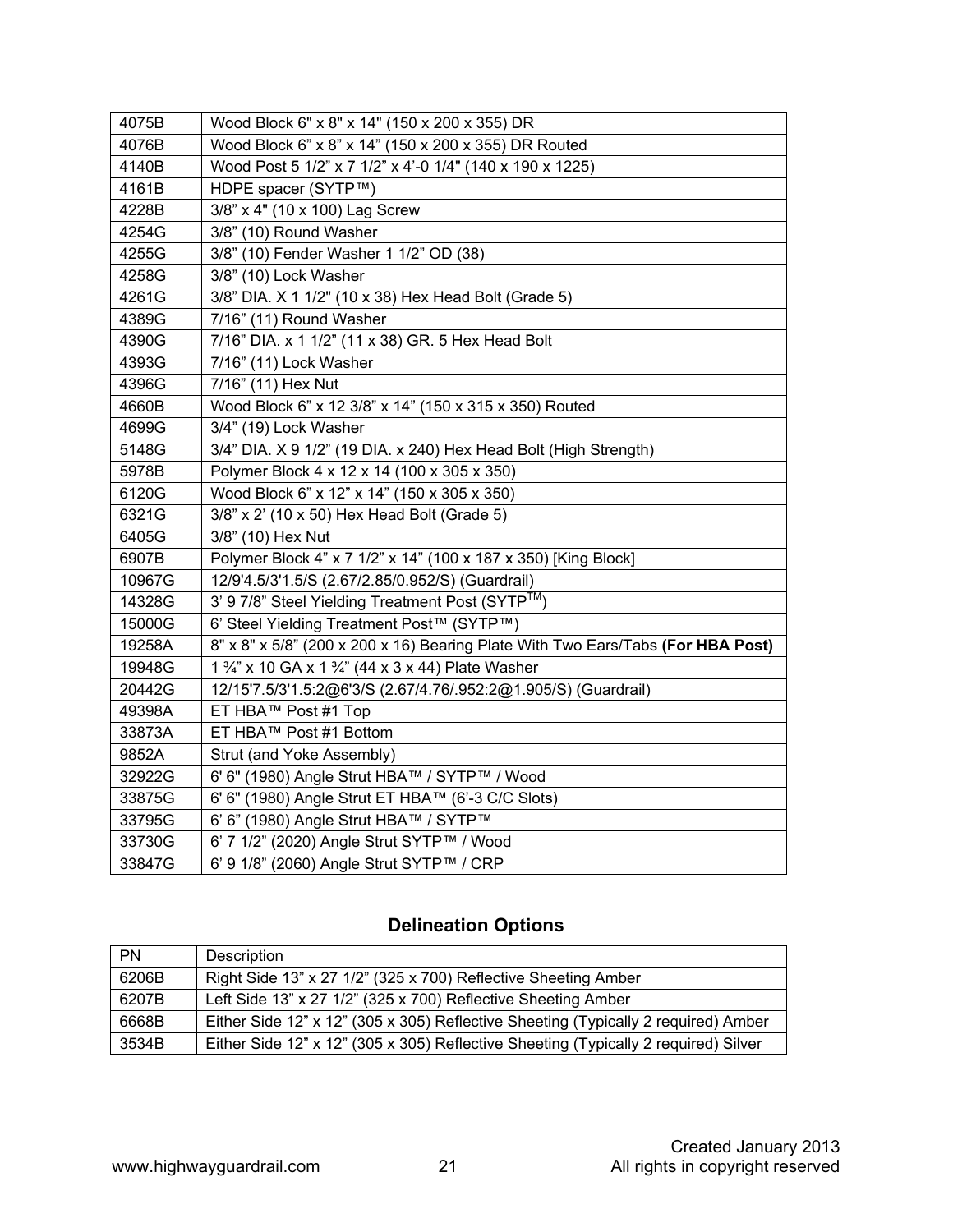### **Assembling the ET-31™ Guardrail End Treatment**

#### **Materials**

As packaged, the NCHRP Report 350 ET-31™ Guardrail End Treatment includes all materials needed for a complete assembly. The pay limit will include a 34' 4.5" (10.48 m) system, 40' 7.5" (12.38 m) system, 46' 10.5" (14.29 m) system, or 53' 1.5" (16.19 m) system for TL-3 or 21' 10.5" (6.68 m) or 28' 1.5" (8.57 m) system for TL-2, unless otherwise specified in the contract plans.

**Note:** Concrete footings or foundations are not required.

### **Recommended Tools**

- 9/16" (14 mm) Socket or wrench
- 15/16" (24 mm) Socket or wrench
- 1 1/4" (32 mm) Socket or wrench
- 1 1/2" (38 mm) Socket or wrench
- Augers
- Post pounders (commonly used in driving Posts)
- Locking pliers
- Tape measure

### **Recommend Tools for Repair**

- Acetylene torch to cut off extruded rail
- Heavy-duty chain to remove the ET-PLUS™ Extruder (Head)
- Locking pliers or Channel Lock pliers
- Sledge hammer
- Post removal tool and other normal quardrail tools
- Eye bolts connected to heavy duty chain (to remove the Posts from Tubes)
- Vehicle to pull the Extruder (Head) from the damaged rail

**Note: The above list(s) of tools is a general recommendation. Depending on specific site conditions and the complexity of the assembly specified by the appropriate highway authority, additional or fewer tools may be required. Decisions as to what tools are needed to perform the job are entirely within the discretion of the specifying highway authority, and the authority's selected contractor performing the assembly of the system at the authority's specified site. It is the province of the engineer working under the authority of the local highway authority that owns and has specified this product as to whether or not they wish to use the Extruder (Head) again after impact. Trinity makes no recommendation in this regard.**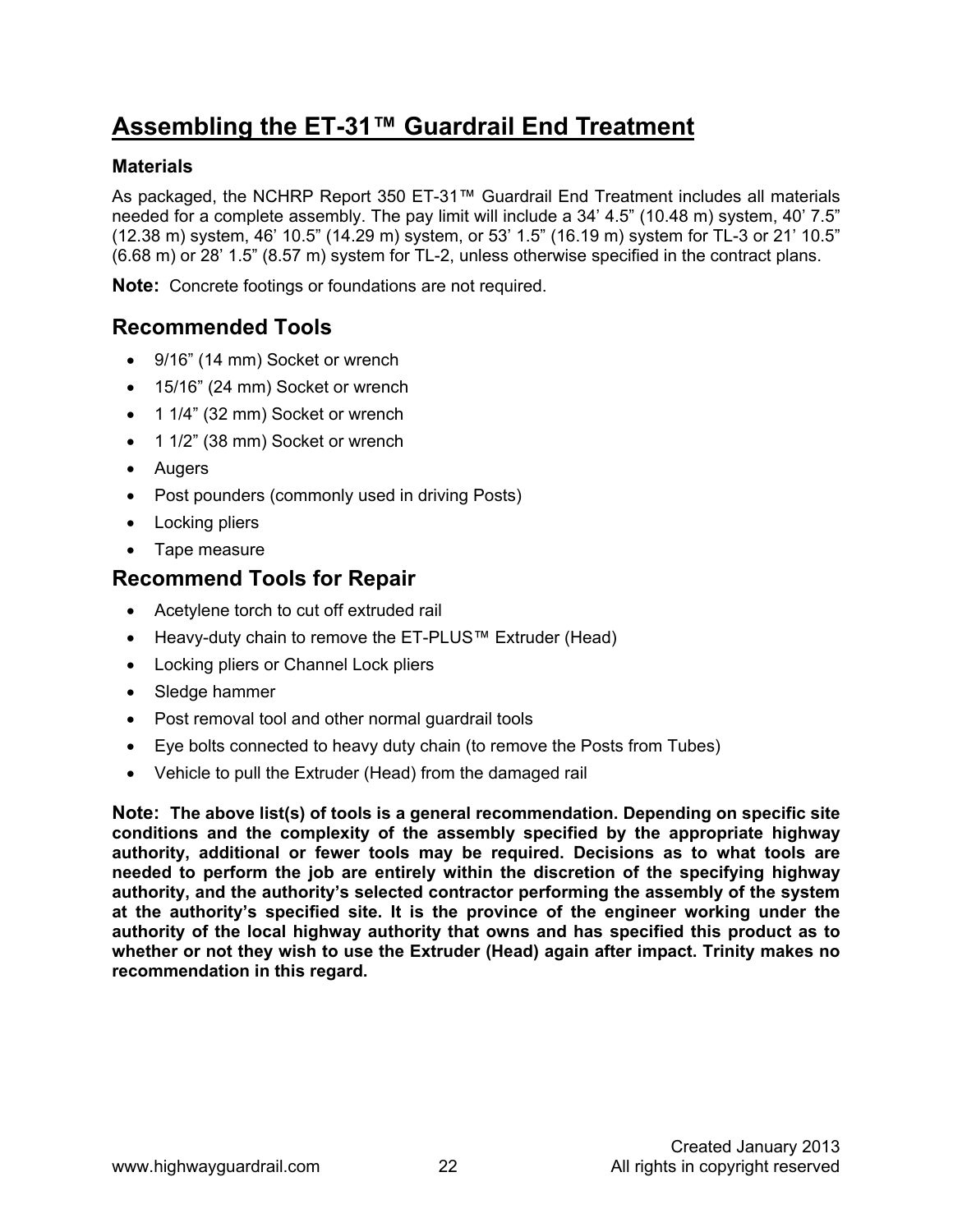### **Site Preparation**

When the Guardrail is placed in-line with edge of the shoulder (without any offset), a 25:1 or flatter straight flare over the length of the systems can be used to position the ET-PLUS™ Extruder (Head) further away from the edge of the shoulder. Site grading may be necessary for assemblies beyond the edge of the shoulder for the proper placement of the steel tubes and the CRT Posts. Use the state or specifying agency's standard specifications and drawings for the site grading. Trinity does not direct grading. Complete all grading before the start of the assembly of the ET-31™ Guardrail End Treatment. See *Assembly of the ET-31™ Guardrail End Treatment on a Curve* section for the layout of the ET-31™ Guardrail End Treatment on a curve on Page 24.

If the system is deployed on a curve, see *Assembly of the ET-31™ Guardrail End Treatment on a Curve* section on Page 24. When placing the ET-31™ Guardrail End Treatment outside or inside the curve, the ET-31™ Guardrail End Treatment must be straight over the length of the system. If there are special field conditions encountered when assembling the ET-31™ Guardrail End Treatment, contact the state or specifying agency's engineer. Trinity Highway Products LLC, at (888) 323-6374, is available for consultation with that agency.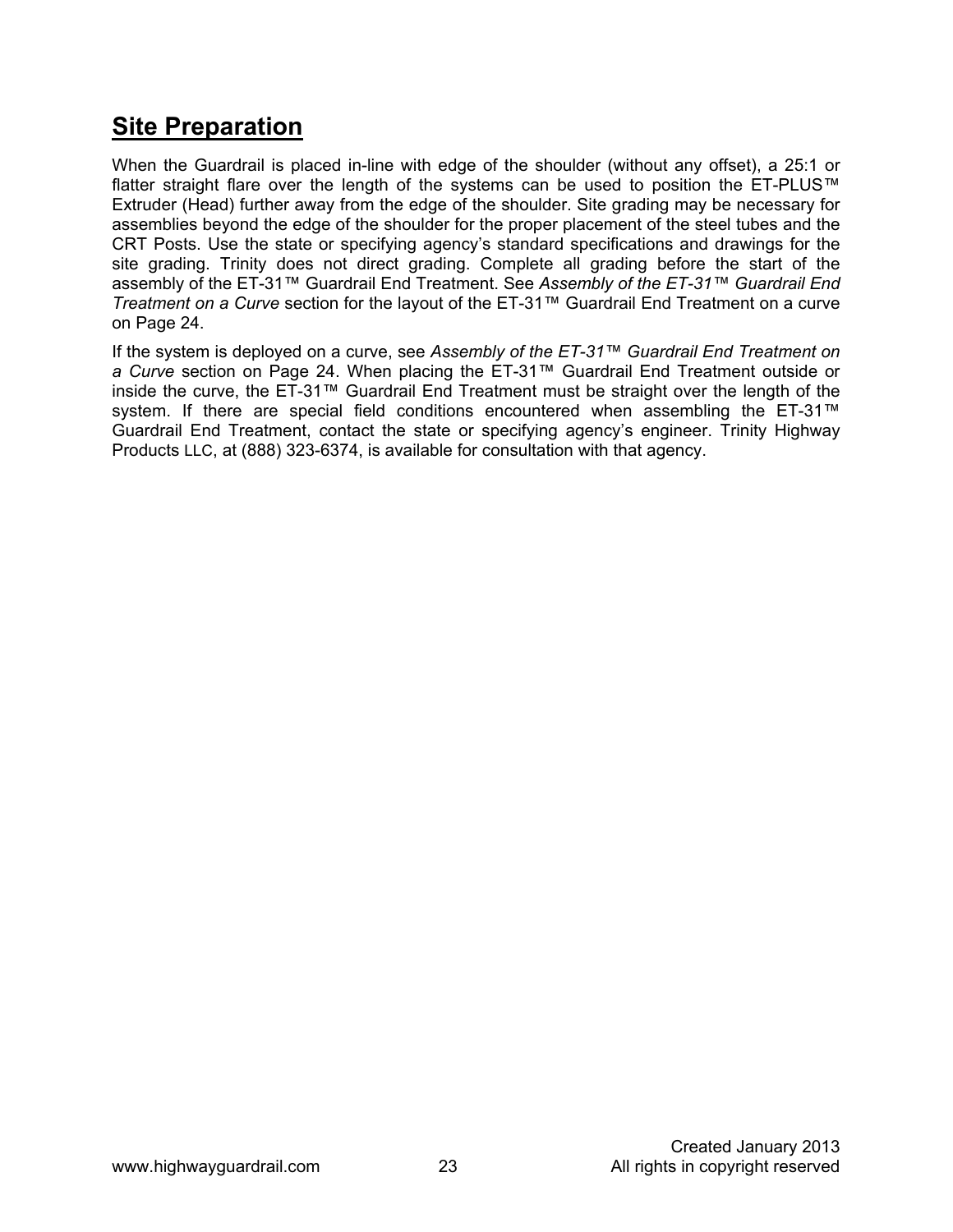#### **Post Placed in Rigid Material**

Provide the proper leaveout (the specified area of open space in the pavement) around a Post when assembling the Post in any thickness of concrete or asphalt. The top surfaces of any grout or other backfill placed in the rigid material leaveout **MUST be low enough** so that it does not restrict smooth release of the Anchor Cable Bearing Plate at Post 1 or otherwise obstruct or constrain the 3/8" shear bolts or the 3/4" hinge bolts of the HBA Post. The assembly shall not impede in any fashion the hinging-action or release mechanism of the No. 1 HBA post by burying it in rigid material (asphalt, concrete, rigid soil, etc.)

For leaveout information, please consult the applicable state or specifying agency. Additional source of leaveout information or details can be found in the U.S. Department of Transportation, Federal Highway Administration, Memorandum B 64-B, dated 3/10/04. Trinity can provide this FHWA memo upon request.

#### **Assembling the ET-31™ Guardrail End Treatment on a Curve**

When the ET-31™ Guardrail End Treatment is placed on a curve, use the following layouts. All offsets are measured to the face of the rail. Under no circumstances shall the guardrail within the ET-31™ Guardrail End Treatment pay limit be curved.

- Outside the curve: With the line guardrail placed parallel to the curve, the Treatment end is offset from the curve a distance equal to the line guardrail offset plus the value in Table 1. Consult state or specifying agency drawings for details.
- Inside the curve (radius greater than 1000 feet): With the line guardrail placed parallel to the curve, the Treatment end is offset from the curve a distance equal to the line guardrail offset plus the value in Table 1. Consult state or specifying agency drawings for details.
- Inside the curve (radius 1000 feet or less): With the line guardrail placed parallel to the curve, the Treatment end is offset from the curve a distance equal to the line guardrail offset plus one foot maximum in Table 1. Consult state or specifying agency drawings for details.

| ET-31™ Length | Outside the<br><b>Curve Max Offset</b> | Inside the Curve<br>With a Radius<br><b>Greater Than</b><br>1000 Feet Max<br>Offset | Inside the Curve<br>With a Radius<br>1000 Feet or<br>Less Max Offset |
|---------------|----------------------------------------|-------------------------------------------------------------------------------------|----------------------------------------------------------------------|
| 53' 1.5"      | 24 Inches                              | 24 Inches                                                                           | 12 Inches                                                            |
| 46' 10.5"     | 18 Inches                              | 18 Inches                                                                           | 12 Inches                                                            |
| 40' 7.5"      | 18 Inches                              | 18 Inches                                                                           | 12 Inches                                                            |
| 34' 4.5''     | 12 Inches                              | 12 Inches                                                                           | 12 Inches                                                            |
| 28'-1 1/2"    | 12 Inches                              | 12 Inches                                                                           | 12 Inches                                                            |
| 21'-10 1/2"   | 12 Inches                              | 12 Inches                                                                           | 9 Inches                                                             |

#### **Table 1**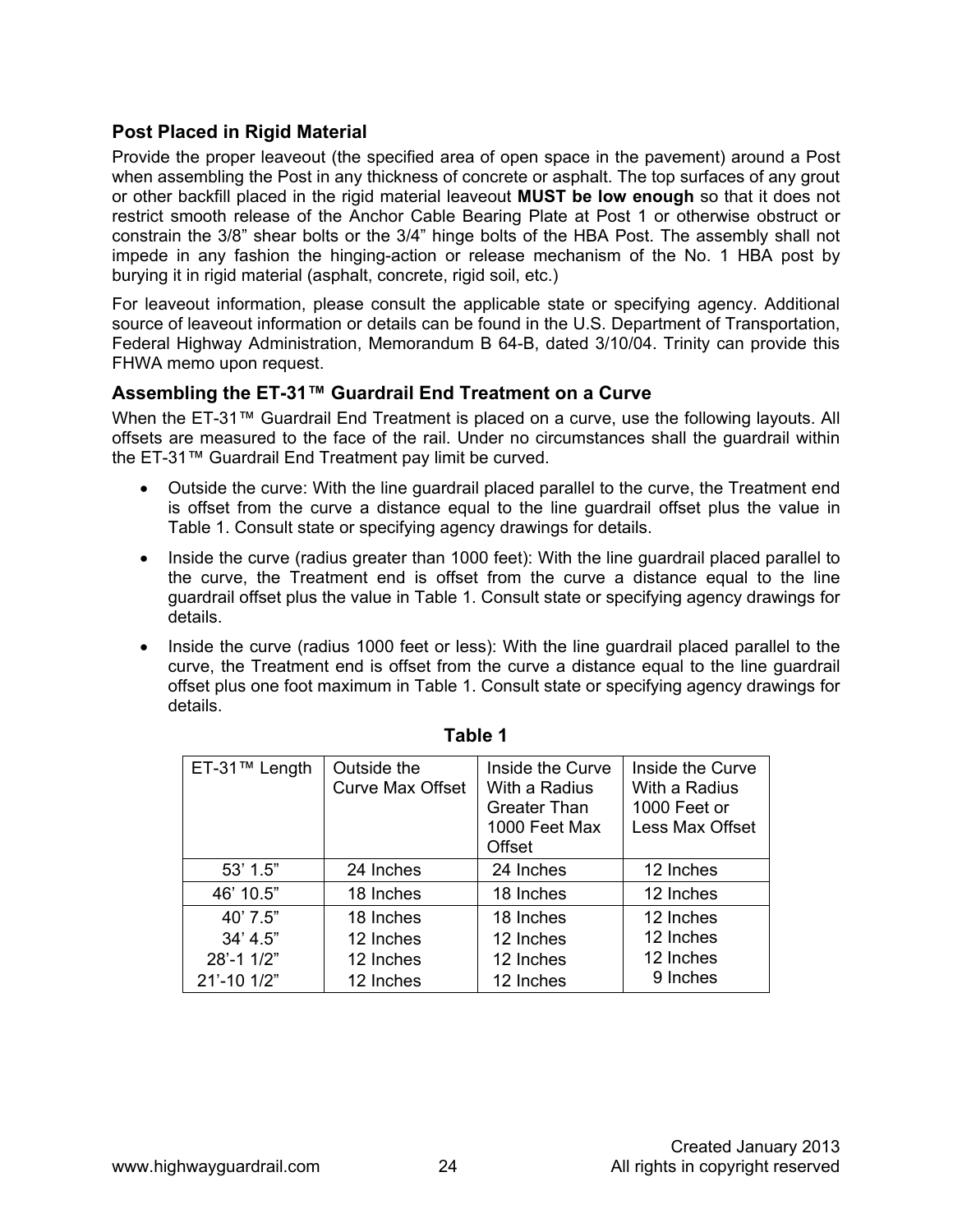### **Assembling the Posts**

Complete the following steps when assembling HBA™ Posts, Steel Yielding Treatment Posts™ (SYTP™), foundation tube with wood Posts and wood CRT Posts. For non-breakaway posts, follow the agency's assembly instructions. For placing posts in rigid pavement, also see the Post Assembled in Rigid Material section.

#### **Assembling HBA™ Post Assembling HBA™ Bottom Post – Post Location 1**

Complete the following steps to assemble the HBA™ Bottom Post:

| Step     | Actions                                                                                                                                                                                                                                                                                                                                                                                                                               |
|----------|---------------------------------------------------------------------------------------------------------------------------------------------------------------------------------------------------------------------------------------------------------------------------------------------------------------------------------------------------------------------------------------------------------------------------------------|
| 1.       | Arrange the HBA™ bottom (PN-33873A) posts so that the large hole (13/16" [21<br>mm]) is placed downstream (away from the impact end of the system).                                                                                                                                                                                                                                                                                   |
| 2.       | Select Option A or Option B for this assembly.                                                                                                                                                                                                                                                                                                                                                                                        |
| Option A | Drive the HBA™ Bottom Post with an approved driving head to a depth of<br>approximately 72" (1830 mm).                                                                                                                                                                                                                                                                                                                                |
| Option B | 1. Drill a 12" (300 mm) maximum diameter pilot hole approximately 72" (1830 mm)<br>deep.<br>2. Insert the bottom HBA™ Post in the hole.<br>3. Backfill the holes with compactable materials in 6" (150 mm) lifts and compact<br>with pneumatic equipment to optimum compaction.<br><b>Note:</b> In either option, the optimum depth will have the 13/16" (21 mm) hole in the<br>post plates (ears/tabs) even with the finished grade. |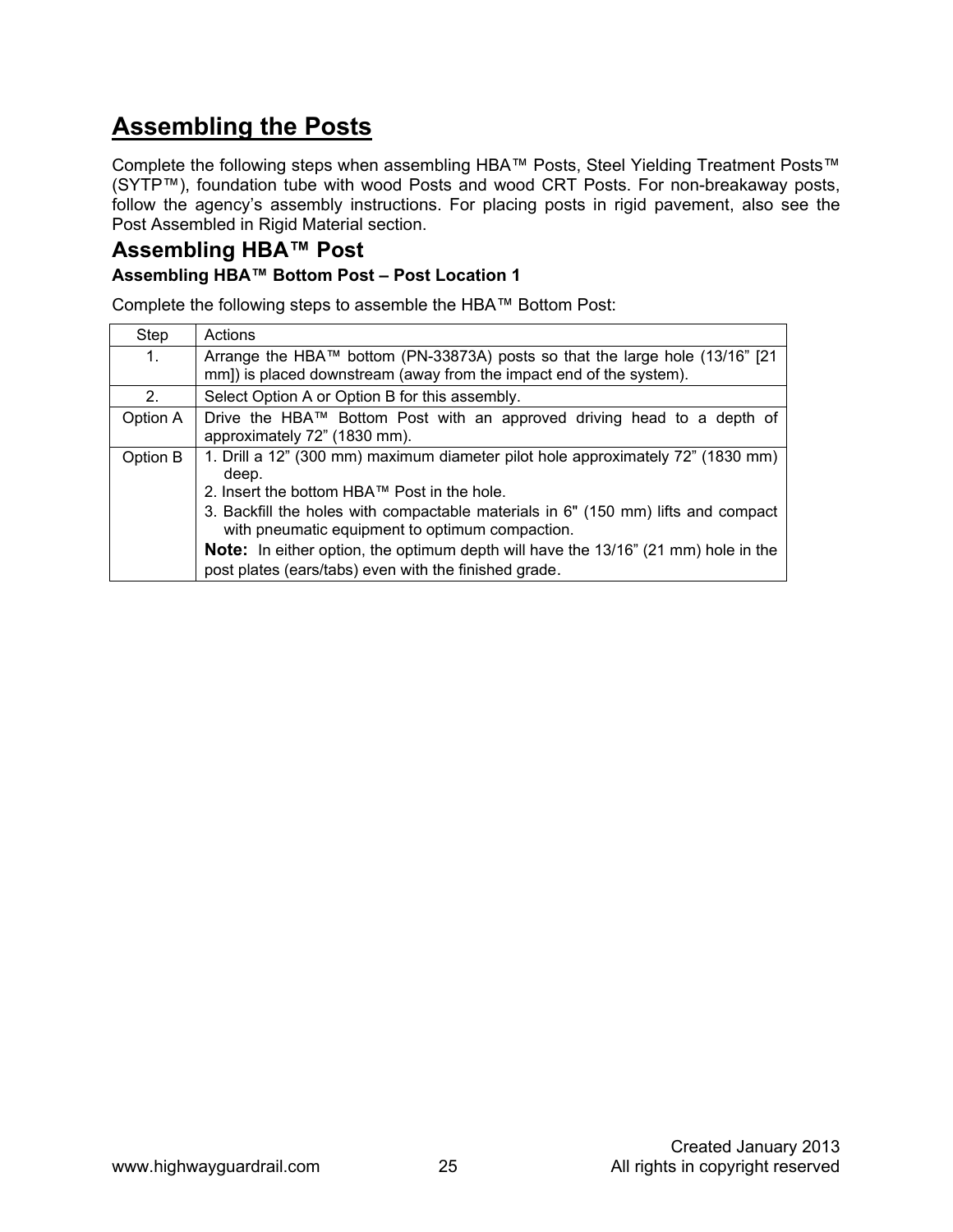### **Assembling HBA™ Top Post**

Complete the following steps to assemble the HBA™ Top Post, after the Bottom Post has been assembled:

| Step           | Actions                                                                                                                                                                                                                                                                                                       |
|----------------|---------------------------------------------------------------------------------------------------------------------------------------------------------------------------------------------------------------------------------------------------------------------------------------------------------------|
| $\mathbf{1}$ . | Place the Top Post (PN-49398A) at Post 1, by aligning the holes of the post plates<br>(ears) on the top and bottom posts.                                                                                                                                                                                     |
|                | Note: The Top Post's post plates (ears) can be attached on either side of the<br>Bottom Post's post plates (ears).                                                                                                                                                                                            |
| 2.             | Insert a $3/8$ " (10 mm) diameter x $2$ " (50 mm) hex head high strength bolt (PN-<br>6321G) through the 7/16" (11 mm) holes of the post plates (ears) on the Top and<br>Bottom Posts.                                                                                                                        |
| 3.             | Place a $3/8$ " (10 mm) washer (PN-4252G) and a $3/8$ " (10 mm) lock washer (PN-<br>4258G) under a 3/8" (10 mm) hex nut (PN-6405G) on the inserted bolts to secure.                                                                                                                                           |
|                | <b>Note:</b> The bolts can be assembled so the nuts are on the inside or outside of the<br>post plates (ears).                                                                                                                                                                                                |
| 4.             | Tighten the nuts to a snug position. The designer does not recommend a torque<br>requirement for the HBA field assembly.                                                                                                                                                                                      |
| 5.             | Insert a $3/4$ " (19 mm) diameter x 2 $1/2$ " (63 mm) hex head high strength bolt (PN-<br>5148G) in the 13/16" (21 mm) hole of the HBA™ Post 1 post plates on the side<br>opposite the strut. Do not assemble the 3/4" (19 mm) bolt on the strut side of Post<br>1, until the strut is ready to be assembled. |
|                | <b>Note:</b> The bolts can be assembled so the nuts are on the inside or outside of the<br>post plates (ears).                                                                                                                                                                                                |
| 6.             | Place a 3/4" (19 mm) washer (PN-3701G) and a 3/4" (19 mm) lock washer (PN-<br>4699G) under a 3/4" (19 mm) hex nut on the inserted bolt to secure.                                                                                                                                                             |
| 7.             | Tighten the nuts to a snug position. The designer does not recommend a torque<br>requirement for the HBA field assembly.                                                                                                                                                                                      |

### **Assembling the Steel Yielding Treatment Post™ (SYTP™)**

The SYTP™ can be driven or assembled in a tube. For SYTP™ assembly in a tube, see the *Assembling the SYTP™ in Tubes* section. The SYTP™ can be assembled at all locations EXCEPT at location 1. Complete the following step to assemble the SYTP™:



**Warning:** Do NOT assemble SYTP™ at location 1. Failure to follow this warning could result in serious injury or death in the event of a collision.

#### **Placing the 6' (1.83 m) SYTP™**

| Step       | Actions                                                                                                                                                                                                                                                                                                                                                                                                                                          |
|------------|--------------------------------------------------------------------------------------------------------------------------------------------------------------------------------------------------------------------------------------------------------------------------------------------------------------------------------------------------------------------------------------------------------------------------------------------------|
| 1.         | Drive all the 6' 0" SYTP™ (PN-15000G) to the optimum depth where the centers of<br>the four yielding holes through the flange are at the ground line.                                                                                                                                                                                                                                                                                            |
|            | Warning: DO NOT assemble SYTP™ at location 1. Failure to follow this<br>warning could result in serious injury or death in the event of a collision.                                                                                                                                                                                                                                                                                             |
| <u>/ !</u> | <b>Warning:</b> Ensure that the proper leaveout (the specified area of open space in<br>the pavement) around the posts is reserved and filled with state or specifying<br>agency approved backfill material that will not prevent movement, for any posts<br>assembled in rigid pavement such as any thickness of concrete or asphalt. Failure<br>to follow this warning could result in serious injury or death in the event of a<br>collision. |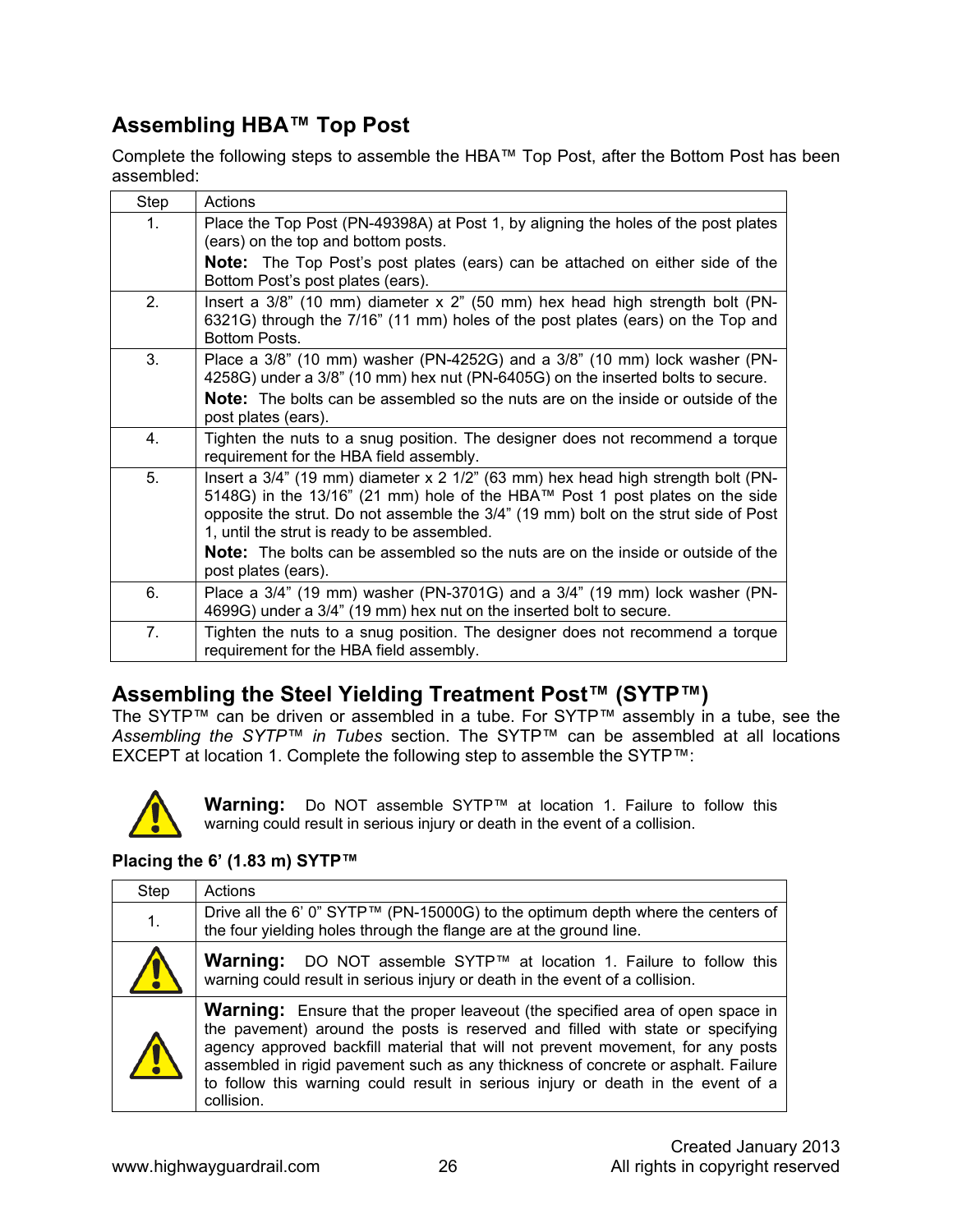### **Assembling Foundation Tubes**

Complete the following steps to assemble foundation tubes.

#### **6' 0" Foundation Tube (Post locations 1 and/or 2)**

| Step           | Actions                                                                                                                                                                                                                                                                                                                                                                                                                                          |
|----------------|--------------------------------------------------------------------------------------------------------------------------------------------------------------------------------------------------------------------------------------------------------------------------------------------------------------------------------------------------------------------------------------------------------------------------------------------------|
| 1 <sub>1</sub> | Assemble a 5/8" x 7 $\frac{1}{2}$ " (16 mm x 190 mm) hex head bolt (PN-3478G) and 5/8" (16<br>mm) HGR nut (PN-3340G) in the Foundation Tube (PN-749G) as a post stop. Use<br>2 bolts when the SYTP is assembled. Use 1 bolt when a Wood Post is assembled.<br><b>Note:</b> Do not over tighten the nuts and deform the tubes as this will complicate                                                                                             |
|                | post replacement.                                                                                                                                                                                                                                                                                                                                                                                                                                |
| 2.             | The foundation tube can be assembled by driving or with a pilot hole. See For<br>Driven Foundation Tube Assembling or For Pilot Hole Foundation Tube Assembly<br>sections for assembly instructions.                                                                                                                                                                                                                                             |
| 3.             | Assemble the foundation tubes at locations 1 and 2. Use the strut as a guide for<br>the spacing of the tubes.                                                                                                                                                                                                                                                                                                                                    |
|                | <b>Note:</b> Do not drive Tubes with the Wood Post inserted; this will complicate post<br>replacement.                                                                                                                                                                                                                                                                                                                                           |
|                | <b>Warning:</b> Ensure that the proper leaveout (the specified area of open space in<br>the pavement) around the posts is reserved and filled with state or specifying<br>agency approved backfill material that will not prevent movement, for any posts<br>assembled in rigid pavement such as any thickness of concrete or asphalt. Failure<br>to follow this warning could result in serious injury or death in the event of a<br>collision. |

### **4' 6" Foundation Tube with Soil Plate (Post locations 1 and/or 2)**

| Step           | Actions                                                                                                                                                                                                                                                                                                                                                                                                                                          |
|----------------|--------------------------------------------------------------------------------------------------------------------------------------------------------------------------------------------------------------------------------------------------------------------------------------------------------------------------------------------------------------------------------------------------------------------------------------------------|
| 1 <sub>1</sub> | Bolt the Soil Plate (PN-766G) to the Foundation Tube (PN-740G) with two 5/8" x 7<br>$1/2$ " (16 mm x 190 mm) hex head bolts (PN-3478G) and $5/8$ " (16 mm) HGR nuts<br>(PN-3340G) (no washers).                                                                                                                                                                                                                                                  |
|                | <b>Note:</b> Do not over tighten the nuts and deform the tubes; this will complicate post<br>replacement.                                                                                                                                                                                                                                                                                                                                        |
| 2.             | The foundation tube can be placed by driving or with a pilot hole. See For Driven<br>Foundation Tube Assembly or For Pilot Hole Foundation Tube Assembly sections<br>for assembly instructions.                                                                                                                                                                                                                                                  |
| 3.             | Assemble the foundation tubes at locations 1 and 2. Use the strut as a guide for<br>the spacing of the tubes. If the Soil Plate is utilized, position it on the downstream<br>side of the post (away from the Impact Head).                                                                                                                                                                                                                      |
|                | <b>Note:</b> Do not drive Tubes with the Wood Post inserted; this will complicate post<br>replacement.                                                                                                                                                                                                                                                                                                                                           |
|                | <b>Warning:</b> Ensure that the proper leaveout (the specified area of open space in<br>the pavement) around the posts is reserved and filled with state or specifying<br>agency approved backfill material that will not prevent movement, for any posts<br>assembled in rigid pavement such as any thickness of concrete or asphalt. Failure<br>to follow this warning could result in serious injury or death in the event of a<br>collision. |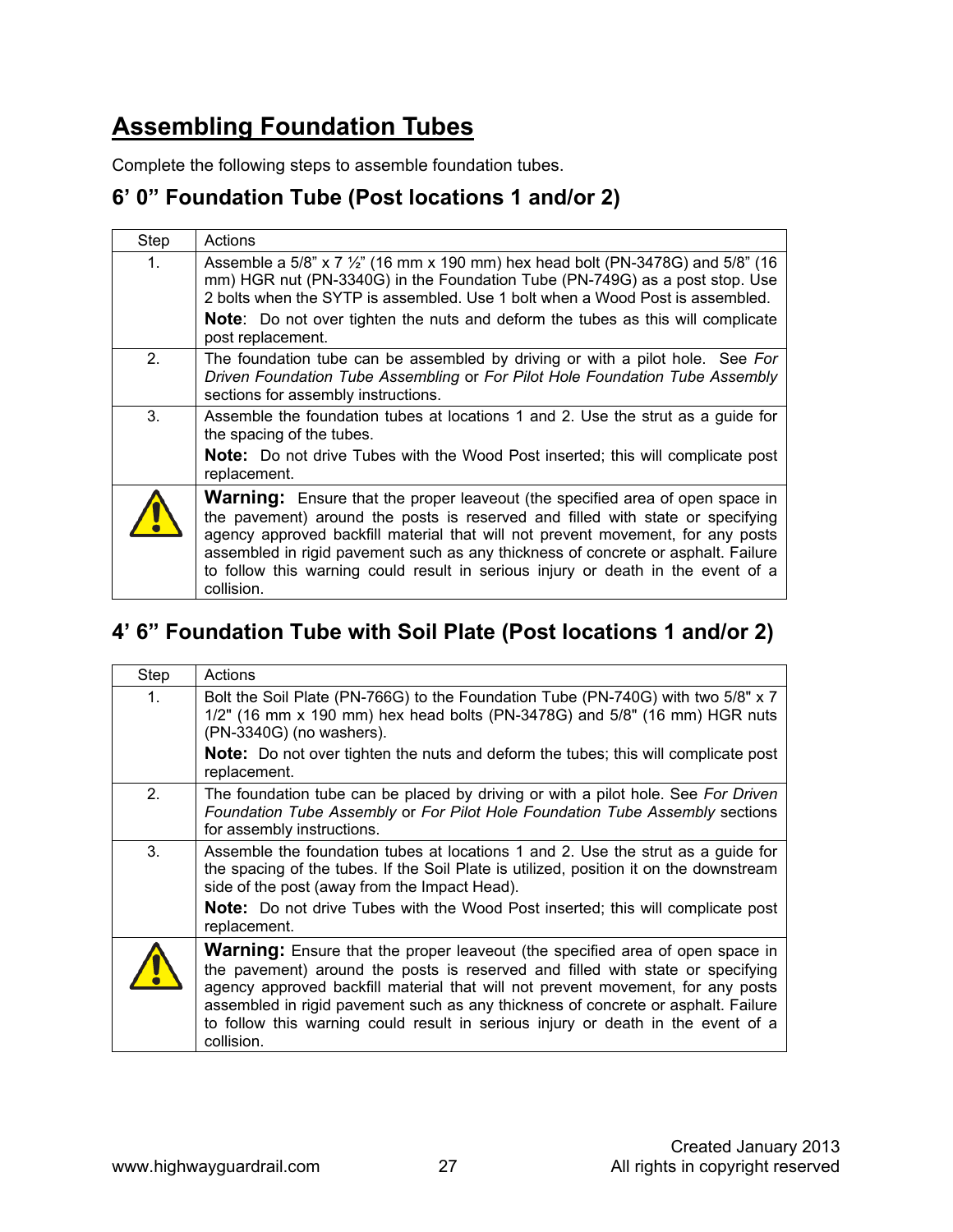### **4' 6" Foundation Tube (Post locations 2 - 6, per state specifications):**

| Step           | Actions                                                                                                                                                                                                                                                                                                                                                                                                                                    |
|----------------|--------------------------------------------------------------------------------------------------------------------------------------------------------------------------------------------------------------------------------------------------------------------------------------------------------------------------------------------------------------------------------------------------------------------------------------------|
| 1 <sub>1</sub> | Assemble a 5/8" x 7 $\frac{1}{2}$ " (16 mm x 190 mm) hex head bolt (PN-3478G) and 5/8" (16<br>mm) HGR nut (PN-3340G) in the Foundation Tube (PN-749G) as a post stop. Use<br>2 bolts where the SYTP is placed. Use 1 bolt when a wood post is attached.                                                                                                                                                                                    |
|                | <b>Note:</b> Do not over tighten the nuts and deform the tubes as this will complicate<br>post replacement.                                                                                                                                                                                                                                                                                                                                |
| 2.             | The foundation tube can be assembled by driving or with a pilot hole. See For<br>Driven Foundation Tube Assembly or For Pilot Hole Foundation Tube Assembly<br>sections for Assembly instructions.                                                                                                                                                                                                                                         |
| 3.             | Assemble the foundation tubes. Use the strut as a guide for the spacing of the tube<br>at location 2.                                                                                                                                                                                                                                                                                                                                      |
|                | <b>Note:</b> Do not drive tubes with the wood post inserted; this will complicate post<br>replacement.                                                                                                                                                                                                                                                                                                                                     |
|                | <b>Warning:</b> Ensure that the proper leaveout (the specified area of open space in<br>the pavement) around the posts is reserved and filled with state or specifying<br>agency approved backfill material that will not prevent movement, for any posts<br>placed in rigid pavement such as any thickness of concrete or asphalt. Failure to<br>follow this warning could result in serious injury or death in the event of a collision. |

### **3' 10" Foundation Tube (Post locations 2 - 6, per state specifications):**

| Step           | Actions                                                                                                                                                                                                                                                                                                                                                                                                                                    |
|----------------|--------------------------------------------------------------------------------------------------------------------------------------------------------------------------------------------------------------------------------------------------------------------------------------------------------------------------------------------------------------------------------------------------------------------------------------------|
| 1 <sub>1</sub> | Assemble a 5/8" x 7 $\frac{1}{2}$ " (16 mm x 190 mm) hex head bolt (PN-3478G) and 5/8" (16<br>mm) HGR nut (PN-3340G) in the Foundation Tube (PN-758G) as a post stop. Use<br>2 bolts where the SYTP is deployed. Use 1 bolt when a wood post is deployed.<br><b>Note:</b> Do not over tighten the nuts and deform the tubes as this will complicate<br>post replacement.                                                                   |
| 2.             | The foundation tube can be assembled by driving or with a pilot hole. See For<br>Driven Foundation Tube Assembly or For Pilot Hole Foundation Tube Assembly<br>sections for Assembly instructions.                                                                                                                                                                                                                                         |
| 3.             | Assemble the foundation tubes. Use the strut as a guide for the spacing of the tube<br>at location 2.                                                                                                                                                                                                                                                                                                                                      |
|                | <b>Note:</b> Do not drive Tubes with the Wood Post inserted; this will complicate post<br>replacement.                                                                                                                                                                                                                                                                                                                                     |
| $\bullet$      | <b>Warning:</b> Ensure that the proper leaveout (the specified area of open space in<br>the pavement) around the Posts is reserved and filled with state or specifying<br>agency approved backfill material that will not prevent movement, for any posts<br>placed in rigid pavement such as any thickness of concrete or asphalt. Failure to<br>follow this warning could result in serious injury or death in the event of a collision. |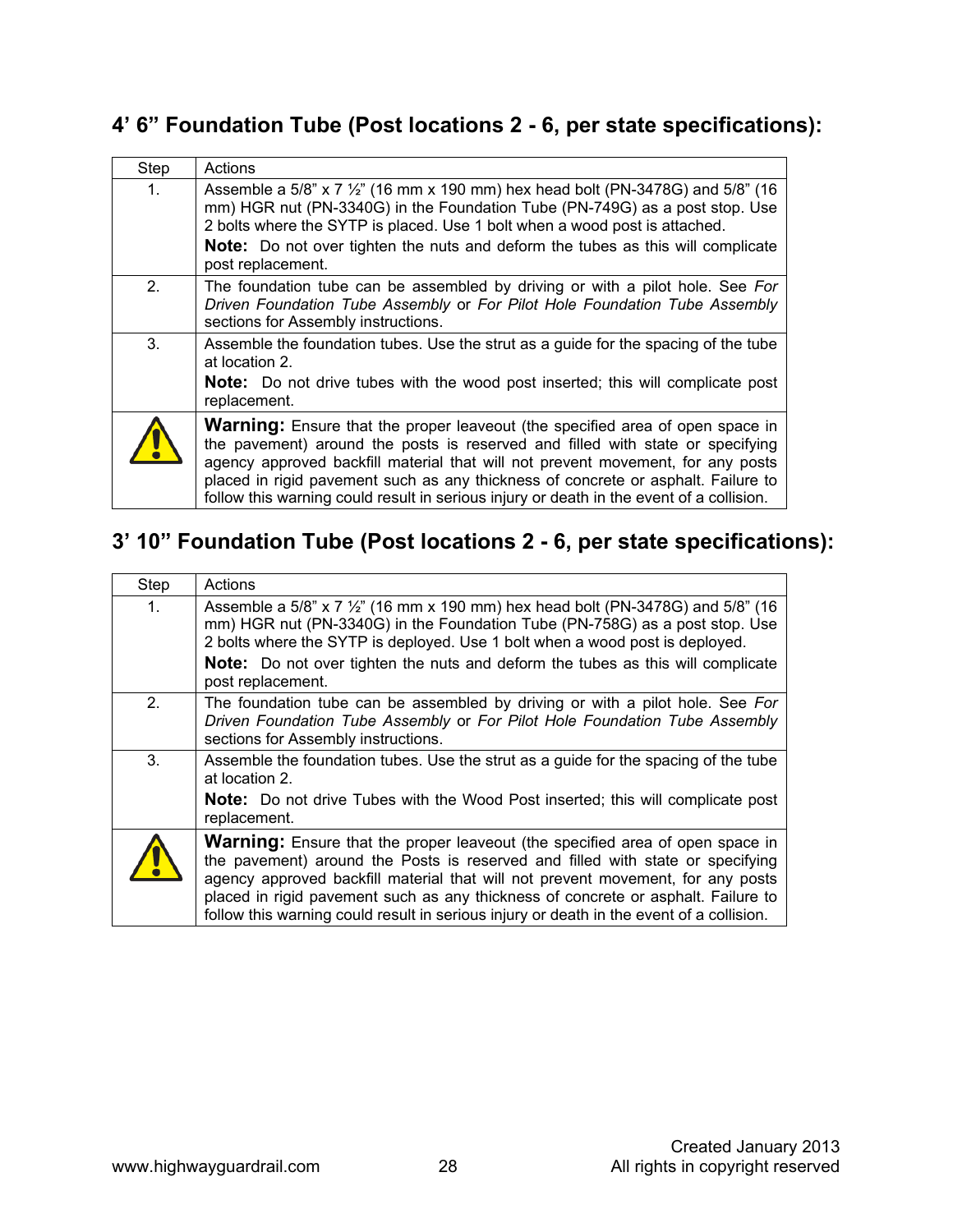### **Assembly Options for Foundation Tubes**

Complete the following steps to place foundation tubes.

#### **For Driven Foundation Tube Assembly**

| Step           | Actions                                                                                                                                                                                                                                                                                                                                                                                                                                    |
|----------------|--------------------------------------------------------------------------------------------------------------------------------------------------------------------------------------------------------------------------------------------------------------------------------------------------------------------------------------------------------------------------------------------------------------------------------------------|
| $\mathbf{1}$ . | Drive the foundation tubes (with an appropriate driving head) to the optimum depth,<br>where the top of the tube is 2 5/8" (67 mm) above the finished grade.                                                                                                                                                                                                                                                                               |
|                | <b>Note:</b> Take extra care to prevent settlement or lateral displacement of the tubes,<br>to ensure the posts attach to the guardrail, correctly.                                                                                                                                                                                                                                                                                        |
| 2 <sub>1</sub> | Ensure that the finished guardrail height will be approximately 31" (787 mm) above<br>the finished grade, or as the state or specifying agency plans indicate.                                                                                                                                                                                                                                                                             |
| 3.             | Ensure that the tubes do not project more than 4" (100 mm) above the finished<br>grade.                                                                                                                                                                                                                                                                                                                                                    |
| <b>/ \</b>     | <b>Warning:</b> Ensure that the proper leaveout (the specified area of open space in<br>the pavement) around the posts is reserved and filled with state or specifying<br>agency approved backfill material that will not prevent movement, for any posts<br>placed in rigid pavement such as any thickness of concrete or asphalt. Failure to<br>follow this warning could result in serious injury or death in the event of a collision. |

#### **For Pilot Hole Foundation Tube Assembly**

| Step     | Actions                                                                                                                                                                                                                                                                                                                                                                                                                                |
|----------|----------------------------------------------------------------------------------------------------------------------------------------------------------------------------------------------------------------------------------------------------------------------------------------------------------------------------------------------------------------------------------------------------------------------------------------|
| 1.       | Drill a 12" (300 mm) maximum diameter pilot hole approximately 49" (1245 mm)<br>deep for the 3' 10" (1168 mm) long foundation tube, 57" (1450 mm) deep for the 4'<br>$6"$ (1370 mm) long foundation tube or 75" (1905 mm) for the 6' 0" (1830 mm) long<br>foundation tube. If the foundation tube has a soil plate, use Option A or B with this<br>step.                                                                               |
| Option A | Cut slots for the soil plates out by hand or by using a rock bar and then follow all of<br>the steps of Option A for 4' 6" tube with soil plate, above.                                                                                                                                                                                                                                                                                |
| Option B | Drill three adjacent 12" (300 mm) maximum diameter holes or one 24" (610 mm)<br>maximum diameter hole to accommodate the soil plate / tube assembly and then<br>follow all of the steps of Option A for 4' 6" tube with soil plate, above.<br><b>Note:</b> Take extra care to prevent settlement or lateral displacement of the tubes,<br>to ensure the posts attach to the guardrail correctly.                                       |
|          | <b>Warning:</b> Ensure that the proper leaveout (specified area of open space in the<br>pavement) around the posts is reserved and filled with state or specifying agency<br>approved backfill material that will not prevent movement, for any posts placed in<br>rigid pavement such as any thickness of concrete or asphalt. Failure to follow this<br>warning could result in serious injury or death in the event of a collision. |
| 2.       | Backfill the hole with compactable materials in 6" (150 mm) lifts and compact with<br>pneumatic equipment to optimum compaction.                                                                                                                                                                                                                                                                                                       |
| 3.       | Ensure that the finished guardrail height will be approximately 31" (787 mm) above<br>the finished grade, or as the state or specifying agency plans indicate.                                                                                                                                                                                                                                                                         |
| 4.       | Ensure that the tubes do not project more than 4" (100 mm) above the finished<br>grade.                                                                                                                                                                                                                                                                                                                                                |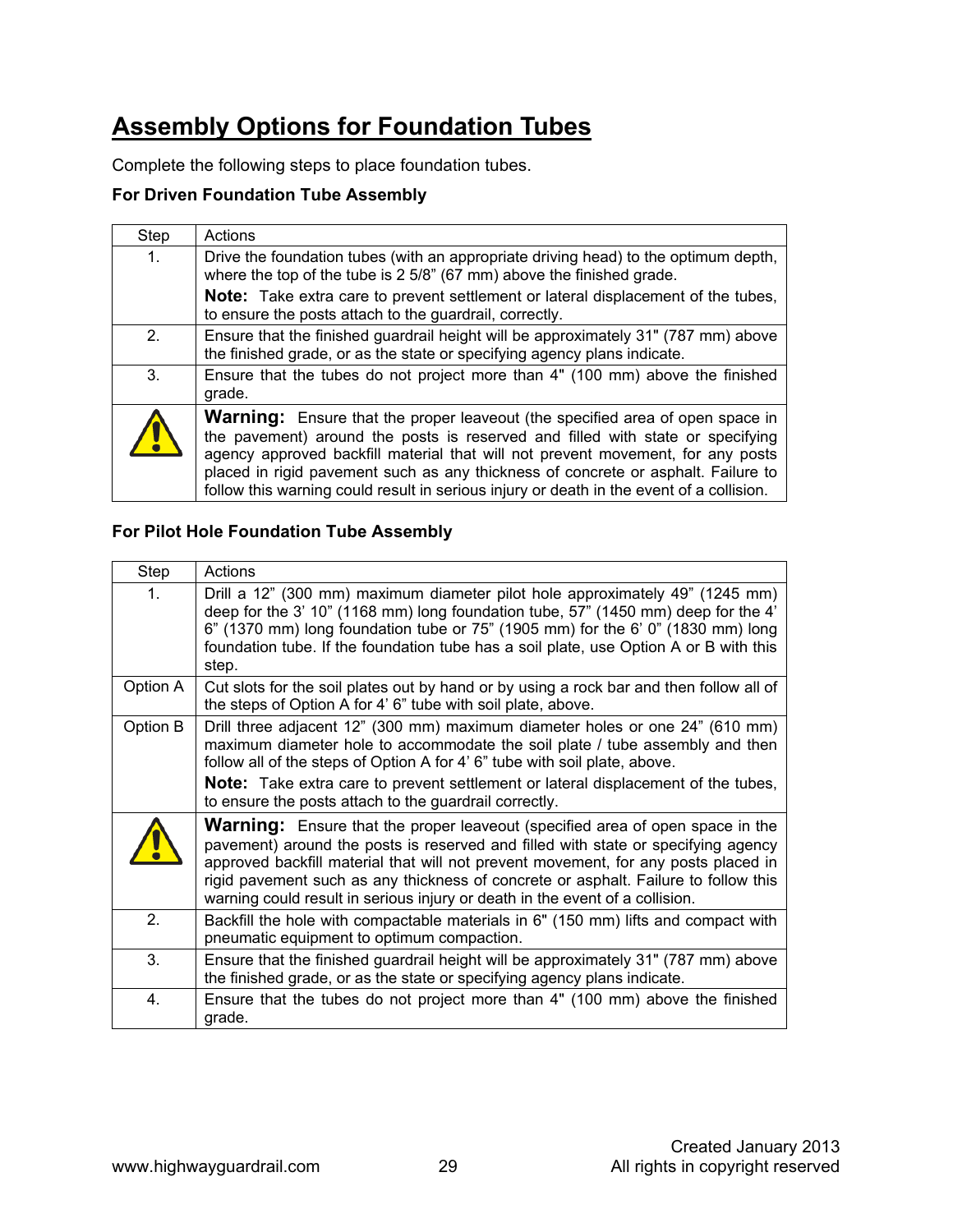| Step           | Actions                                                                                                                                                                                                                                                                                                                                                                                                                                           |
|----------------|---------------------------------------------------------------------------------------------------------------------------------------------------------------------------------------------------------------------------------------------------------------------------------------------------------------------------------------------------------------------------------------------------------------------------------------------------|
| 1 <sub>1</sub> | Attach the 3' 9 7/8" (1.16 m) SYTP™ (PN-14328G) in tubes.                                                                                                                                                                                                                                                                                                                                                                                         |
|                | <b>Warning:</b> DO NOT assemble SYTP™ at location 1. Failure to follow this<br>warning could result in serious injury or death in the event of a collision.                                                                                                                                                                                                                                                                                       |
|                | <b>Warning:</b> Ensure that the proper leave out (the specified area of open space in<br>the pavement) around the posts is reserved and filled with state or specifying<br>agency approved backfill material that will not prevent movement, for any posts<br>assembled in rigid pavement such as any thickness of concrete or asphalt. Failure<br>to follow this warning could result in serious injury or death in the event of a<br>collision. |
| 2 <sub>1</sub> | Follow the instructions in the Assembling the Strut section, Step 5.                                                                                                                                                                                                                                                                                                                                                                              |
| 3.             | Except at Post 1, assemble the SYTP™ in a tube at locations required for the<br>system with the four yielding holes (through the flange) at the top of the tube.                                                                                                                                                                                                                                                                                  |
| 4.             | From the embankment side of the tube, insert a 5/8" x 9 1/2" (16 mm x 240 mm)<br>hex head bolt (PN-3497G) through the tube, the spacer (PN-4161), and the<br>SYTP™                                                                                                                                                                                                                                                                                |
| 5.             | Place a 5/8" (16 mm) HGR nut (PN-3340G) on the inserted bolt, to secure the<br>$SYTP^{TM}$ to the tube.                                                                                                                                                                                                                                                                                                                                           |
|                | <b>Note:</b> Do not over tighten the nut and deform the tubes; this will complicate post<br>replacement.                                                                                                                                                                                                                                                                                                                                          |

#### **Assembling the SYTP™ in Tubes (Post Locations 2 through 6)**

#### **Assembling Wood Posts in Tubes**

Complete the following steps to assemble wood posts in tubes:

| Step           | Actions                                                                                                                                                                                                                                                                                                                                                                                                                                          |
|----------------|--------------------------------------------------------------------------------------------------------------------------------------------------------------------------------------------------------------------------------------------------------------------------------------------------------------------------------------------------------------------------------------------------------------------------------------------------|
| $\mathbf{1}$ . | Insert Pipe Sleeve (PN-705G) in post (PN-4140B) and assemble the wood post in<br>the steel tube at location 1.                                                                                                                                                                                                                                                                                                                                   |
| 2.             | Assemble Wood Post(s) (PN-4140B) in tubes at locations required for the system,<br>as dictated by the state or specifying agency.                                                                                                                                                                                                                                                                                                                |
| 3.             | Insert a $5/8$ " x 9 $1/2$ " (16 mm x 240 mm) hex head bolt (PN-3497G) through the<br>Foundation Tube and the Wood Post at all locations EXCEPT locations 1 and 2.<br><b>Note:</b> The bolt must be assembled from the embankment side, to aid in possible<br>post replacement.                                                                                                                                                                  |
| 4.             | Place a 5/8" (16 mm) HGR nut (PN-3340G) on the end of the inserted bolt.                                                                                                                                                                                                                                                                                                                                                                         |
| 5.             | Tighten the nuts to a snug position.<br><b>Note:</b> Do not over tighten the bolts and deform the tubes; this will complicate post<br>replacement.                                                                                                                                                                                                                                                                                               |
|                | <b>Warning:</b> Ensure that the proper leaveout (the specified area of open space in<br>the pavement) around the posts is reserved and filled with state or specifying<br>agency approved backfill material that will not prevent movement, for any posts<br>assembled in rigid pavement such as any thickness of concrete or asphalt. Failure<br>to follow this warning could result in serious injury or death in the event of a<br>collision. |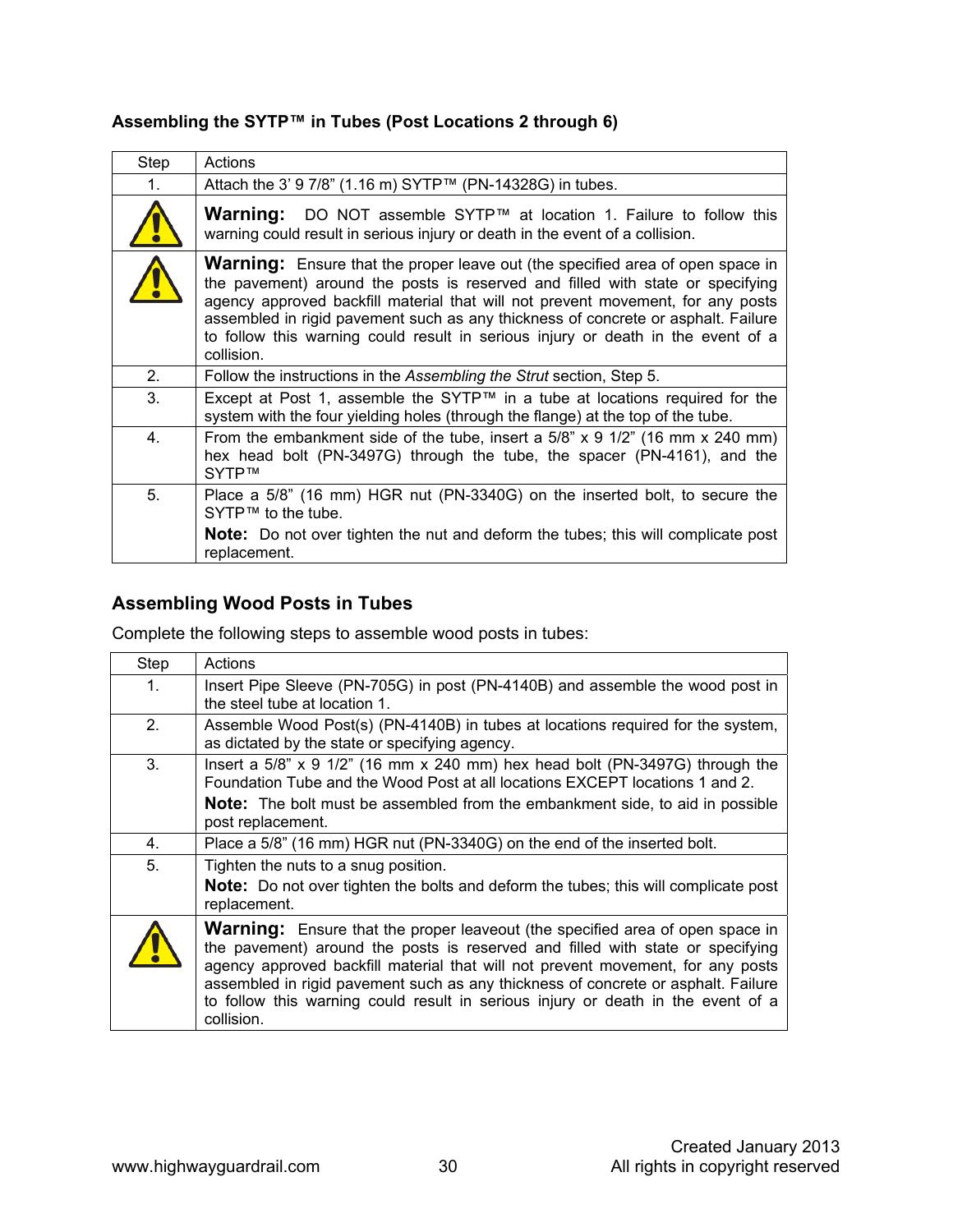#### **Assembling Wood CRT Posts**

Complete the following steps to assemble the wood CRT posts:

| Step        | Actions                                                                                                                                                                                                                                                                                                                                                                                                                                          |
|-------------|--------------------------------------------------------------------------------------------------------------------------------------------------------------------------------------------------------------------------------------------------------------------------------------------------------------------------------------------------------------------------------------------------------------------------------------------------|
| $1_{\cdot}$ | Assemble the Wood Posts (PN-4071B) at locations required for the system,<br>spaced at 6' 3" (1270 mm) apart. Select Option A or Option B to place the CRT<br>posts.                                                                                                                                                                                                                                                                              |
| Option A    | Drive posts into the ground.                                                                                                                                                                                                                                                                                                                                                                                                                     |
| Option B    | 1. Drill 12" (300 mm) maximum diameter pilot holes approximately 44" (1120 mm)<br>deep.                                                                                                                                                                                                                                                                                                                                                          |
|             | 2. Insert the 6' 0" (1830 mm) Wood Posts into these holes.                                                                                                                                                                                                                                                                                                                                                                                       |
|             | 3. Backfill the holes with compactable materials in 6" (150 mm) lifts and compact<br>with pneumatic equipment to optimum compaction.                                                                                                                                                                                                                                                                                                             |
|             | <b>Note:</b> In either option within Step 1, the bottom of the upper 3 1/2" (90 mm) hole<br>in the post is approximately at the finished grade.                                                                                                                                                                                                                                                                                                  |
|             | <b>Warning:</b> DO NOT assemble 6' 0" CRT post at location 1 and 2. Failure to<br>follow this warning could result in serious injury or death in the event of a collision.                                                                                                                                                                                                                                                                       |
|             | <b>Warning:</b> Ensure that the proper leaveout (the specified area of open space in<br>the pavement) around the posts is reserved and filled with state or specifying<br>agency approved backfill material that will not prevent movement, for any posts<br>assembled in rigid pavement such as any thickness of concrete or asphalt. Failure<br>to follow this warning could result in serious injury or death in the event of a<br>collision. |

#### **Assembling Foundation Tubes, HBA™ Posts, or SYTP™ when Encountering Rock**

Complete the following steps to assemble foundation tubes, HBA™ posts or SYTP™ when encountering rock:

| Step     | Actions                                                                                                                                                                         |
|----------|---------------------------------------------------------------------------------------------------------------------------------------------------------------------------------|
| 1        | Select Option A or Option B below when encountering rock, unless there is a more<br>restrictive state or specifying agency specification.                                       |
| Option A | If rock is encountered and 20 inches (510 mm) or less of the full length post or<br>foundation tube remains to be embedded:                                                     |
|          | 1. Drill a 12" to 16" (300 mm to 400 mm) diameter hole into the rock.                                                                                                           |
|          | 2. Drill holes 2" (50 mm) deeper than the required embedment depth.                                                                                                             |
|          | 3. Place granular material or small pieces of the drilled rock in the bottom 2" (50<br>mm) of the hole for drainage.                                                            |
|          | 4. Assemble the tube or post into the hole. Backfill the hole with compactable<br>materials in 6" (150 mm) lifts and compact with pneumatic equipment to<br>optimum compaction. |
|          | <b>Note:</b> If compactable, the material removed from the hole may be used for<br>backfill.                                                                                    |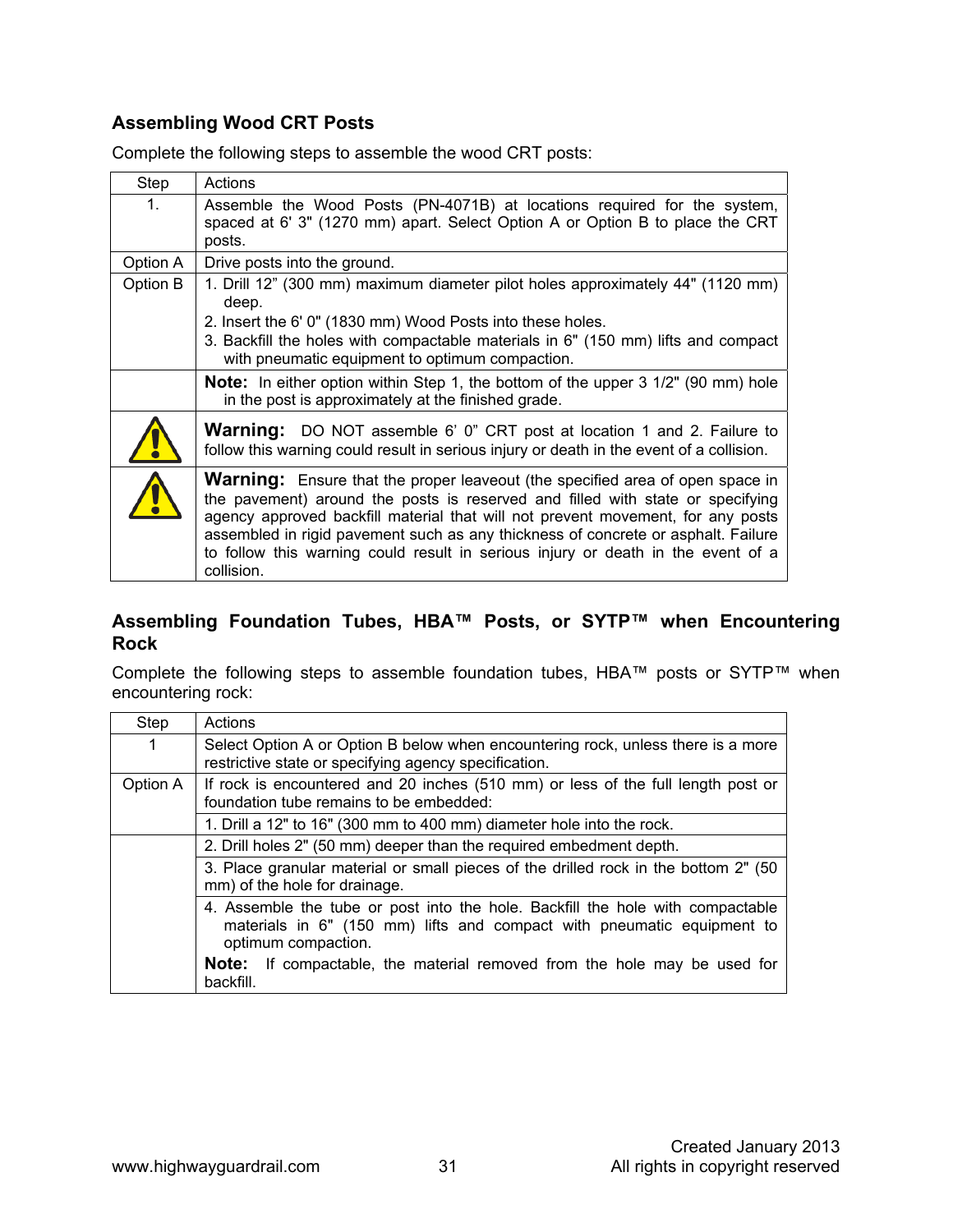| Option B | If rock is encountered and more than 20 inches (510) of the full length post or<br>foundation tube remains to be embedded:                                                                                                                                                                                                                                                                                                                       |
|----------|--------------------------------------------------------------------------------------------------------------------------------------------------------------------------------------------------------------------------------------------------------------------------------------------------------------------------------------------------------------------------------------------------------------------------------------------------|
|          | 1. Drill a 12" to 16" (300 mm to 400 mm) diameter hole 22" (560 mm) deep into the<br>rock.                                                                                                                                                                                                                                                                                                                                                       |
|          | 2. Cut off the embedded portion of the tube or post so the Guardrail will be at the<br>proper mounting height. Cutting off the bottom of the embedded portion of full<br>length post or foundation tube is permitted only when a minimum of 20" (510<br>mm) embedment into rock can be achieved.                                                                                                                                                 |
|          | 3. Place granular material or small pieces of the drilled rock in the bottom 2" (50)<br>mm) of the hole for drainage.                                                                                                                                                                                                                                                                                                                            |
|          | 4. Assemble the tube or post in the hole. Backfill the hole with compactable<br>materials in $6"$ (150 mm) lifts and compact with pneumatic equipment to<br>optimum compaction.                                                                                                                                                                                                                                                                  |
|          | <b>Note:</b> If compactable, the material removed from the hole may be used for<br>backfill.                                                                                                                                                                                                                                                                                                                                                     |
|          | <b>Warning:</b> Ensure that the proper leaveout (the specified area of open space in<br>the pavement) around the posts is reserved and filled with state or specifying<br>agency approved backfill material that will not prevent movement, for any posts<br>assembled in rigid pavement such as any thickness of concrete or asphalt. Failure<br>to follow this warning could result in serious injury or death in the event of a<br>collision. |

### **Assembling the Strut**

Complete the following steps when assembling the strut:

**Note:** For all strut assemblies, the assembler must provide a shallow valley or trough for assembly of the strut, since a portion of the angle strut will be below grade.

#### **Assembling the Strut with HBA™ Post at Post 1 and SYTP™ at Post 2**

Complete the following steps to assemble the strut.

#### **At Post 1**

| Step           | Actions                                                                                                                                                                                                                                             |
|----------------|-----------------------------------------------------------------------------------------------------------------------------------------------------------------------------------------------------------------------------------------------------|
| 1.             | Place the angle strut on the outside flanges of the HBA™ post.                                                                                                                                                                                      |
|                | <b>Note:</b> The strut can be placed with one of the legs flat on the ground or with the<br>leg edge on the ground. The strut may be attached either on the traffic side or the<br>field side of the posts.                                         |
| 2 <sub>1</sub> | Assemble a $3/4$ " (19 mm) diameter x 2 $1/2$ " (63 mm) hex head high strength bolt<br>(PN-3717G) in the 13/16" (21 mm) hole of the HBA™ Post 1 post plates. Place the<br>bolt through the top and bottom post's post plates and through the strut. |
| 3.             | Place a 3/4" (19 mm) washer (PN-3700G) and a 3/4" (19 mm) lock washer under a<br>3/4" (19 mm) hex nut on the end of the bolt to secure.                                                                                                             |
| 4.             | Tighten the nuts to a snug position. (The designer does not recommend a torque<br>requirement.)                                                                                                                                                     |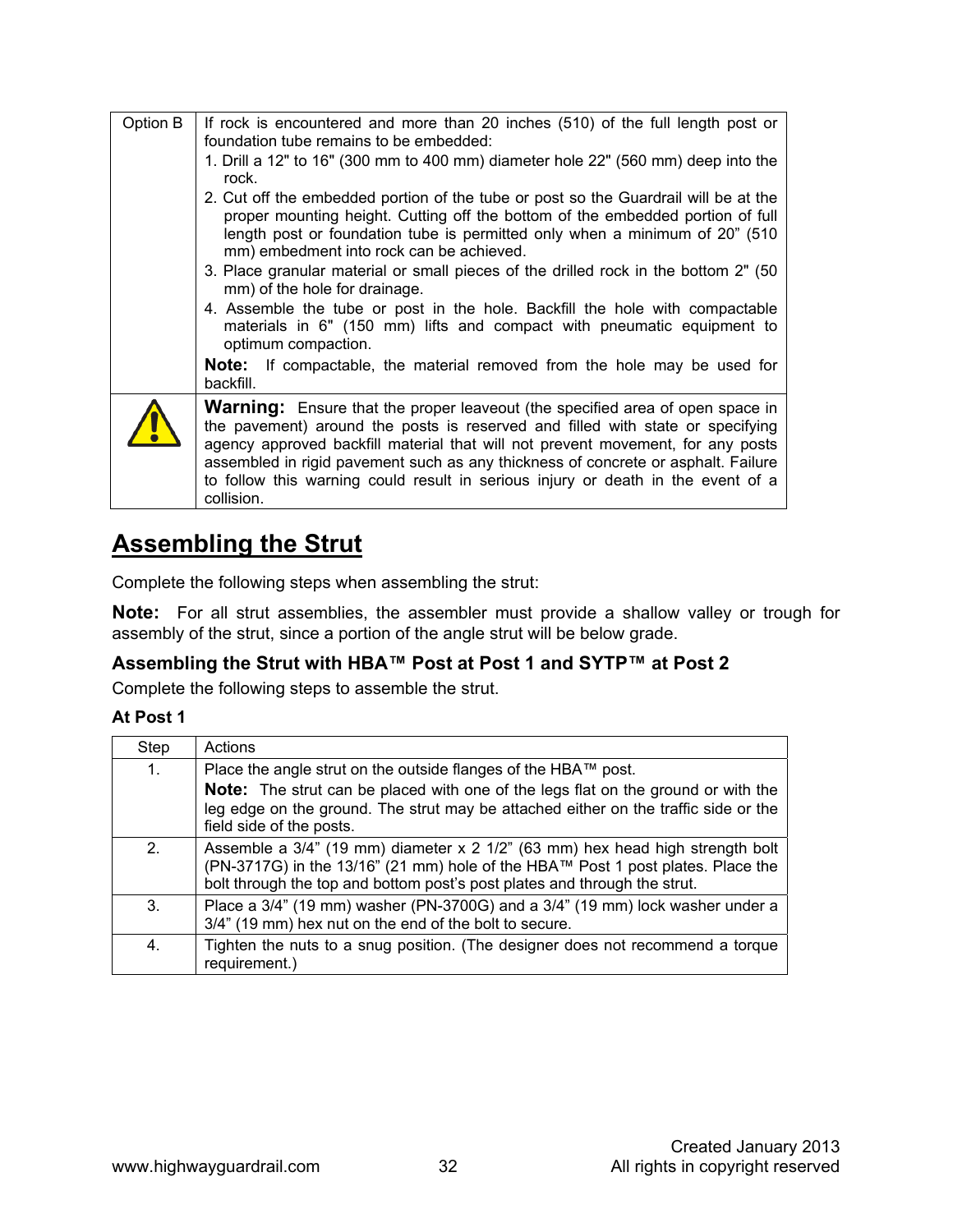#### **For Angle Strut with 6' SYTP™ at Post 2**

| Step | Actions                                                                                                                                                                                                                                                                                 |
|------|-----------------------------------------------------------------------------------------------------------------------------------------------------------------------------------------------------------------------------------------------------------------------------------------|
| 1.   | Place the Angle Strut (PN-33795G) on the embankment side of the SYTP™. (The<br>strut can be placed with one of the legs flat on the ground or with the leg edge on<br>the ground.)                                                                                                      |
| 2.   | Place a 7/16" (11 mm) round washer (PN-4389G) on the two 7/16" (11 mm)<br>diameter x 1 1/2" (38 mm) hex head high strength bolts (PN-4390G).                                                                                                                                            |
| 3.   | Insert the two bolts through the two slotted holes of the strut and the yielding<br>diameter holes of the SYTP™, at Post 2.                                                                                                                                                             |
| 4.   | Place a 7/16" (11 mm) lock washer (PN-4393G) and a plate washer (PN-19948G)<br>under a 7/16" (11 mm) hex nut (PN-4388G) on the ends of inserted bolts. When in<br>the correct position, plate washer is placed against yielding holes of the post and<br>under the lock washer and nut. |
| 5.   | Tighten the nuts to a snug position. (The designer does not recommend a torque<br>requirement.)                                                                                                                                                                                         |

#### **For Angle Strut with SYTP™ in Tube at Post 2**

| Step           | Actions                                                                                                                                                                           |
|----------------|-----------------------------------------------------------------------------------------------------------------------------------------------------------------------------------|
| $\mathbf{1}$ . | Place the Angle Strut (PN-33875G) on the embankment side of the tube. (The strut<br>can be placed with one of the legs flat on the ground or with the leg edge on the<br>ground.) |
| 2.             | Place a 3/4" (19 mm) washer (PN-3701G) on a 3/4" (19 mm) diameter x 9 1/2" (240<br>mm) hex head high strength bolt (PN-5148G).                                                    |
| 3.             | From the embankment side, insert the bolt through the Strut, Foundation Tube,<br>spacer (PN-4161), and the SYTP™ at Post 2.                                                       |
| 4.             | Place a 3/4" (19 mm) washer (PN-3701G) under a 3/4" (19 mm) hex nut on the end<br>of the inserted bolt.                                                                           |
| 5.             | Tighten the nuts to a snug position. (The designer does not recommend a torque<br>requirement.)                                                                                   |
|                | Note: Do not over tighten the bolts and deform the tubes; this will complicate<br>possible post replacement.                                                                      |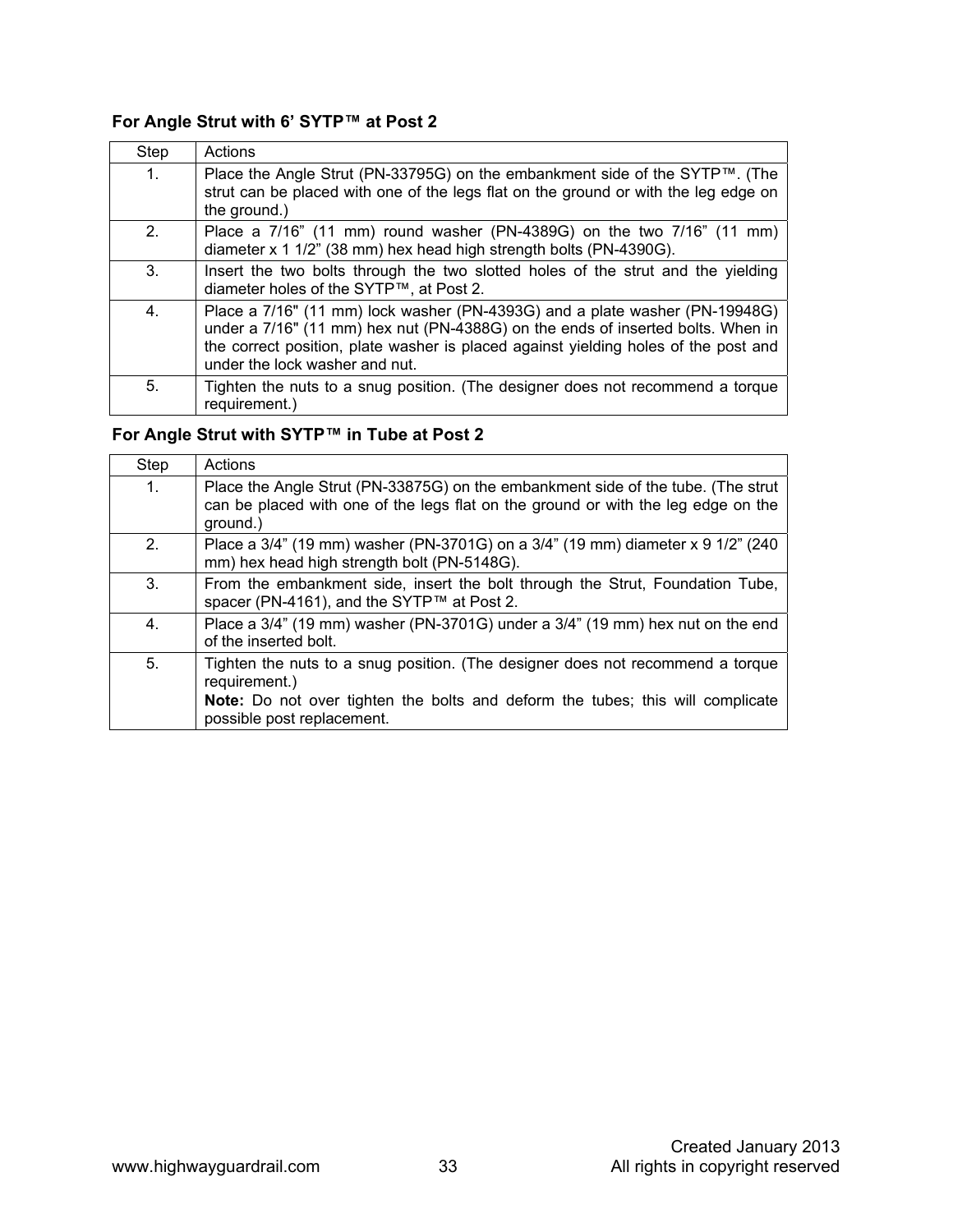#### **Assembling the Strut with Wood CRT Post in Tube at Post 1 and SYTP™ at Post 2**

Complete the following steps to assemble the strut:

#### **At Post 1**

| Step | Actions                                                                                                                        |
|------|--------------------------------------------------------------------------------------------------------------------------------|
| 1.   | Place the Angle Strut on the embankment side of the Foundation Tube.                                                           |
| 2.   | Place a 3/4" (19 mm) washer (PN-3701G) on a 3/4" (19 mm) diameter x 9 1/2" (240<br>mm) hex head high strength bolt (PN-5148G). |
| 3.   | From the embankment side, insert the bolt through the Strut, the Foundation Tube,<br>and the Wood Post.                        |
| 4.   | Place a second washer under a 3/4" (19 mm) hex nut (PN-3704G) on the end of<br>the inserted bolt.                              |
| 5.   | Tighten the nuts to a snug position. (The designer does not recommend a torque<br>requirement.)                                |

#### **For Angle Strut with 6' SYTP™ at Post 2**

| Step | Actions                                                                                                                                                                                                                                                                                            |
|------|----------------------------------------------------------------------------------------------------------------------------------------------------------------------------------------------------------------------------------------------------------------------------------------------------|
| 1.   | Place the Angle Strut (PN-33730G) on the embankment side of the SYTP™. (The<br>Strut can be placed with one of the legs flat on the ground or with the leg edge on<br>the ground.)                                                                                                                 |
| 2.   | Place a 7/16" (11 mm) round washer (PN-4389G) on the two 7/16" (11 mm)<br>diameter x 1 1/2" (38 mm) hex head high strength bolts (PN-4390G).                                                                                                                                                       |
| 3.   | Insert the two bolts through the two slotted holes of the strut and the yielding<br>diameter holes of the SYTP™, at Post 2.                                                                                                                                                                        |
| 4.   | Place a 7/16" (11 mm) lock washer (PN-4393G) and a plate washer (PN-19948G)<br>under a 7/16" (11 mm) hex nut (PN-4388G) on the ends of inserted bolts.<br>When in the correct position, the plate washer is assembled against the yielding<br>holes of the post and under the lock washer and nut. |
| 5.   | Tighten the nuts to a snug position. (The designer does not recommend a torque<br>requirement)                                                                                                                                                                                                     |

#### **For Angle Strut with SYTP™ in Tube at Post 2**

| Step | Actions                                                                                                                                                                           |
|------|-----------------------------------------------------------------------------------------------------------------------------------------------------------------------------------|
| 1.   | Place the Angle Strut (PN-33875G) on the embankment side of the tube. (The Strut<br>can be placed with one of the legs flat on the ground or with the leg edge on the<br>ground.) |
| 2.   | Place a 3/4" (19 mm) washer (PN-3701G) on a 3/4" (19 mm) diameter x 9 1/2" (240<br>mm) hex head high strength bolt (PN-5148G).                                                    |
| 3.   | From the embankment side, insert the bolt through the Strut, Foundation Tube,<br>spacer (PN-4161), and the SYTP™ at Post 2.                                                       |
| 4.   | Place a 3/4" (19 mm) washer (PN-3701G) under a 3/4" (19 mm) hex nut on the end<br>of the inserted bolt                                                                            |
| 5.   | Tighten the nuts to a snug position. (The designer does not recommend a torque<br>requirement.)                                                                                   |
|      | Note: Do not over tighten the bolts and deform the tubes; this will complicate<br>possible post replacement                                                                       |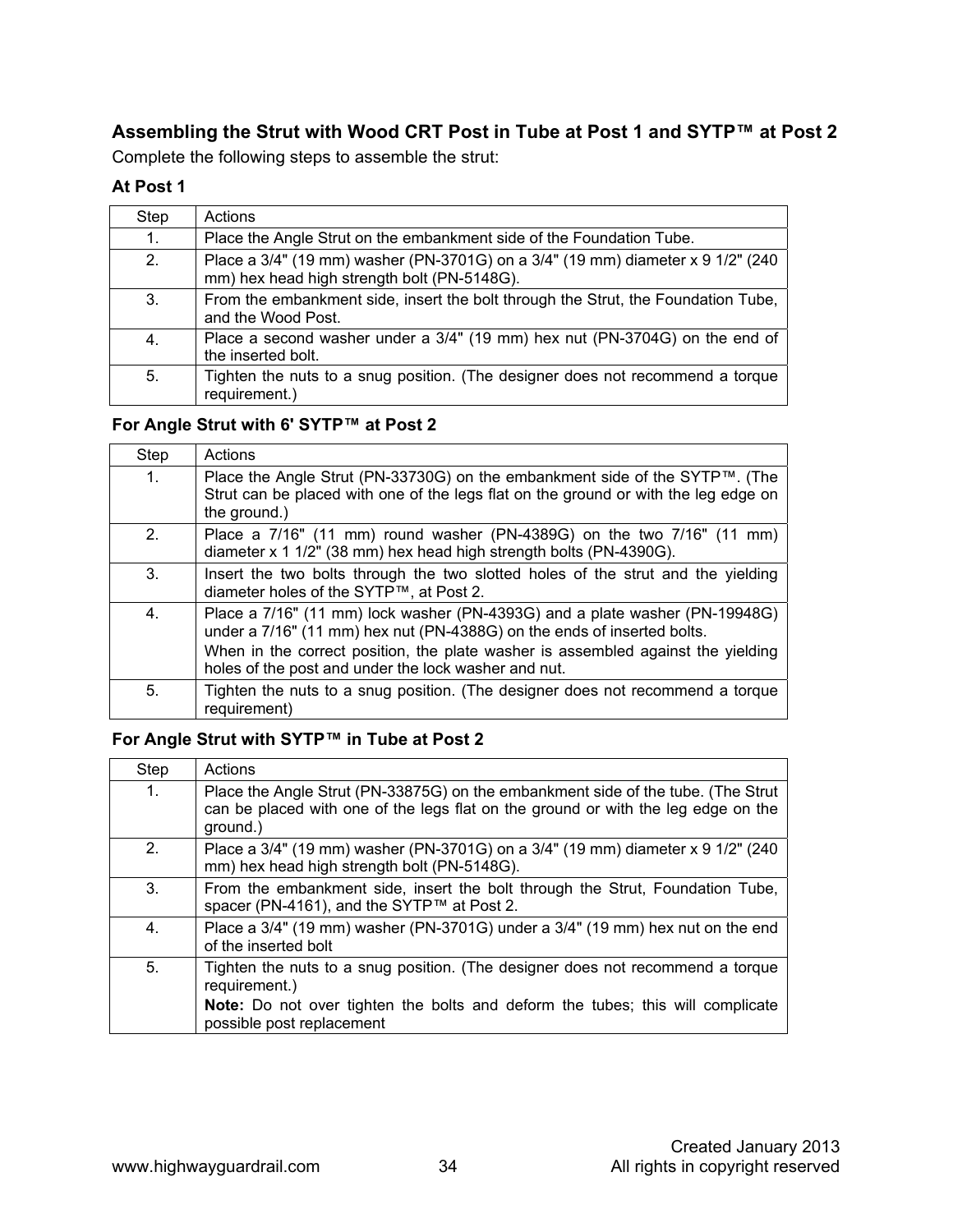#### **Assembling the Strut with Wood Posts in Soil Tubes (Post Locations 1 and 2)**

Complete the following steps to assemble the strut:

#### **For Angle Strut**

| Step           | Actions                                                                                                                        |
|----------------|--------------------------------------------------------------------------------------------------------------------------------|
| $\mathbf{1}$ . | Place the Angle Strut (PN-33875G) on the embankment side of the Foundation<br>Tubes.                                           |
| 2 <sub>1</sub> | Place a 3/4" (19 mm) washer (PN-3701G) on a 3/4" (19 mm) diameter x 9 1/2" (240<br>mm) hex head high strength bolt (PN-5148G). |
| 3.             | From the embankment side, insert the bolt through the Strut, the Foundation Tube,<br>and the Wood Post.                        |
| 4.             | Place a second washer under a 3/4" (19 mm) hex nut (PN-3704G) on the end of<br>the inserted bolt.                              |
| 5.             | Tighten the nuts to a snug position. (The designer does not recommend a torque<br>requirement.)                                |

#### **For Channel Ground Strut**

| Step | Actions                                                                                                                |
|------|------------------------------------------------------------------------------------------------------------------------|
| 1.   | Place the slotted yokes of the Ground Strut (PN-9852A) over the Foundation<br>Tubes.                                   |
| 2.   | Place a 5/8" (16 mm) round washer (PN-3300G) on a 5/8" (16 mm) diameter x<br>9 1/2" (240 mm) hex head bolt (PN-3497G). |
| 3.   | From the embankment side, insert the bolt through the Strut, Foundation Tube, and<br>the Wood Post.                    |
| 4.   | Place a second washer under a 5/8" (16 mm) HGR hex nut on the end of the<br>inserted bolt.                             |
| 5.   | Tighten the nuts to a snug position. (The designer does not recommend a torque<br>requirement.)                        |
|      | <b>Note:</b> Do not over tighten the bolts and deform the tubes; this will complicate<br>possible post replacement.    |

#### **Assembling Offset Blocks and Rail Panels**

The ET-31TM Guardrail End Treatment uses a 12' 6" (3.81 m) Rail Panel (PN-32G). Depending on the state or specifying agency standards, a combination of the following Rail Panels will be used for their system: 9' 4 1/2" (2.86 m) Rail Panel (PN-10967G), 15' 7  $\frac{1}{2}$ " (4.76 m) Rail Panel (PN-20442G), 12' 6" (3.81 m) Rail Panel (PN-11G), or 25' (7.62 m) Rail Panel (PN-60G).



**Warning:** DO NOT bolt the Rail Panel to the post at location 1 in any of the ET-31™ Guardrail End Treatment. Failure to follow this warning could result in serious injury or death in the event of a collision.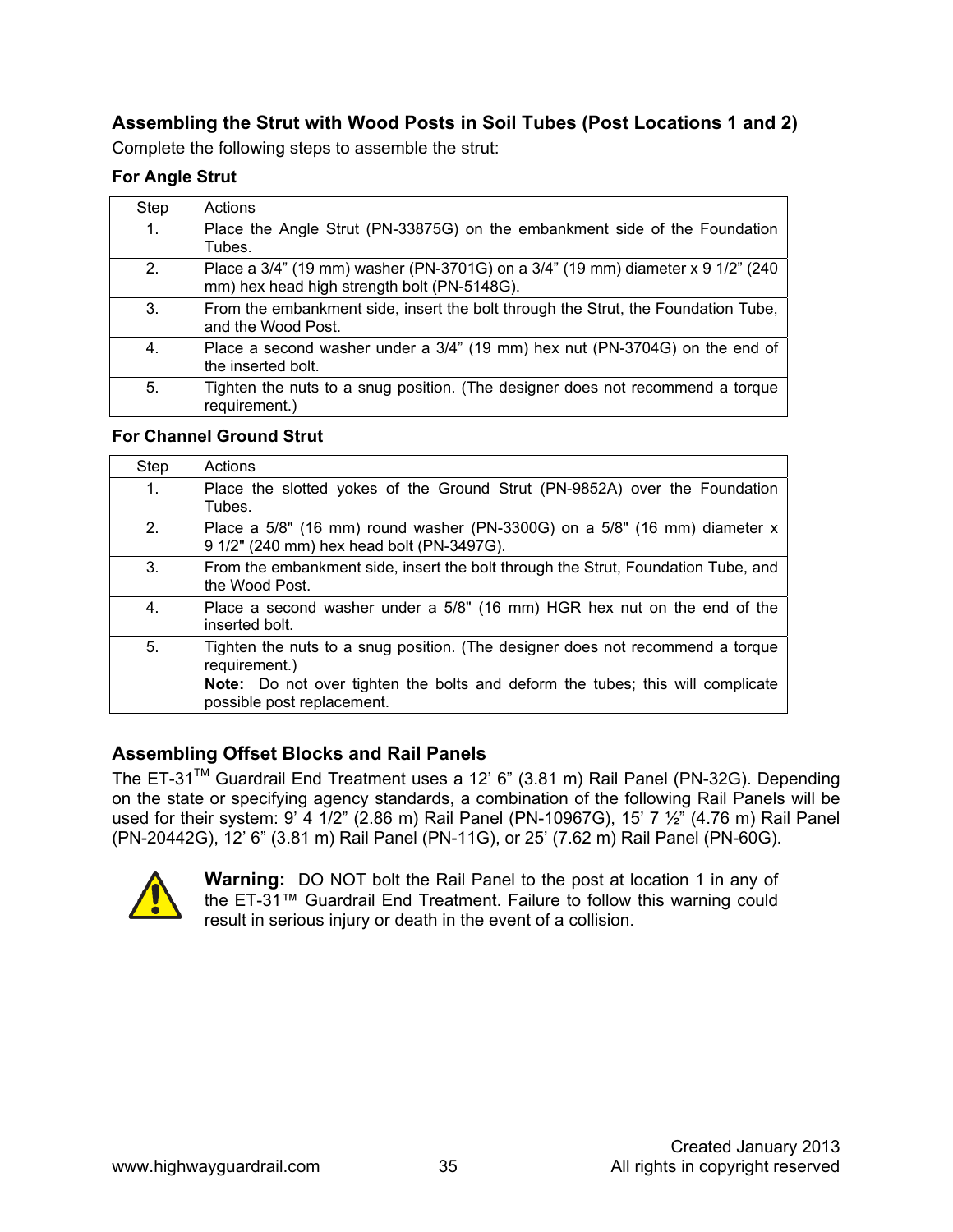#### **Splicing the Rail Panels**

Complete the following steps to splice the rail panels:

| Step           | Actions                                                                                                                                                                                                                                                                                                                                                                                                                                                          |
|----------------|------------------------------------------------------------------------------------------------------------------------------------------------------------------------------------------------------------------------------------------------------------------------------------------------------------------------------------------------------------------------------------------------------------------------------------------------------------------|
| 1.             | Lap the Treatment rail in the direction of traffic, unless the state or specifying<br>agency's policy dictates otherwise. EACH RAIL PANEL MUST BE STRAIGHT<br>WITH NO VISIBLE DISTORTIONS OR BLEMISHES SUCH AS CURVES, DENTS,<br>CUTS, TEARS, EXTRA HOLES, CUT-OUTS, CORROSION OR SIGNS OF PAST<br>REPAIRS. Rails with distortions that could compromise its ability to resist<br>compressive load induced by the Head during head-on impacts shall not be used. |
| 2 <sub>1</sub> | Splice the Rail Panels together with eight 5/8" x 1 1/4" (16 mm x 32 mm), HGR<br>splice bolts (PN-3360G), and 5/8" (16 mm) HGR hex nuts.                                                                                                                                                                                                                                                                                                                         |
| $\mathbf{L}$   | <b>Warning: USE ONLY PROPER LENGTH SPLICE BOLTS (1-1/4" LONG) which</b><br>have Trinity's "TRN" identifying mark stamped into the top of the bolt head. Failure<br>to follow this warning could result in serious injury or death in the event of a<br>collision.                                                                                                                                                                                                |
| 3.             | Tighten the bolts. (There is no torque requirement.)                                                                                                                                                                                                                                                                                                                                                                                                             |

#### **Assembling the Offset Block and Rail Panel to Wood Posts (Posts 3 through 6)**

Complete the following steps to attach the Offset Blocks and Rail Panels to the Wood Posts:

| Step           | Actions                                                                                                                                                                                                                                                                                                  |
|----------------|----------------------------------------------------------------------------------------------------------------------------------------------------------------------------------------------------------------------------------------------------------------------------------------------------------|
| 1 <sub>1</sub> | 1. At locations with Wood Posts and Wood Blocks, insert a 5/8" (16 mm) diameter<br>22" (560 mm) HGR post bolt (PN-3620G) through the Rail Panel, Offset Block<br>(PN-4660B), and the Post.<br><b>Note:</b> Offset Blocks are NOT used at post locations 1 and 2, but are used at all<br>other locations. |
| $\mathbf{r}$   | <b>Warning:</b> Do NOT bolt the Rail Panel to the post at location 1 in any of the<br>ET-31™ Guardrail End Treatment. Failure to follow this warning could result in<br>serious injury or death in the event of a collision.                                                                             |
| 2.             | Place a 5/8" (16 mm) round washer (PN-3300G) under a 5/8" (16 mm) HGR nut<br>(PN-3340G).                                                                                                                                                                                                                 |
| 3.             | Tighten the bolts. (There is no torque requirement for these bolts.)                                                                                                                                                                                                                                     |
| 4.             | Secure the Offset Block by toe nailing the Block to the Post or the Post to the<br>Block, with two 16d hot-dipped galvanized nails approximately 3" (75 mm) from the<br>top of the Post or Block, one on each side, to prevent it from rotating.                                                         |

#### **Assembling the Offset Block and Rail Panel to SYTP™ (Posts 3 through 6)**

Complete the following steps to attach the Offset Blocks and Rail Panels to the SYTP™:

| Step       | Actions                                                                                                                                                                                                                                                                                                                                                                                                                                                                                            |
|------------|----------------------------------------------------------------------------------------------------------------------------------------------------------------------------------------------------------------------------------------------------------------------------------------------------------------------------------------------------------------------------------------------------------------------------------------------------------------------------------------------------|
| 1.         | At locations with Steel Yielding Treatment Post™ (SYTP™) with Offset Blocks,<br>insert a 5/8" (16 mm) diameter x 14" (355 mm) HGR post bolt (PN-3540G) through<br>the Rail Panel, routered Wood (PN-4076B) or Composite (PN-6707B) Blockout,<br>and the SYTP™.<br>Note: Offset Blocks are NOT used at post locations 1 and 2. For SYTP™ Inserts,<br>there are two sets of holes in the SYTP™ for attaching the rail. Use the holes in<br>the SYTP™ that will place the rail at the correct height. |
| <b>/  </b> | <b>Warning:</b> DO NOT bolt the Rail Panel to the post at location 1 in any of the<br>ET-PLUS™ systems. Failure to follow this warning could result in serious injury or<br>death in the event of a collision.                                                                                                                                                                                                                                                                                     |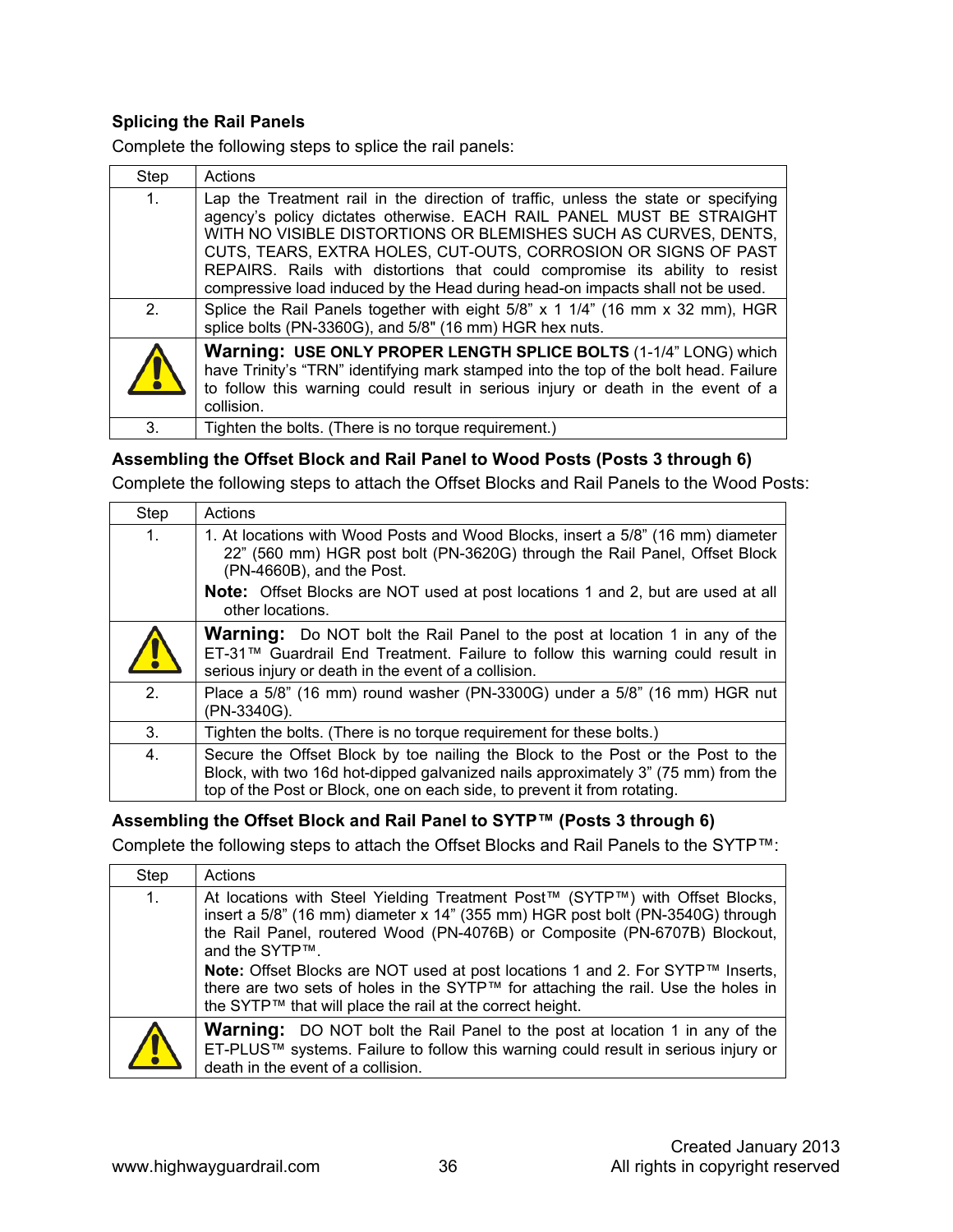| $\sqrt{2}$ | <b>Warning:</b> Ensure all Wood Blocks or Composite Blocks used with steel posts<br>are routered. Failure to follow this warning could result in serious injury or death in<br>the event of a collision. |
|------------|----------------------------------------------------------------------------------------------------------------------------------------------------------------------------------------------------------|
| 2.         | Place a 5/8" (16 mm) round washer (PN-3300G) under a 5/8" (16 mm) HGR nut<br>(PN-3340G) on the inserted bolt.                                                                                            |
| 3.         | Tighten the bolts. (There is no torque requirement for these bolts.)                                                                                                                                     |

#### **Assembling the Rail Panel to the Post without Offset Block at Post 2**

Complete the following steps to attach the Rail Panel to the Post without Offset Block at Post 2:

| Step     | Actions                                                                                                                                                                                   |
|----------|-------------------------------------------------------------------------------------------------------------------------------------------------------------------------------------------|
| 1.       | Select Option A or Option B to attach the Rail Panel without Offset Block at Post 2:                                                                                                      |
| Option A | <b>For Wood Post:</b>                                                                                                                                                                     |
|          | 1. Insert a 5/8" (16 mm) diameter x 10" (255 mm) HGR post bolt (PN-3500G)<br>through the Rail Panel and the Wood Post at location 2.                                                      |
|          | 2. Place a 5/8" (16 mm) round washer (PN-3300G) under a 5/8" (16 mm) HGR nut<br>(PN-3340G) on the inserted bolt. Tighten the bolts. (There is no torque<br>requirement for these bolts.)  |
| Option B | For SYTP™:                                                                                                                                                                                |
|          | 1. Insert a 5/8" (16 mm) diameter x 1 1/4" (31 mm) HGR bolt (PN-3360G) through<br>the Rail Panel and the hole in the SYTP™.                                                               |
|          | Note: For SYTP™ Inserts use the hole in the SYTP™ that will place the Rail<br>Panel at the correct height. (If there are two sets of holes in the SYTP™ for<br>attaching the Rail Panel.) |
|          | 2. Place a 5/8" (16 mm) round washer (PN-3300G) under a 5/8" (16 mm) HGR nut<br>(PN-3340G) on the inserted bolt.                                                                          |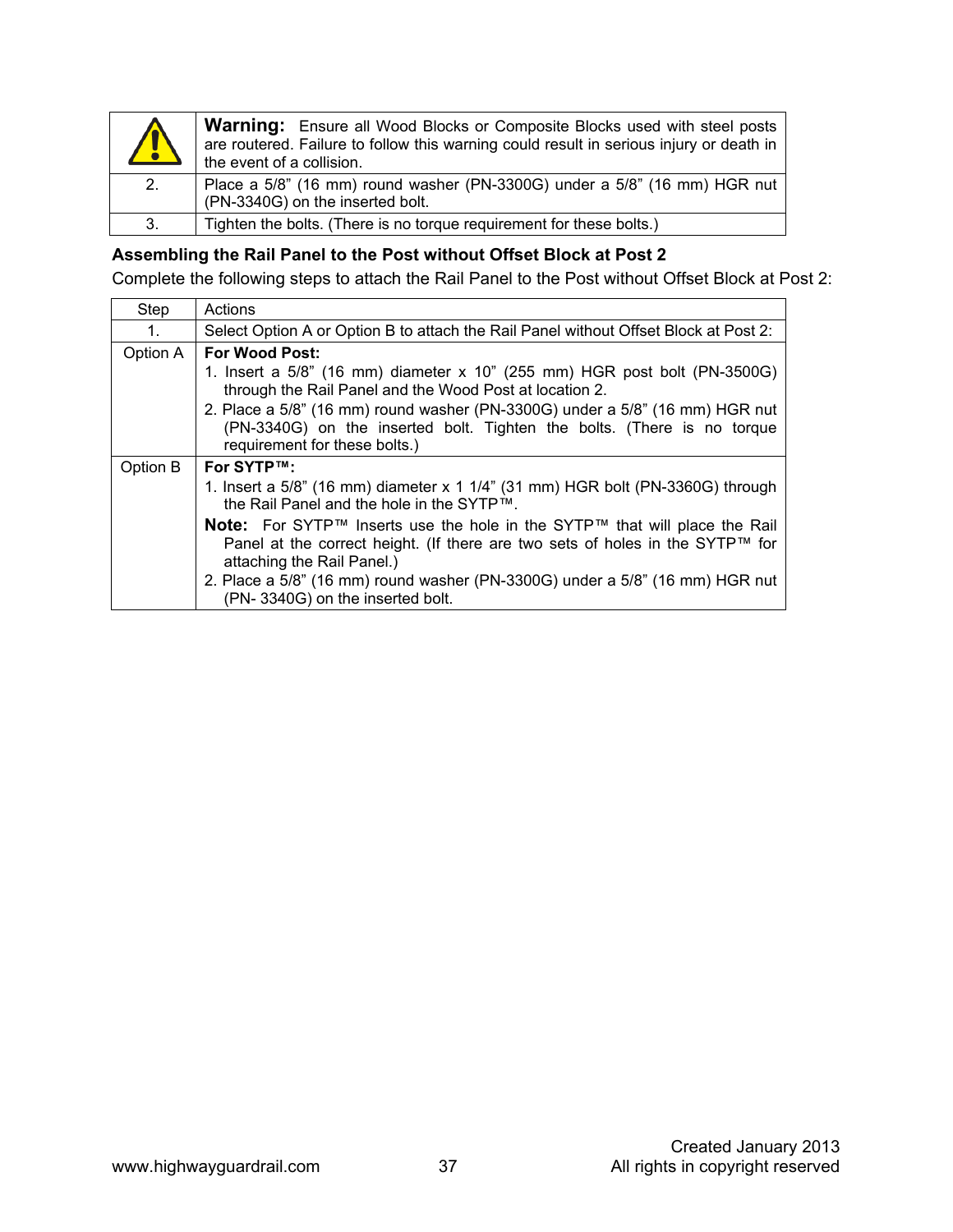### **Assembling the Cable Anchor Assembly**

The Cable Anchor Bracket (PN-704A) is secured to the Rail Panel, by inserting the square protruding hooks / lugs on the bracket into the square slots in the rail panel. The Cable Anchor Bracket is locked into place, by pulling the bracket towards the impact end of the unit, making sure the hooks / lugs are well seated into the square holes.

Complete the following steps to assemble the Cable Anchor Bracket assembly:

| Step | Actions                                                                                                                                                                                                                                                                                                                                                                                                                                                                                                                                                          |
|------|------------------------------------------------------------------------------------------------------------------------------------------------------------------------------------------------------------------------------------------------------------------------------------------------------------------------------------------------------------------------------------------------------------------------------------------------------------------------------------------------------------------------------------------------------------------|
| 1.   | Slide one end of the Cable (PN-3000G) into the Cable Anchor Bracket and the<br>other end through Post 1.                                                                                                                                                                                                                                                                                                                                                                                                                                                         |
| 2.   | Place a 1" (25 mm) washer (PN-3900G) and 1" (25 mm) hex nut (PN-3910G) on<br>the end of the cable that extends through the Cable Anchor Bracket. Turn the nut,<br>until at least 2 threads are completely through the nut.                                                                                                                                                                                                                                                                                                                                       |
| 3.   | Place the Bearing Plate (PN-19258A with two side ears/tabs on the steel post, PN-<br>782G with no side ears/tabs on Wood Post) on the impact side of Post 1 where the<br>Cable extends through the Post. The Cable Bearing Plate MUST BE oriented with<br>the "long" dimension turned up. The hole in the Bearing Plate is off center (in the<br>vertical direction), 5" (125 mm) from one edge and 3" (75 mm) from the opposite<br>edge. The two ears/tabs on the Bearing Plate (PN-19258A) must straddle the left<br>and right side of the HBA hinge assembly. |
| 4.   | If applying the Bearing Plate with no side ears/tabs (PN-782G) to a wood post at<br>Post 1, drive two 16d hot-dipped galvanized nails along the top edge of the<br>bearing plate and bend over to prevent the bearing plate from rotating.                                                                                                                                                                                                                                                                                                                       |
|      | <b>Warning:</b> Any grout, backfill, or other materials (such as concrete, asphalt, or<br>soil) must be low enough so as not to obstruct, constrain, or otherwise engage the<br>Bearing Plate. Failure to eliminate the interaction of soil or materials with the<br>Bearing Plate will hinder the performance of the ET-31™ Guardrail End Treatment<br>and could result in serious injury or death in the event of a collision.                                                                                                                                 |
| 5.   | Place a 1" (25 mm) washer under a nut on the end of the Cable extending through<br>Post 1.                                                                                                                                                                                                                                                                                                                                                                                                                                                                       |
| 6.   | Restrain the Cable with locking pliers at the end being tightened, to avoid twisting<br>the Cable.                                                                                                                                                                                                                                                                                                                                                                                                                                                               |
| 7.   | Tighten the hex nuts on the Cable ends, until the Cable is taut. The Cable is<br>considered taut when it does not deflect more than 1" (25 mm) when pressure is<br>applied by hand in an up or down direction.                                                                                                                                                                                                                                                                                                                                                   |
| 8.   | The shank portion of the Anchor Cable MUST BE positioned so it bears on the<br>bottom edge of the web of the HBA post. The shank portion of the Anchor Cable<br>must also be centered so that the Bearing Plate bears uniformly on both flanges of<br>Post 1.                                                                                                                                                                                                                                                                                                    |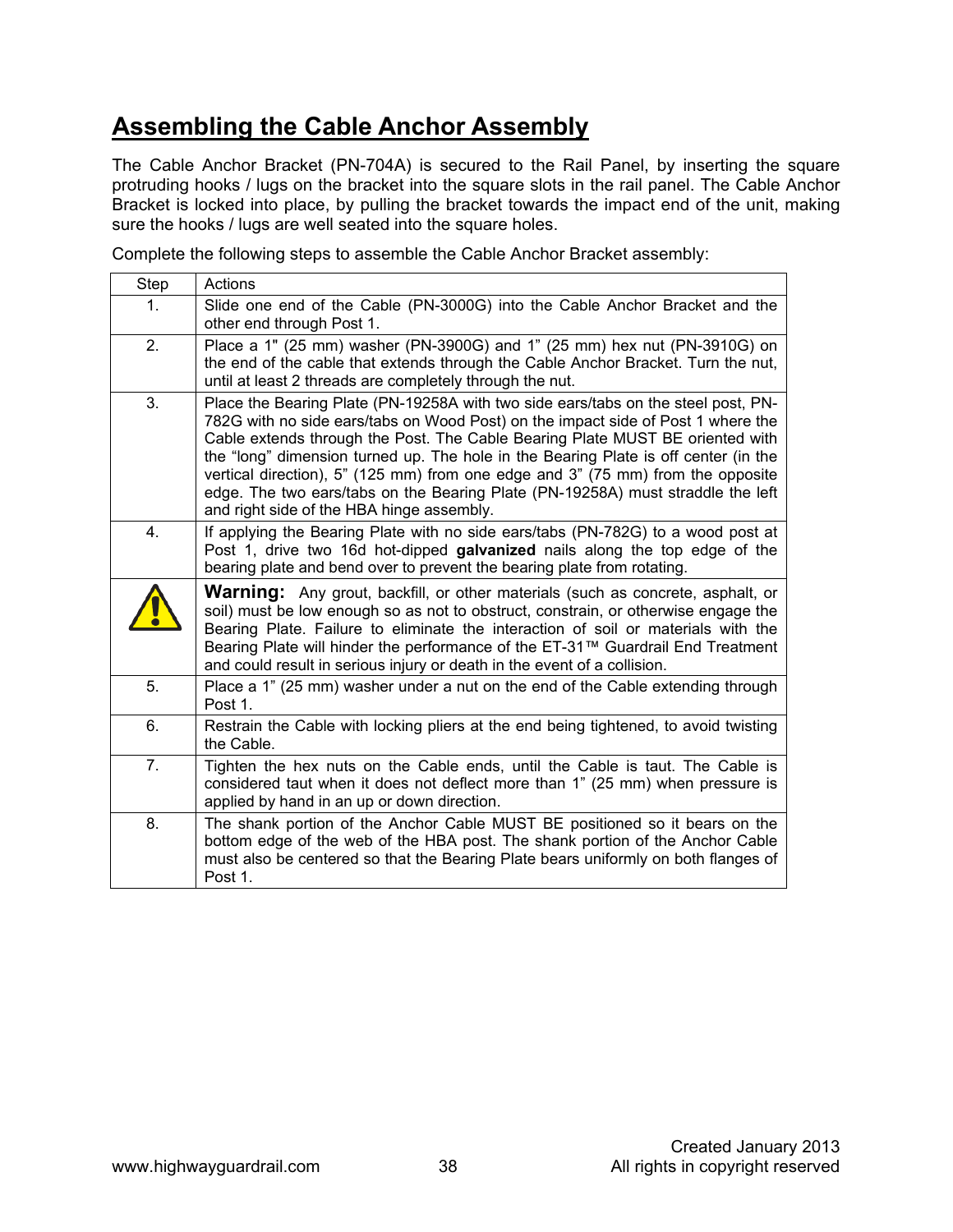### **Assembling the ET-PLUS™ Extruder (Head)**

Complete the following steps to assemble the ET-PLUS™ Extruder (Head):

| Step     | Actions                                                                                                                                                                                                                                                                                                                                                                        |
|----------|--------------------------------------------------------------------------------------------------------------------------------------------------------------------------------------------------------------------------------------------------------------------------------------------------------------------------------------------------------------------------------|
| 1.       | Place the ET-PLUS™ Extruder (Head) (PN-995A) over the end of the Rail Panel<br>as the final piece to attach to the assembly.                                                                                                                                                                                                                                                   |
|          | Note: The ET-PLUS™ Extruder (Head) can be used on the left or right hand<br>shoulder.                                                                                                                                                                                                                                                                                          |
| 2.       | Push the ET-PLUS™ Extruder (Head) as far as it will go onto the front-most Rail<br>Panel, making sure the Rail Panel is fully engaged into the full length of the<br>channel guide attached to the Head until it stops.                                                                                                                                                        |
| 3.       | Assemble the ET-PLUS™ Extruder (Head) with channel guide attached to it<br>approximately parallel to the ground. The upper and lower attachment tabs welded<br>to the guide chute have three holes in each to provide a means to level the Head<br>(See following steps).                                                                                                      |
| 4.       | Select Option A or Option B for the ET-PLUS™ Extruder (Head) assembly.                                                                                                                                                                                                                                                                                                         |
| Option A | For Wood post:                                                                                                                                                                                                                                                                                                                                                                 |
|          | 1. Place the ET-PLUS™ Extruder (Head) against the Wood Post, at location 1.                                                                                                                                                                                                                                                                                                    |
|          | 2. Choose the hole in the tab welded to the guide chute that is closest to the center<br>of the Post.                                                                                                                                                                                                                                                                          |
|          | 3. Drill a 1/4" (6 mm) pilot hole to avoid breaking the lag screw during assembly.<br>4. Screw one 3/8" (10 mm) diameter x 4" (100 mm) lag screw (PN-4228B) through<br>the top and bottom tab. The lag screw must be screwed into the Wood Post to<br>prevent it from pulling out or cracking the post. DO NOT OVER TIGHTEN,<br>causing the threads in the Wood Post to strip. |
| Option B | For HBA™ post:                                                                                                                                                                                                                                                                                                                                                                 |
|          | 1. Place the ET-PLUS™ Extruder (Head) against the HBA™ post, at location 1.<br>2. Place a 3/8" (10 mm) round washer (PN-4254G) onto a 3/8" (10 mm) diameter x<br>1 1/2" (38 mm) hex head bolt (PN-4261G).                                                                                                                                                                      |
|          | 3. Insert this bolt through the tab welded to the side of the guide channel attached<br>to the ET-PLUS™ Extruder (Head) and then through the hole in the flange of<br>HBA™ Post.                                                                                                                                                                                               |
|          | 4. Place a 3/8" (10 mm) fender washer (PN-4255G) under a 3/8" (10 mm) nut<br>(PN-6405G) onto the inserted bolt. A larger fender washer is used to cover the<br>relatively large hole in the flange of the HBA Post.                                                                                                                                                            |
|          | 5. Repeat this assembly step for the top and bottom tabs. When completed, the<br>Head will be attached to the HBA post via an upper and lower 3/8" diameter hex<br>head bolt (PN-4261G).                                                                                                                                                                                       |
|          | 6. Tighten the nuts to a snug position. The designer does not recommend a torque<br>requirement for the HBA field assembly.                                                                                                                                                                                                                                                    |

### **Delineation Option for the ET-31™ Guardrail End Treatment**

Apply High Intensity Reflective Sheeting (PN-6206B [Right Side] or PN-6207B [Left Side]) on the front face of the ET-PLUS™ Extruder (Head), per the state or specifying agency's *Manual on Uniform Traffic Control Devices* (MUTCD) for options or proper delineation. Alternate Reflective Sheeting is PN-6668B. The Alternate Reflective Sheeting requires two pieces and may be rotated for proper right or left delineation.

**Note:** The Reflective Sheeting is an option to the ET-31™ Guardrail End Treatment and needs to be ordered separate from the ET-31™ Guardrail End Treatment package.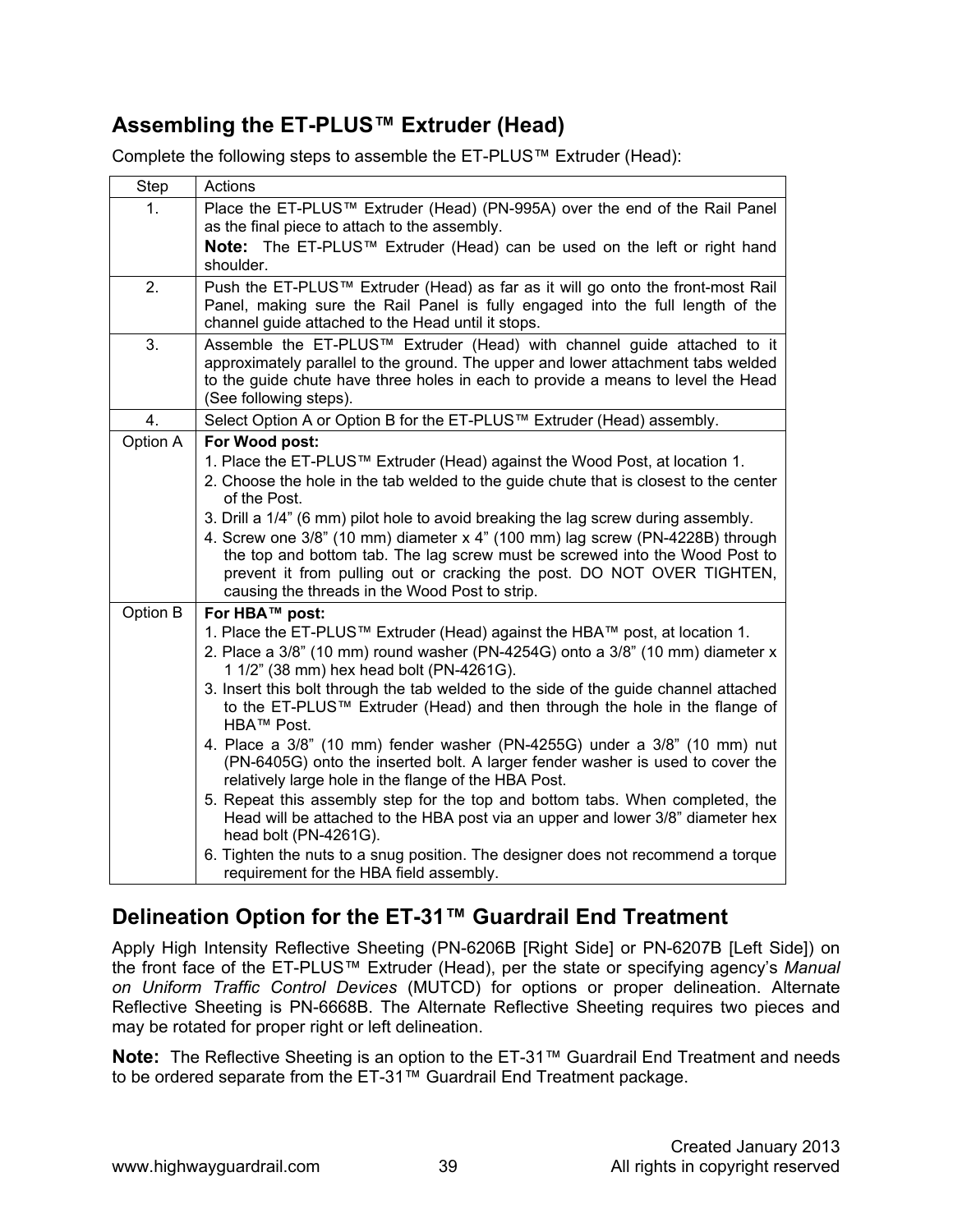### **Assembly Checklist**

State: \_\_\_\_\_\_\_\_\_\_\_\_\_Project: \_\_\_\_\_\_\_\_\_\_\_\_\_\_\_\_\_\_\_\_\_\_\_\_\_\_\_\_\_\_\_\_\_\_\_

Date: example and Location:  $\blacksquare$ 

- $\Box$  The leaveout (the specified area of open space in the pavement) around the Posts is reserved and filled with state or specifying agency approved backfill material that will not prevent movement for any posts placed in rigid pavement such as any thickness of concrete or asphalt.
- $\Box$  The finished guardrail height is approximately 31" (787 mm) above the finished grade, or as the state or specifying agency plans indicate.
- $\Box$  Any site grading needed was completed, before the start of the assembly of the ET-31™ Guardrail End Treatment.
- $□$  The Steel Tubes or Post Plates (ears) to the HBA™ bottom post do not protrude more than 4" (100 mm) above the finished grade measured by the American Association of State Highway and Transportation Officials (AASHTO) 5' (1.5 m) cord method. Site grading may be necessary to meet this requirement.
- $□$  The 3/4" (19 mm) bolts connecting the tops of the HBA™ Bottom Post to the bottom of the HBA™ Top Post are tightened to a snug position. The designer does not recommend a torque requirement for the HBA field assembly.
- $□$  The 3/8" (10 mm) bolts connecting the tops of the HBA™ Bottom Post to the bottom of the HBA™ Top Post are tightened to a snug position. The designer does not recommend a torque requirement for the HBA field assembly.
- $\Box$  The bolts at the top of the Steel Tubes are not over tightened. The walls of the Steel Tubes are not collapsed.
- If an Angle Strut was utilized, the bolts connecting the Angle Strut are  $3/4$ " (19 mm) DIA. high strength.
- The ET-PLUS™ Extruder (Head) is pushed as far as it will go on the Rail Panel, ensuring the Rail Panel is fully engage into the channel guide that is welded to the Extruder (Head).
- $□$  The two 3/8" diameter bolts holding the ET-PLUS™ Extruder (Head) to Post 1 are snug and the channel guide welded to the Head is approximately parallel to the finished grade.
- $\Box$  The Cable Anchor Bracket is locked into place, by pulling the Bracket towards the impact end of the unit, making sure the hooks / lugs are well seated into the square holes.
- $\Box$  The shank portion of the Anchor Cable MUST BE positioned vertically flush against the bottom web of the top section of the HBA Post. The shank portion of the Cable MUST also be centered so that the Bearing Plate bears uniformly on both flanges of Post 1.
- $\Box$  Any grout, backfill, or other materials (such as concrete, asphalt, or soil) must be low enough so as not to obstruct, constrain, or otherwise engage the Bearing Plate.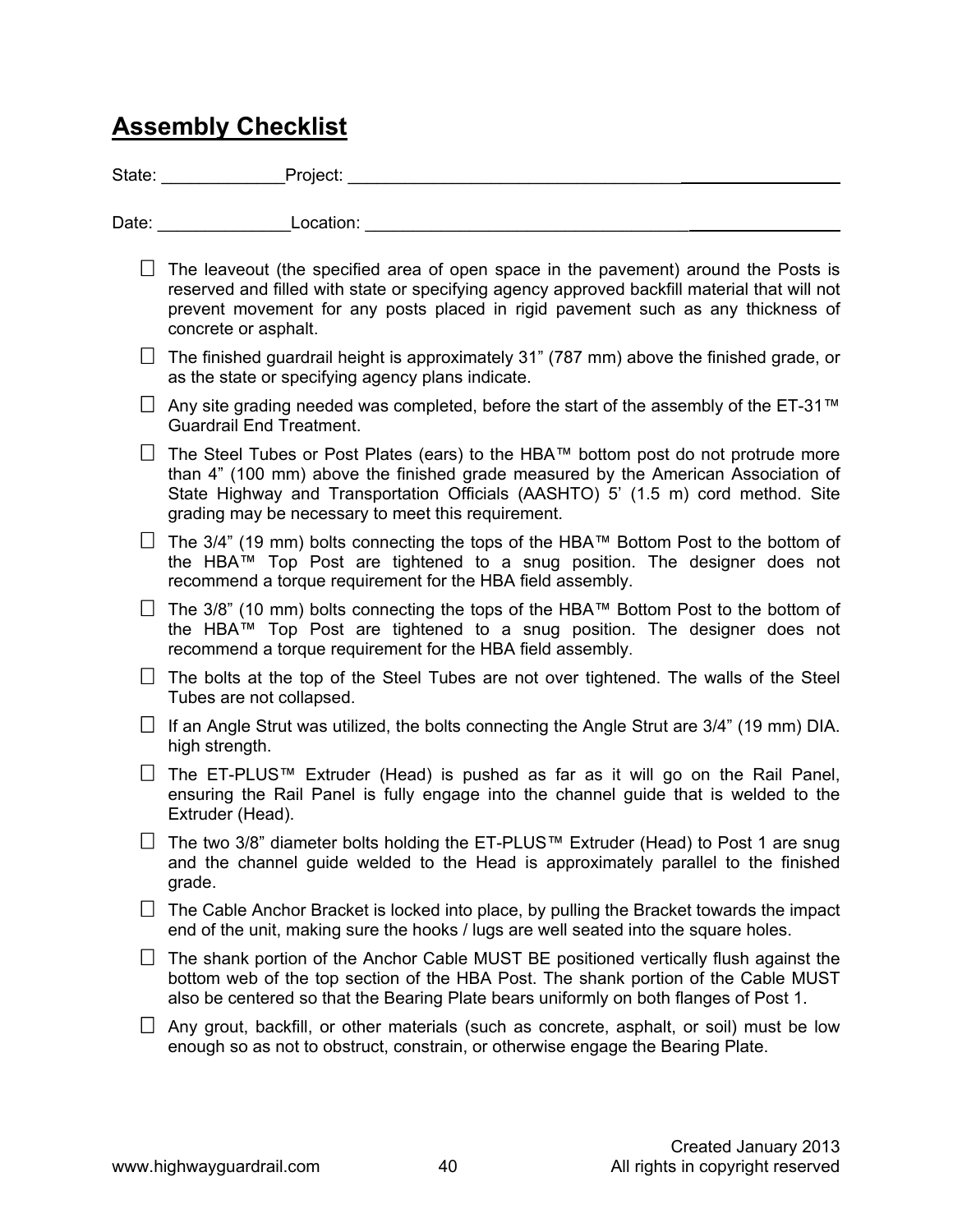$\Box$  The hex nuts on the Cable ends are tightened, until the Cable is taut. The Cable is considered taut, when it does not deflect more than 1" (25 mm) when pressure is applied by hand in an up or down direction.

 $\Box$  Do not place anything under the rail to post bolt head that would prevent the bolt from pulling through the Rail Panel.

 $\Box$  The Bearing Plate is placed on the front of Post 1 where the Cable extends through the Post. The Cable Bearing Plate MUST BE oriented with the "long" dimension turned up. The hole in the Bearing Plate is off center (in the vertical direction), 5" (125 mm) from one edge and 3" (75 mm) from the opposite edge. If the Bearing Plate has two "ears/tabs", these need to straddle the left and right side of the No. 1 Post and be on the upper side of the plate.

 $\Box$  The top surfaces of any grout or other backfill placed in the mow strip "leave out" must be low enough so that it does not engage the Bearing Plate or otherwise obstruct or constrain the 3/8" (10 mm) shear bolts or the 3/4" (19 mm) hinge bolts of the HBA Post

 $\Box$  Any Wood Offset Blocks used have been toe nailed to the Wood Posts.

 $\Box$  If backfilled, make sure the backfill material around the Posts is properly compacted.

 $□$  Each HBA™ Post has two bolts on either side of the Post with the larger bolt downstream of the smaller bolt (away from the Impact Head).

- $□$  The SYTP™ holes are at the finished grade.
- $\Box$  The Wood CRT Post has two 3 1/2" (90 mm) breakaway holes (checked prior to assembly). They are located parallel to the roadway with the top hole located approximately at the finished grade.

 $\Box$  The tube bolts are attached with the nuts on the pavement side of the Tube for ease of future removal.

 $\Box$  The Rail Panels are lapped correctly and not attached to the Posts at locations identified for the system.

 $□$  Each Rail Panel used in the ET-31™ pay length is straight, with no visible distortions or blemishes such as curves, dents, cuts, tears, extra holes, cut-outs, corrosion, or signs of past repairs.

 $\Box$  The Reflective Sheeting is correctly positioned on the Extruder face.

 Ensure that this assembly conforms with the guidance provided by the *AASHTO Roadside Design Guide*, including, but not limited to, those regarding placement on curbs.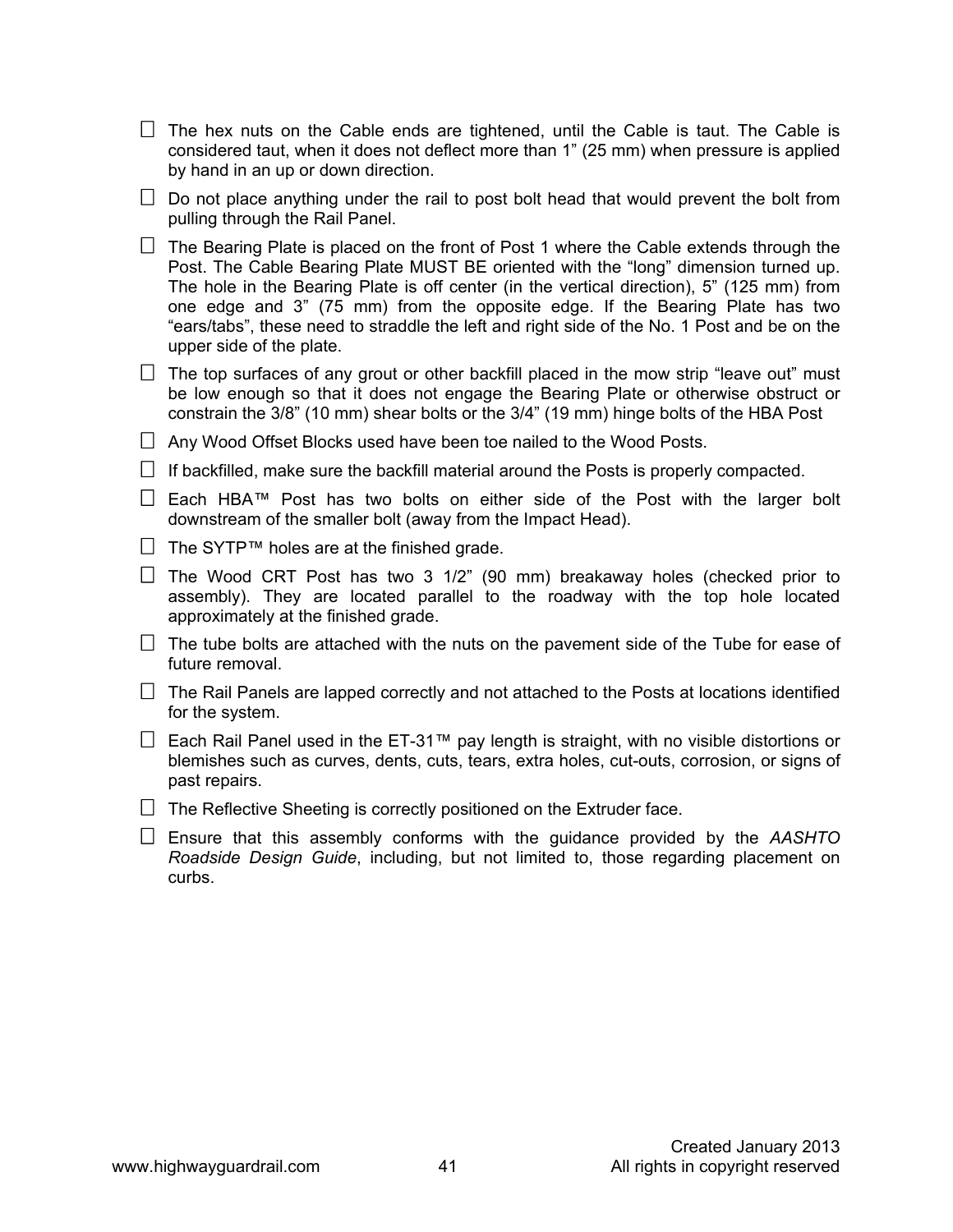### **Maintenance and Repair**

Always keep the Manual in a location where it is easily accessed by persons who assemble, maintain, or repair the ET-31™ Guardrail End Treatment. If you have any questions concerning the information in this Manual or about the ET-31™ Guardrail End Treatment, contact Trinity Highway Products at 888-323-6374.

#### **Maintenance**

Complete the following steps, periodically, to check the safety of the system:

| Step | Actions                                                                                                                                                                                                                                                                                   |
|------|-------------------------------------------------------------------------------------------------------------------------------------------------------------------------------------------------------------------------------------------------------------------------------------------|
| 1.   | Ensure the nuts have not been removed from the Cable. Replace nuts, if needed.                                                                                                                                                                                                            |
| 2.   | Ensure the end fitting on the Anchor Cable MUST BE positioned vertically, up flush<br>against the bottom web of the top section of the Post. The end fitting of the Cable<br><b>MUST</b> be centered horizontally so that the Bearing Plate bears uniformly on both<br>flanges of Post 1. |
| 3.   | Ensure the Cable is taut. The Cable is considered taut when it does not deflect<br>more than 1 inch when pressure is applied by hand in an up or down direction.<br>Tighten Cable if needed.                                                                                              |
| 4.   | Ensure the Bearing Plate has not rotated.<br><b>Note:</b> The Cable Bearing Plate MUST BE oriented with the "long" dimension<br>turned up. The hole in the Bearing Plate is off center (in the vertical direction), 5"<br>(125 mm) from one edge and 3" (75 mm) from the opposite edge.   |
| 5.   | Ensure Wood Blocks are in place and in good condition, as defined by the state or<br>specifying agency.                                                                                                                                                                                   |
| 6.   | Ensure the Block Outs have not rotated. Correct the Block Out position and<br>reattach the 16d hot-dipped galvanized nails, if needed.                                                                                                                                                    |

#### **Repair**

Complete the following steps to repair the ET-31™ Guardrail End Treatment:

| Step           | Actions                                                                                                                                                                                                                                                                                                                                                                                                                                                                                                                                                                                                                                                                                                                                                                                                                                                                                                                       |
|----------------|-------------------------------------------------------------------------------------------------------------------------------------------------------------------------------------------------------------------------------------------------------------------------------------------------------------------------------------------------------------------------------------------------------------------------------------------------------------------------------------------------------------------------------------------------------------------------------------------------------------------------------------------------------------------------------------------------------------------------------------------------------------------------------------------------------------------------------------------------------------------------------------------------------------------------------|
| 1 <sub>1</sub> | Set up necessary traffic control at the accident site and then remove any debris<br>that has encroached onto the traveled way or shoulder.                                                                                                                                                                                                                                                                                                                                                                                                                                                                                                                                                                                                                                                                                                                                                                                    |
| 2 <sup>2</sup> | Take inventory of the damaged system and determine what parts are reusable, as<br>defined by the state or specifying agency and what parts need to be replaced.                                                                                                                                                                                                                                                                                                                                                                                                                                                                                                                                                                                                                                                                                                                                                               |
| 3.             | Check the ET-PLUS™ Extruder (Head) for damage. The determination as to<br>whether or not the Head is reusable rests entirely within the discretion of the DOT<br>or other appropriate highway authority. Before reusing a Head, please make sure<br>that an experienced, trained engineer for the highway authority inspects the Head<br>to his or her satisfaction and authorizes its reuse. For consideration of reuse of the<br>Extruder Head, the rail guide chute must be fully intact and not distorted in any<br>way; the slot that flattens the rail shall not be excessively distorted in any way; the<br>slot that flattens the rail shall not be excessively distorted; the front impact face<br>must not be excessively distorted, and all the original welds must be intact. Again<br>before reusing a Head, a trained DOT or applicable highway authority engineer<br>shall inspect it and authorize its reuse. |
| 4.             | Check the Anchor Cable and Cable Anchor Bracket for damage. (The Bearing<br>Plate, nuts, washers, and Cable Anchor Bracket are rarely damaged.)                                                                                                                                                                                                                                                                                                                                                                                                                                                                                                                                                                                                                                                                                                                                                                               |
| 5.             | Obtain the Trinity Highway Products parts that need to be replaced from Trinity<br>Highway Products. (See Tools Required section for a list of recommended tools for<br>the repair of the ET-31™ Guardrail End Treatment.)                                                                                                                                                                                                                                                                                                                                                                                                                                                                                                                                                                                                                                                                                                    |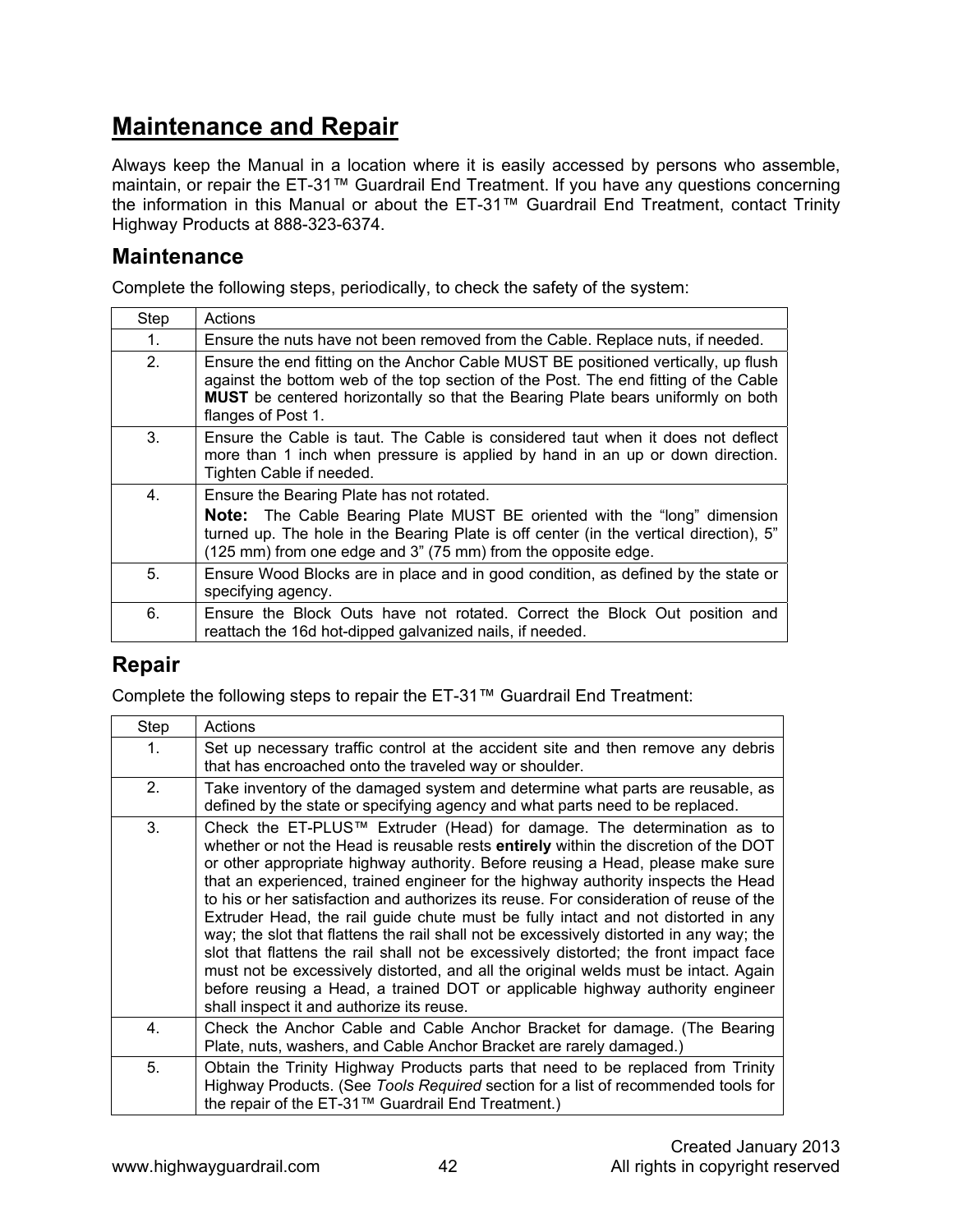| 6.              | Return to the repair site with the replacement parts and tools needed.                                                                                                     |
|-----------------|----------------------------------------------------------------------------------------------------------------------------------------------------------------------------|
| 7.              | Cut off the extruded rail near the ET-PLUS™ Extruder (Head). Do not cut the<br>ET-PLUS™ Extruder (Head) from the non-extruded rail.                                        |
| 8.              | Secure a chain to the ET-PLUS™ Extruder (Head).                                                                                                                            |
| 9.              | Attach the chain to a truck frame while the other end of the Rail Panel is still<br>connected to the downstream Posts (away from the Impact Head) to provide<br>anchorage. |
| 10 <sub>1</sub> | Pull the ET-PLUS™ Extruder (Head) off the Rail Panel.                                                                                                                      |
| 11.             | Remove any damaged Rail Panel(s).                                                                                                                                          |
| 12.             | Remove the broken Posts from the Steel Tubes.                                                                                                                              |
| 13.             | Remove all damaged CRT, SYTP™, or HBA™ Posts. Undamaged HBA™ Posts<br>can be reset.                                                                                        |
| 14.             | Remove and discard any rubber bumpers or construction legs.                                                                                                                |
| 15.             | Reconstruct the system following the assembly instructions after the site has been<br>cleared of damaged debris.                                                           |
| 16.             | Attach proper delineation for the repaired system in accordance with the state or<br>specifying agency's Manual on Uniform Traffic Control Devices (MUTCD).                |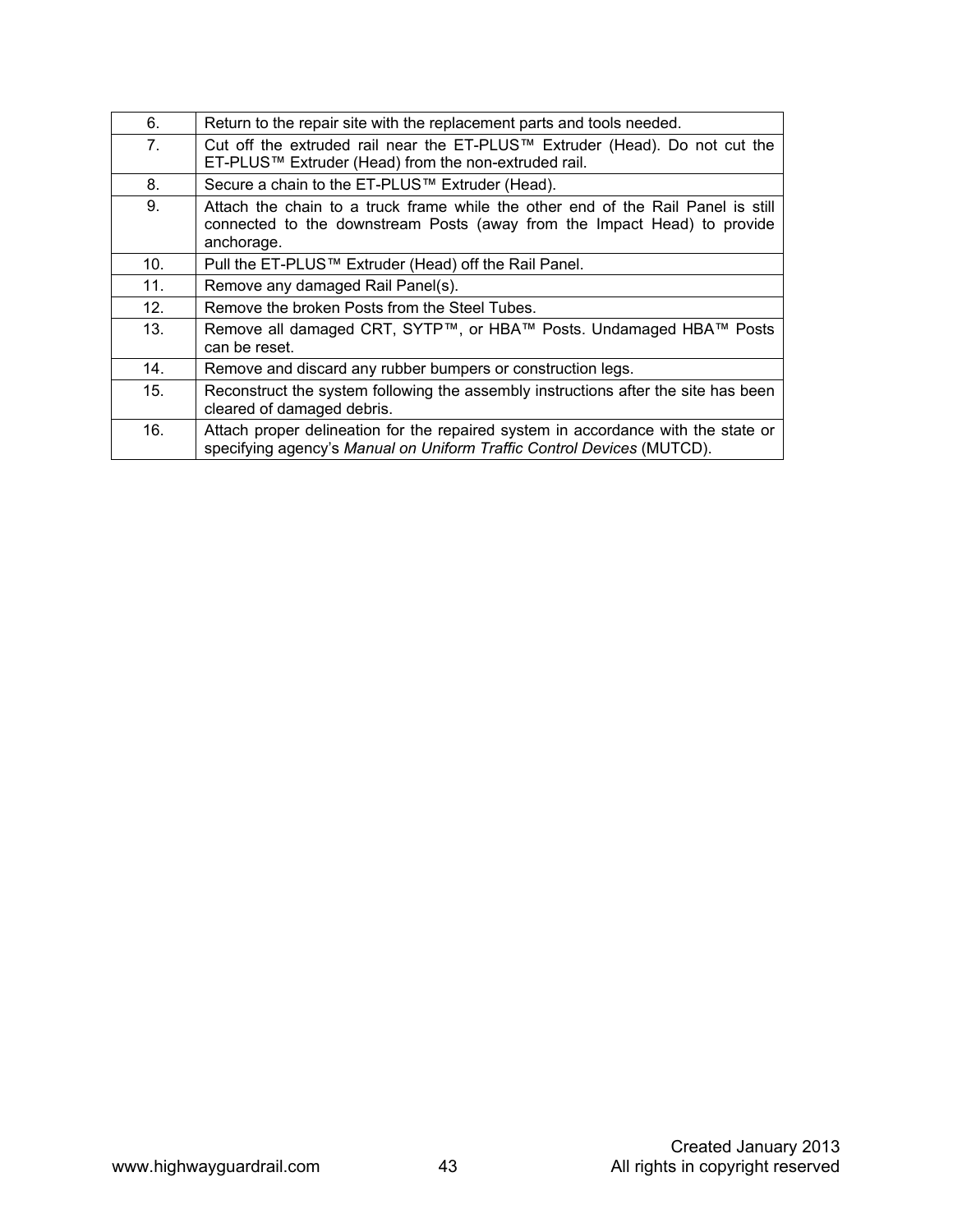**Notes:**